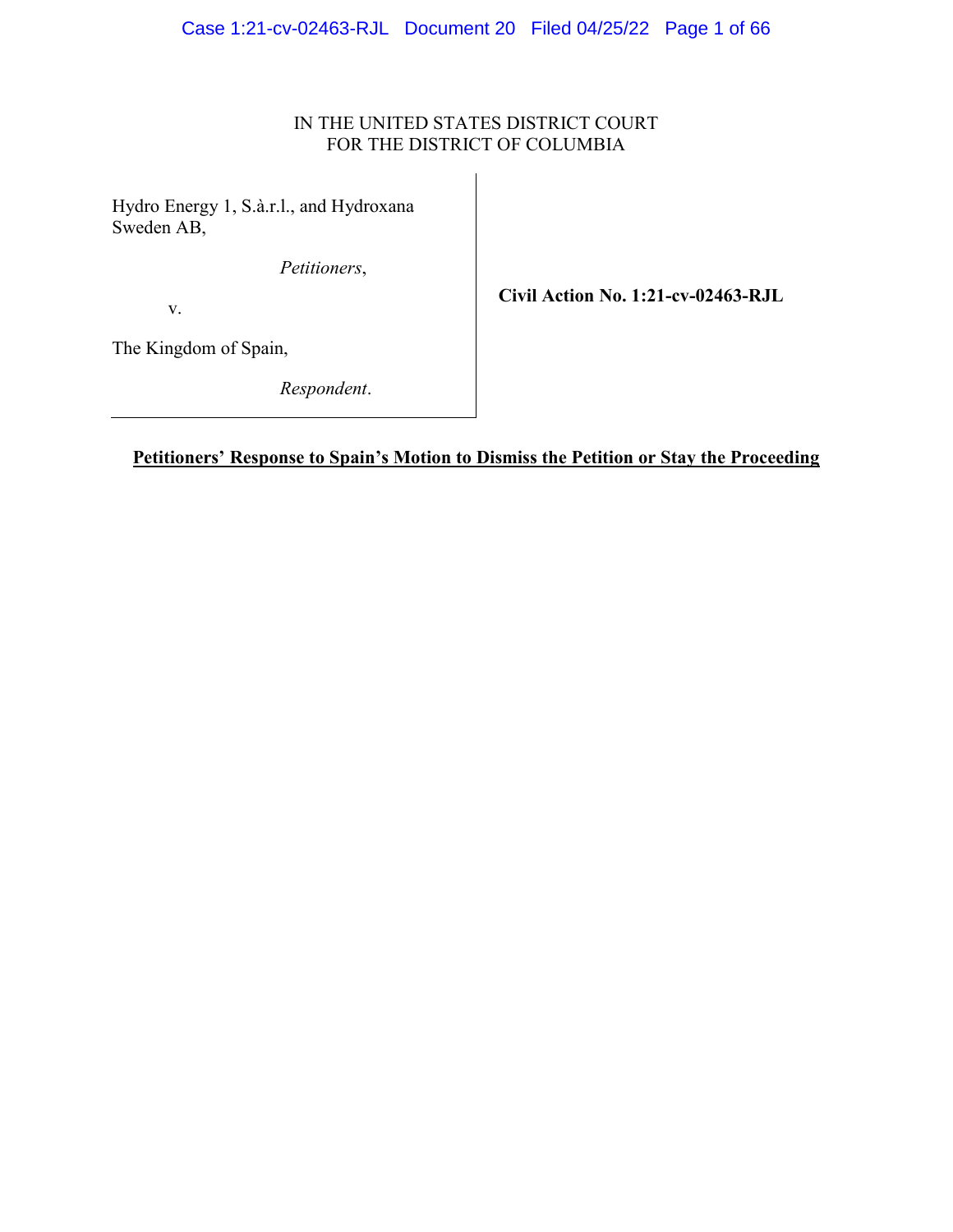## **TABLE OF CONTENTS**

| I.   |                                                                                                                                                                                                                          |    |                                                                                                                                                                                                   |
|------|--------------------------------------------------------------------------------------------------------------------------------------------------------------------------------------------------------------------------|----|---------------------------------------------------------------------------------------------------------------------------------------------------------------------------------------------------|
| II.  |                                                                                                                                                                                                                          |    |                                                                                                                                                                                                   |
| III. |                                                                                                                                                                                                                          |    |                                                                                                                                                                                                   |
|      |                                                                                                                                                                                                                          |    |                                                                                                                                                                                                   |
|      |                                                                                                                                                                                                                          |    |                                                                                                                                                                                                   |
| Ι.   | This Court Has Jurisdiction Under The Foreign Sovereign Immunities Act's<br>Waiver And Arbitration Exceptions Without Regard To Any Challenge To The<br>Tribunal's Determination That Spain Consented To Arbitration  11 |    |                                                                                                                                                                                                   |
|      | A.                                                                                                                                                                                                                       |    | This Court Has Jurisdiction Under The FSIA's Waiver Exception<br>Because Spain's Signing Of The ICSID Convention Waived Its Immunity<br>To Enforcement Of ICSID Awards In United States Courts 11 |
|      | B.                                                                                                                                                                                                                       |    | Spain Cannot Dispute This Court's Jurisdiction Under The FSIA's<br>Arbitration Exception Because The Tribunal's Ruling That Spain                                                                 |
|      |                                                                                                                                                                                                                          | 1. | Under The ICSID Convention, The Tribunal's Rulings Are Entitled<br>To Full Faith And Credit, Resulting In Issue Preclusion  17                                                                    |
|      |                                                                                                                                                                                                                          | 2. | Under The Energy Charter Treaty, The Question Of Whether Spain<br>Consented To Arbitration Is For The Tribunal, Not This Court 19                                                                 |
|      | C.                                                                                                                                                                                                                       |    | Spain's Argument Is Contrary To The ICSID Convention And The FSIA  22                                                                                                                             |
| П.   |                                                                                                                                                                                                                          |    | The Tribunal's Determination That Spain Consented To Arbitration Was                                                                                                                              |
| Ш.   |                                                                                                                                                                                                                          |    |                                                                                                                                                                                                   |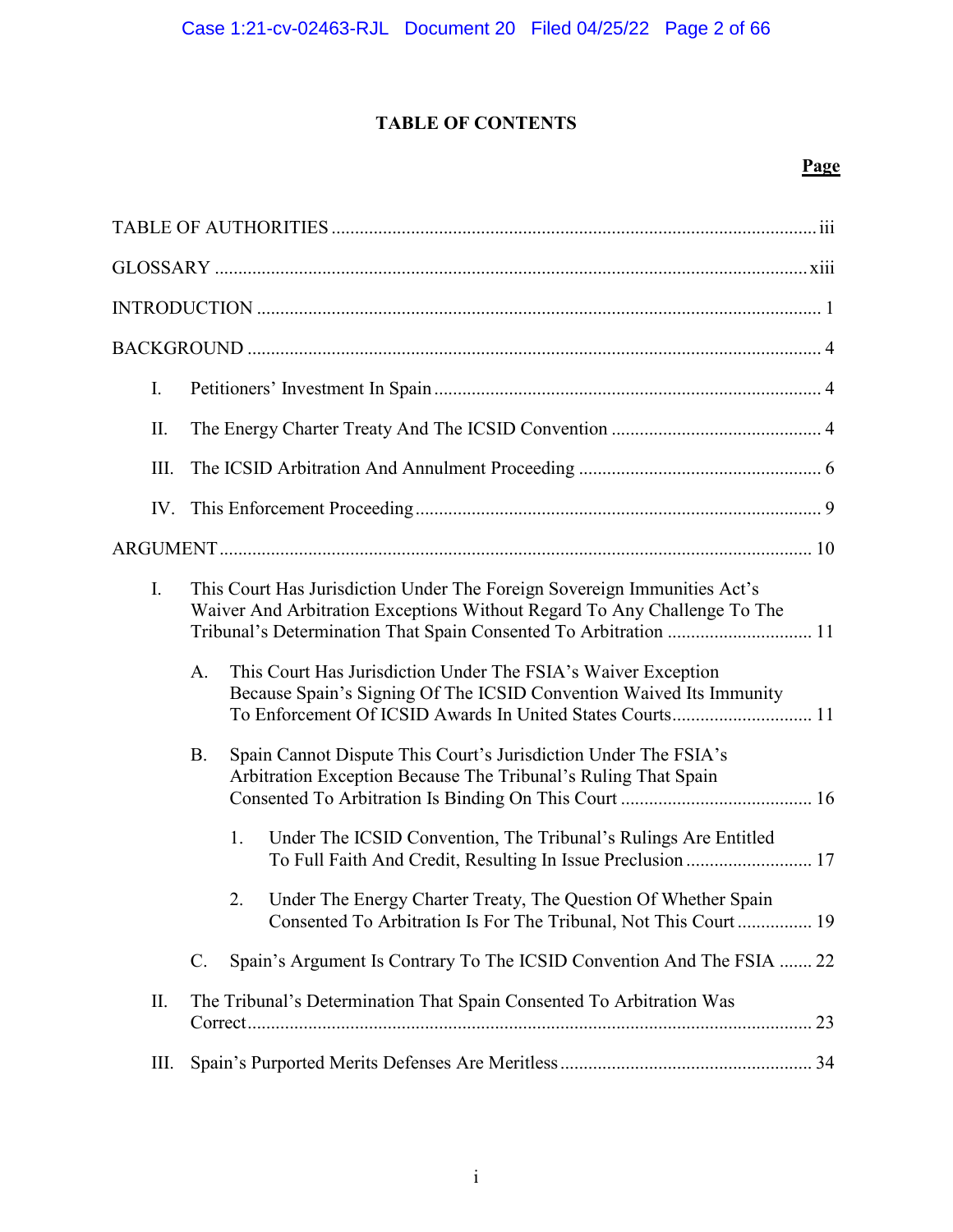# **TABLE OF CONTENTS (***CONTINUED***)**

| A.              | Spain Cannot Use State Aid Law To Relitigate The Tribunal's           |
|-----------------|-----------------------------------------------------------------------|
| <b>B.</b>       |                                                                       |
| $\mathcal{C}$ . | Paying The Award Or A Judgment Would Not Violate EU State Aid Law  38 |
| D.              |                                                                       |
|                 | IV. The Court Should Deny Spain's Alternative Motion For A Stay  43   |
| A.              | The ICSID Convention Provides For Enforcement Of The ICSID Award      |
| <b>B.</b>       |                                                                       |
|                 | An Indefinite Stay Will Not Materially Advance The Interests Of<br>1. |
|                 | A Stay Would Unduly Prejudice Petitioners' Right To Recover For<br>2. |
|                 | Spain Offers No Argument That The Recognition Of The ICSID<br>3.      |
|                 |                                                                       |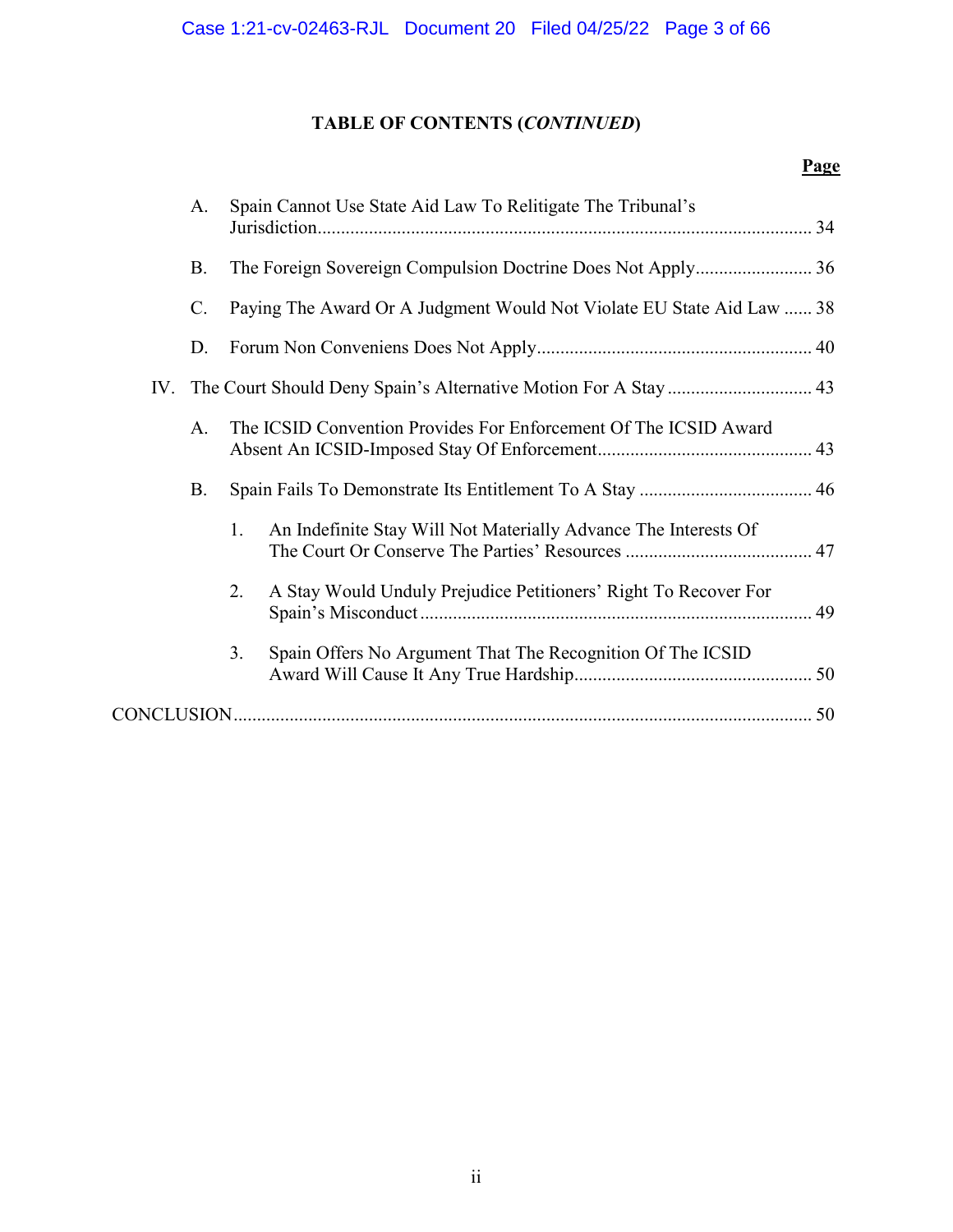## **TABLE OF AUTHORITIES**

## **Page(s)**

## <span id="page-3-0"></span>**Cases**

| 9REN Holding S.A.R.L. v. Kingdom of Spain,                |  |
|-----------------------------------------------------------|--|
| Agudas Chasidei Chabad of U.S. v. Russian Fed'n,          |  |
| Alabama v. Bozeman,                                       |  |
| Allen v. McCurry,                                         |  |
| Animal Sci. Prods., Inc. v. Hebei Welcome Pharm. Co.,     |  |
| Balkan Energy Ltd. v. Republic of Ghana,                  |  |
| BCB Holdings Ltd. v. Gov't of Belize,                     |  |
| Belize Soc. Dev. Ltd. v. Gov't of Belize,                 |  |
| Belize Soc. Dev. Ltd. v. Gov't of Belize,                 |  |
| Blue Ridge Invs., L.L.C. v. Republic of Argentina,        |  |
| Bowen v. Georgetown Univ. Hosp.,                          |  |
| Breard v. Greene,                                         |  |
| Bhd. of Teamsters Loc. No. 70 v. Interstate Distrib. Co., |  |
| Bruesewitz v. Wyeth LLC,                                  |  |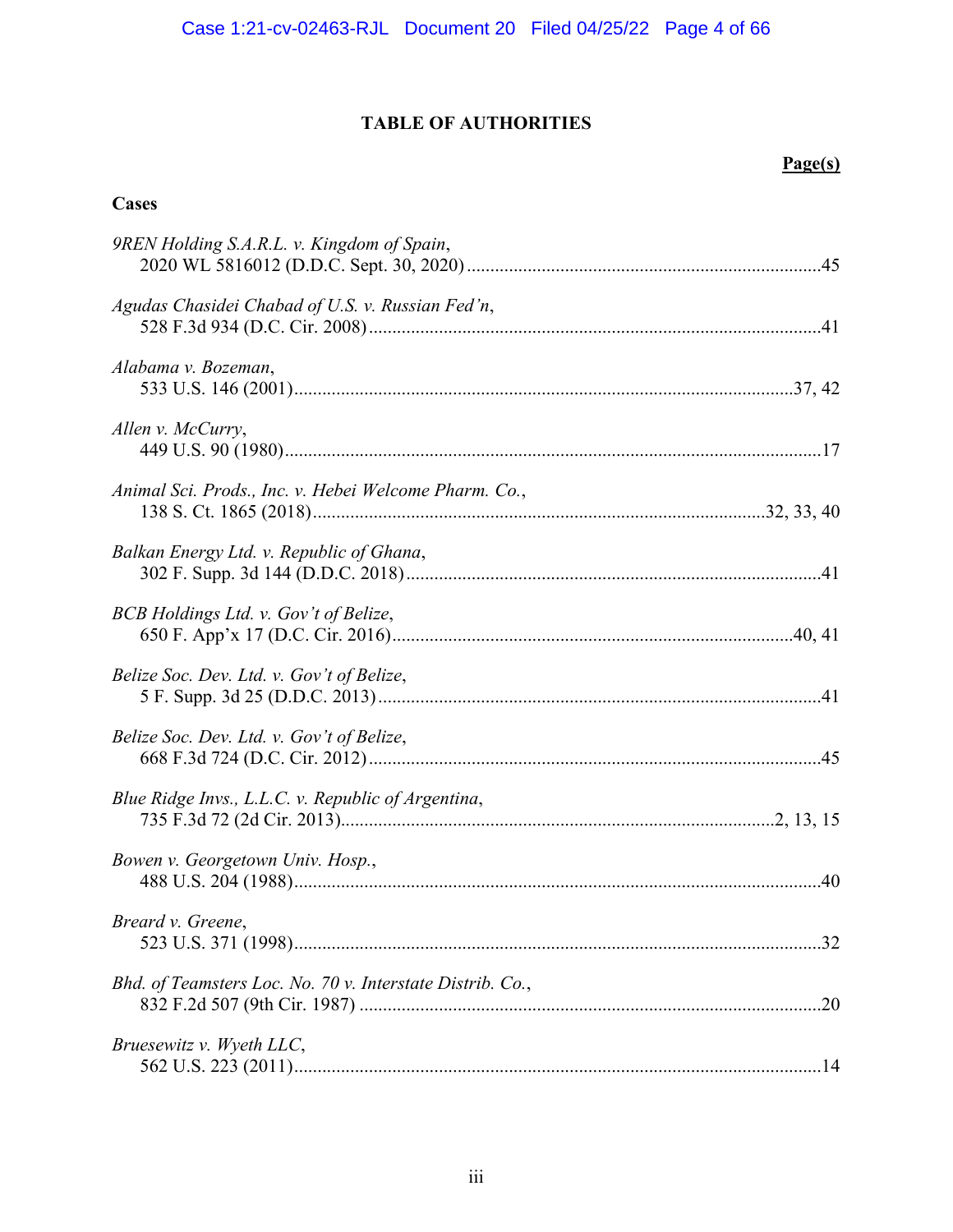| Cabiri v. Gov't of Republic of Ghana,                                       |
|-----------------------------------------------------------------------------|
| Carr v. District of Columbia,                                               |
| CEF Energia, B.V. v. Italian Republic,                                      |
| Chevron Corp. v. Republic of Ecuador,                                       |
| Chevron Corp. v. Republic of Ecuador,                                       |
| Choctaw Nation of Indians v. United States,                                 |
| Chubb & Son, Inc. v. Asiana Airlines,                                       |
| Cont'l Transfert Technique Ltd. v. Fed. Gov't of Nigeria,                   |
| Creighton Ltd. v. Government of State of Qatar,                             |
| Entes Indus. Plants, Constr. & Erection Contracting Co. v. Kyrgyz Republic, |
| Figueiredo Ferraz e Engenharia de Projeto Ltda. v. Republic of Peru,        |
| First Options of Chi., Inc. v. Kaplan,                                      |
| In re Grant,                                                                |
| Henry Schein, Inc. v. Archer & White Sales, Inc.,                           |
| Hicks v. Miranda,                                                           |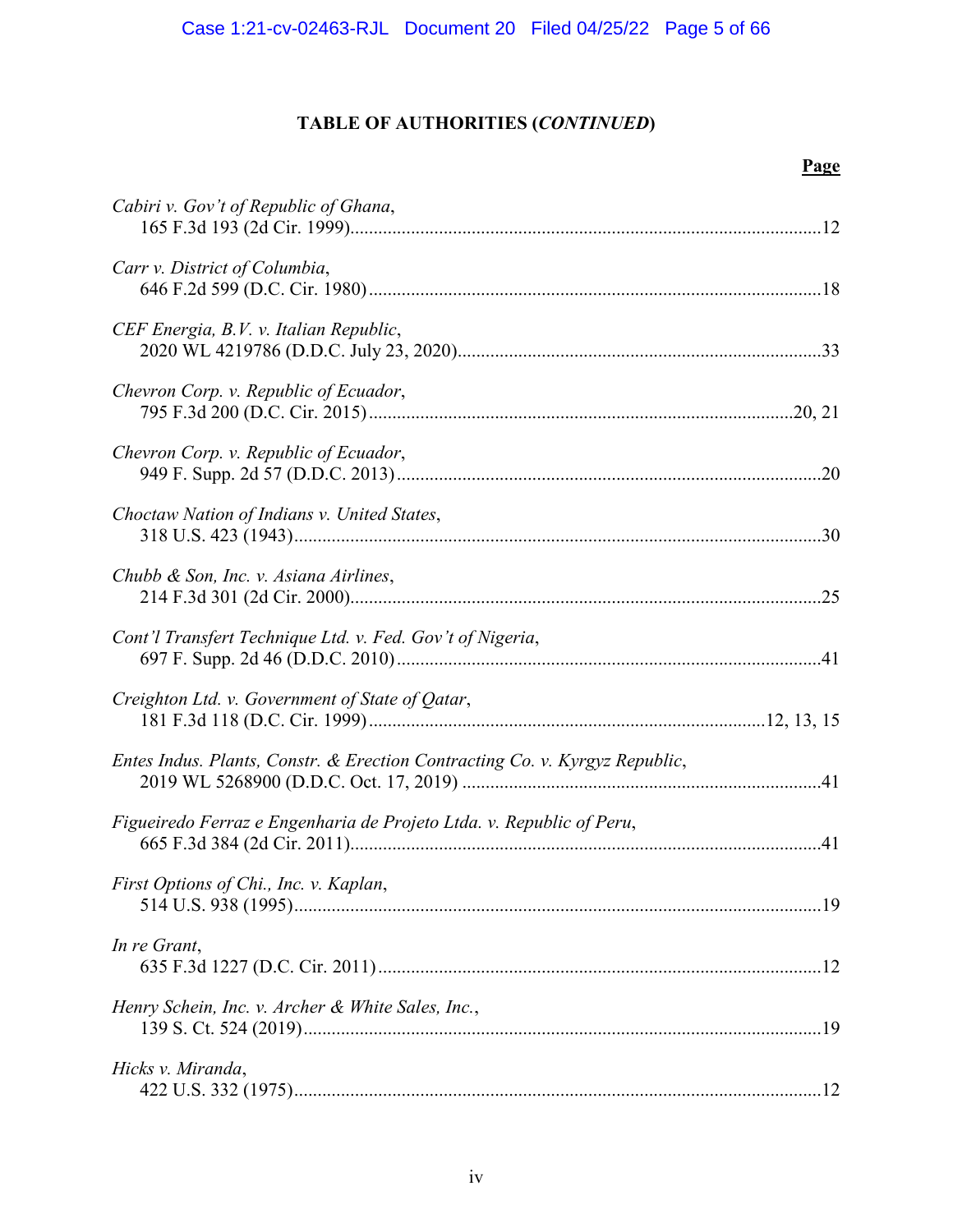| Hilton v. Guyot,                                             |  |
|--------------------------------------------------------------|--|
| Indep. Bankers Ass'n of Am. v. Farm Credit Admin.,           |  |
| InfraRed Env't Infrastructure GP Ltd. v. Kingdom of Spain,   |  |
| Ins. Corp. of Ireland v. Compagnie des Bauxites de Guinee,   |  |
| Laker Airways Ltd. v. Sabena, Belgian World Airlines,        |  |
| Landis v. N. Am. Co.,                                        |  |
| LLC Komstroy v. Republic of Moldova,                         |  |
| LLC SPC Stileks v. Republic of Moldova,                      |  |
| Made in the USA Found. v. United States,                     |  |
| Masdar Solar & Wind Cooperatief U.A. v. Kingdom of Spain,    |  |
| Medellin v. Texas,                                           |  |
| Micula v. Gov't of Romania,                                  |  |
| Mobil Cerro Negro, Ltd. v. Bolivarian Republic of Venezuela, |  |
| National Railroad Passenger Corp. v. Boston & Maine Corp.,   |  |
| Newco Ltd. v. Gov't of Belize,                               |  |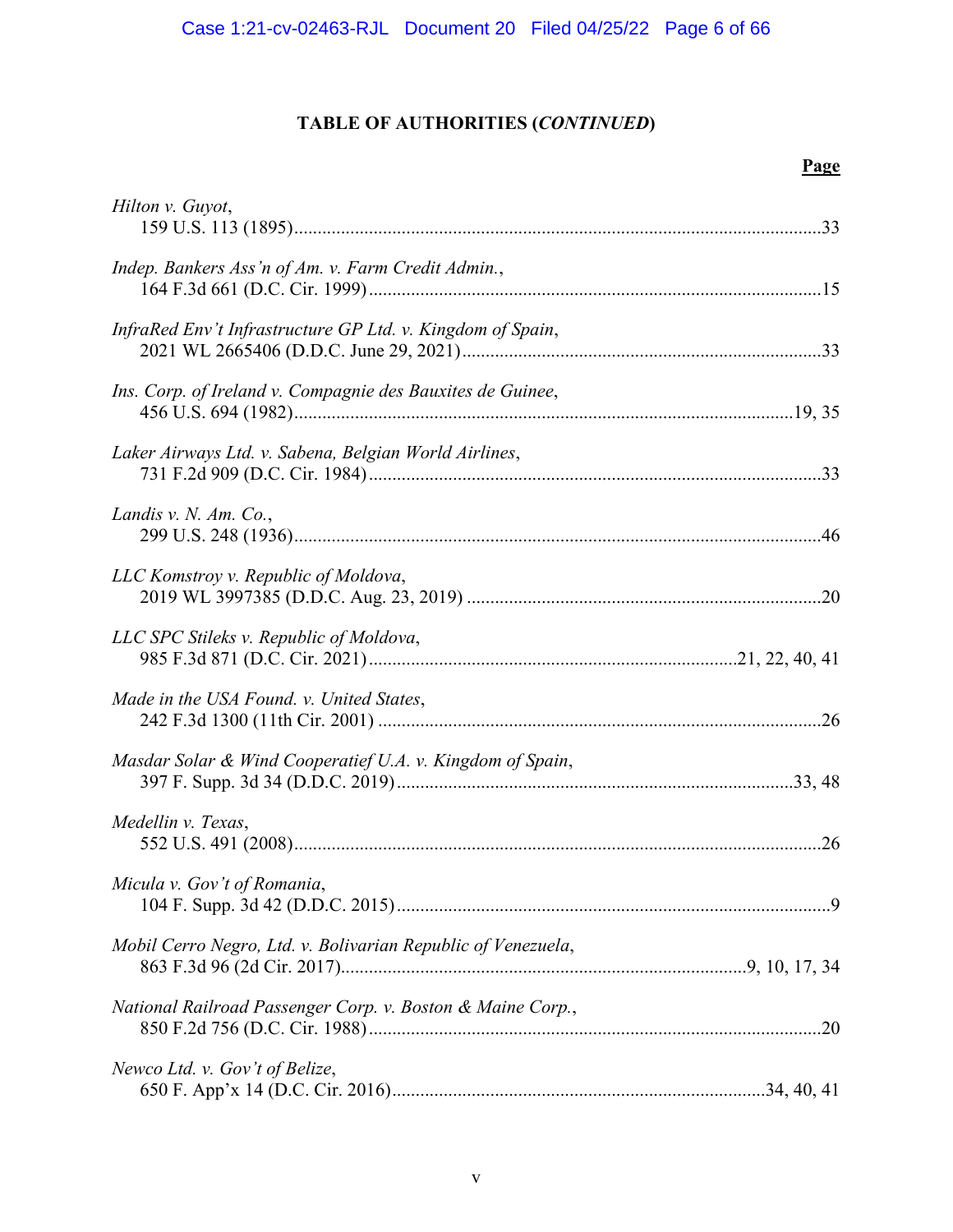| NextEra Energy Glob. Holdings B.V. v. Kingdom of Spain,             |
|---------------------------------------------------------------------|
| Novenergia II – Energy & Env't (SCA) v. Kingdom of Spain,           |
| O.N.E. Shipping Ltd. v. Flota Mercante Grancolombiana, S.A.,        |
| Owens v. Republic of Sudan,                                         |
| Owner-Operator Indep. Drivers Ass'n, Inc. v. U.S. Dep't of Transp., |
| Oxford Health Plans LLC v. Sutter,                                  |
| Pigeon River Improvement, Slide & Boom Co. v. Charles W. Cox, Ltd., |
| Princz v. Fed. Republic of Germany,                                 |
| Process & Indus. Devs. Ltd. v. Fed. Republic of Nigeria,            |
| Process & Indus. Devs. Ltd. v. Fed. Republic of Nigeria,            |
| Process & Indus. Devs. Ltd. v. Fed. Republic of Nigeria,            |
| Rent-A-Ctr., W., Inc. v. Jackson,                                   |
| Republic of Argentina v. NML Capital, Ltd.,                         |
| San Remo Hotel, L.P. v. City & Cty. of San Francisco,               |
| Saudi Arabia v. Nelson,                                             |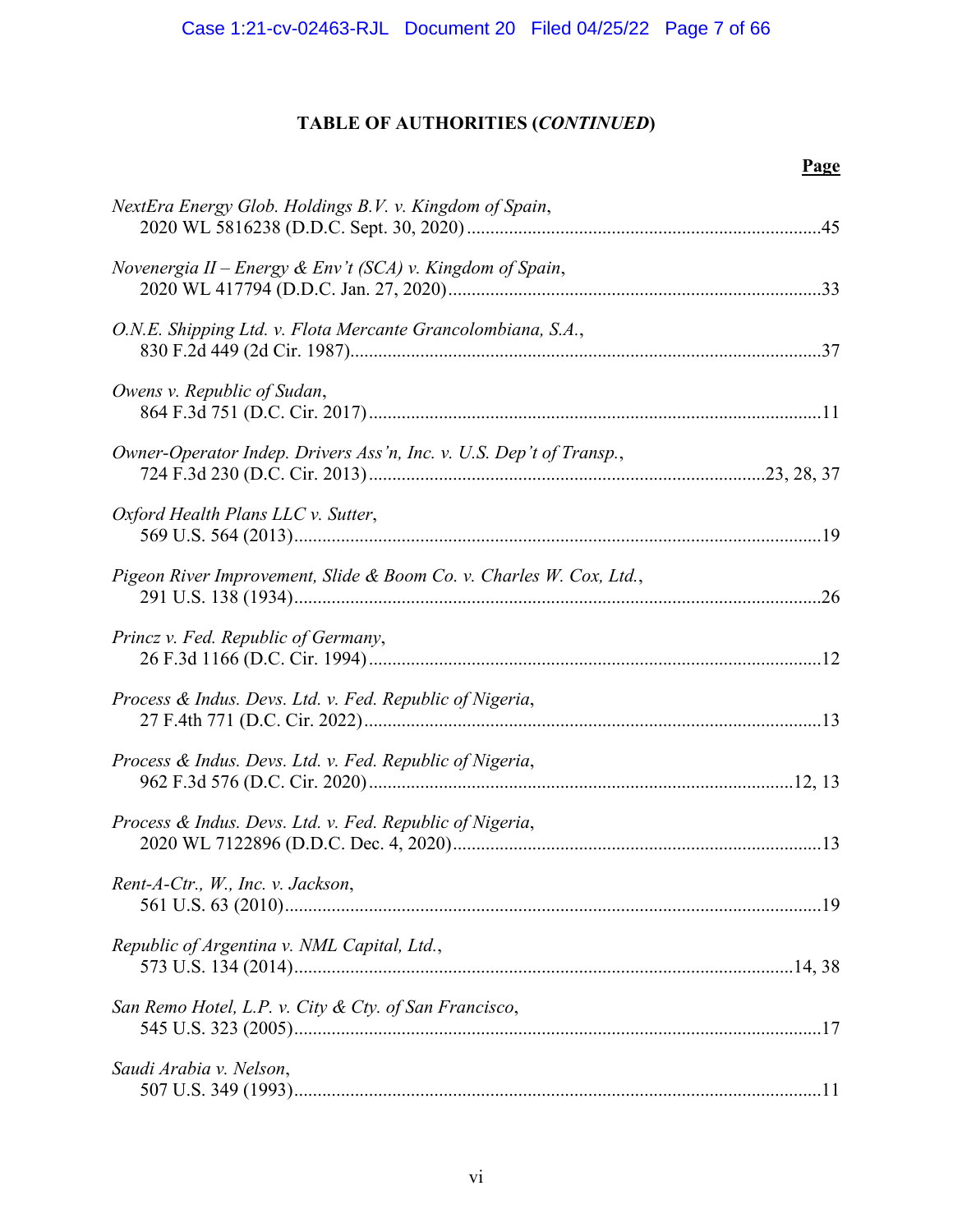| In re Sealed Case,                                                                                                  |
|---------------------------------------------------------------------------------------------------------------------|
| Sec. Indus. Ass'n v. Bd. of Governors of Fed. Reserve Sys.,                                                         |
| Seetransport Wiking Trader Schiffarhtsgesellschaft MBH & Co.,<br>Kommanditgesellschaft v. Navimpex Centrala Navala, |
| Stati v. Republic of Kazakhstan,                                                                                    |
| Tatneft v. Ukraine,                                                                                                 |
| Tatneft v. Ukraine,                                                                                                 |
| TECO Guat. Holdings, LLC v. Republic of Guatemala,                                                                  |
| Tethyan Copper Co. PTY Ltd. v. Islamic Republic of Pakistan,                                                        |
| Tidewater Inv. SRL v. Bolivarian Republic of Venezuela,                                                             |
| TMR Energy Ltd. v. State Property Fund of Ukraine,                                                                  |
| Underwriters Nat'l Assurance Co. v. N.C. Life & Accident & Health Ins. Guar.<br>Ass'n,                              |
| Unión Fenosa Gas, S.A. v. Arab Republic of Egypt,                                                                   |
| United States v. Ali,                                                                                               |
| United States v. Brodie,                                                                                            |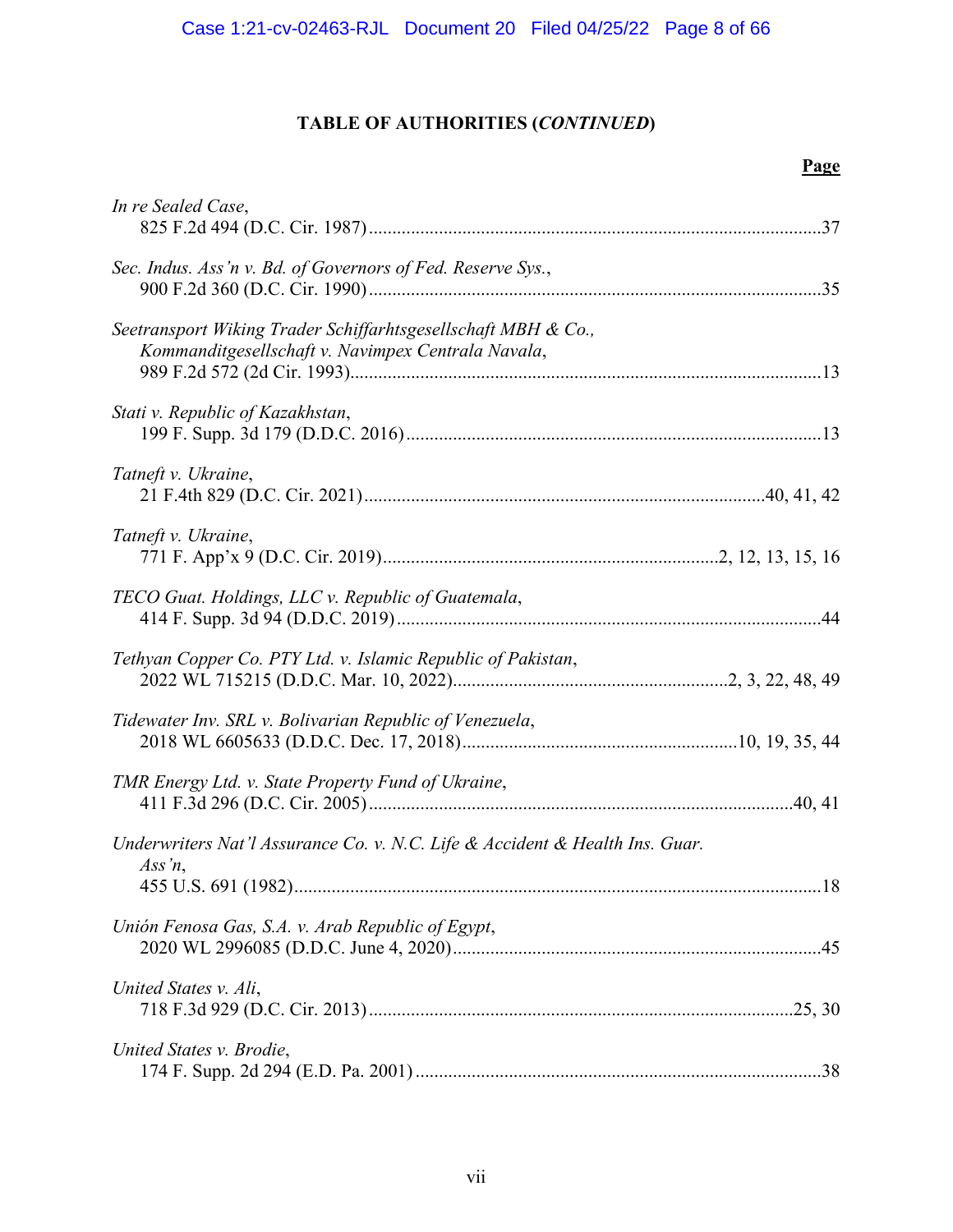| United States v. City of New Britain,                                                                                                           |  |
|-------------------------------------------------------------------------------------------------------------------------------------------------|--|
| United States v. First Nat'l City Bank,                                                                                                         |  |
| United States v. Martinez,                                                                                                                      |  |
| United States v. Nat'l City Lines, Inc.,                                                                                                        |  |
| V.L. v. E.L.,                                                                                                                                   |  |
| Weinberger v. Rossi,                                                                                                                            |  |
| Yamaha Corp. of Am. v. United States,                                                                                                           |  |
| <b>Foreign Judicial and Administrative Decisions</b>                                                                                            |  |
| European Commission, Decision on State Aid SA.40348 (2015/NN), Spain:<br>Support for electricity generation from renewable energy sources,      |  |
| European Commission, Decision on State Aid S.A. 38517 (2014/C) (ex<br>2014/NN), Arbitral Award, Micula v. Romania, 2015 O.J. L 232/43 (Sept. 4, |  |
| High Court of Australia, Results of Applications Listed at Canberra (Mar. 18,                                                                   |  |
| Joined Cases 106-120/87, Asteris v. Greece,                                                                                                     |  |
| Kingdom of Spain v. Infrastructure Servs. Luxembourg S.A.R.L.,                                                                                  |  |
| Kingdom of Spain v. Infrastructure Servs. Luxembourg S.A.R.L.,                                                                                  |  |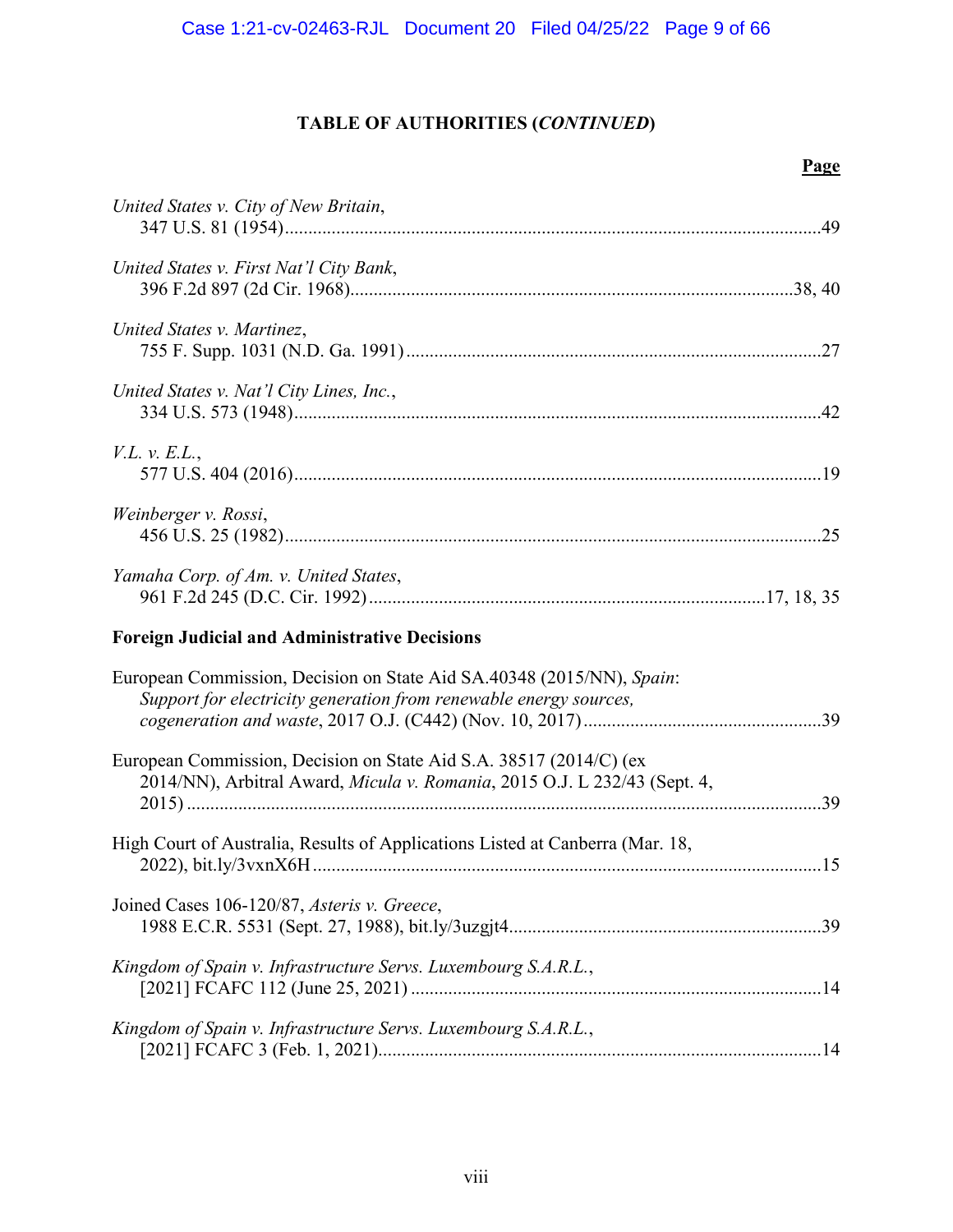| Opinion of Advocate General Wathelet, Case C-284/16, Slovak Republic v.                                                                                                                                                  |
|--------------------------------------------------------------------------------------------------------------------------------------------------------------------------------------------------------------------------|
| Republic of Moldova v. Komstroy LLC,                                                                                                                                                                                     |
| S.A.R.L. Benvenuti & Bonfant v. People's Republic of the Congo, ICSID Case No.                                                                                                                                           |
| Slovak Republic v. Achmea BV,                                                                                                                                                                                            |
| Société Ouest Africaine des Bétons Industriels (SOABI) v. Senegal, ICSID Case<br>No. ARB/82/1, French Ct. of Cassation Dec. (June 11, 1991), 2 ICSID Rep.                                                                |
| Sodexo Pass Int'l SAS v. Hungary,<br>CIV-2020-485-734 [2021] NZHC 371 (Dec. 10, 2021), bit.ly/35SaBcf14                                                                                                                  |
| <b>Arbitration Decisions</b>                                                                                                                                                                                             |
| Blusun S.A. v. Italian Republic,                                                                                                                                                                                         |
| Compañía de Aguas del Aconquija S.A. v. Argentine Republic, ICSID Case No.<br>ARB/97/3, Decision of the Ad Hoc Committee on the Request for<br>Supplementation and Rectification of Its Decision Concerning Annulment of |
| Vattenfall AB v. Fed. Republic of Germany, ICSID Case No. ARB/12/12,                                                                                                                                                     |
| <b>Statutes and Rules</b>                                                                                                                                                                                                |
|                                                                                                                                                                                                                          |
|                                                                                                                                                                                                                          |
|                                                                                                                                                                                                                          |
|                                                                                                                                                                                                                          |
|                                                                                                                                                                                                                          |
|                                                                                                                                                                                                                          |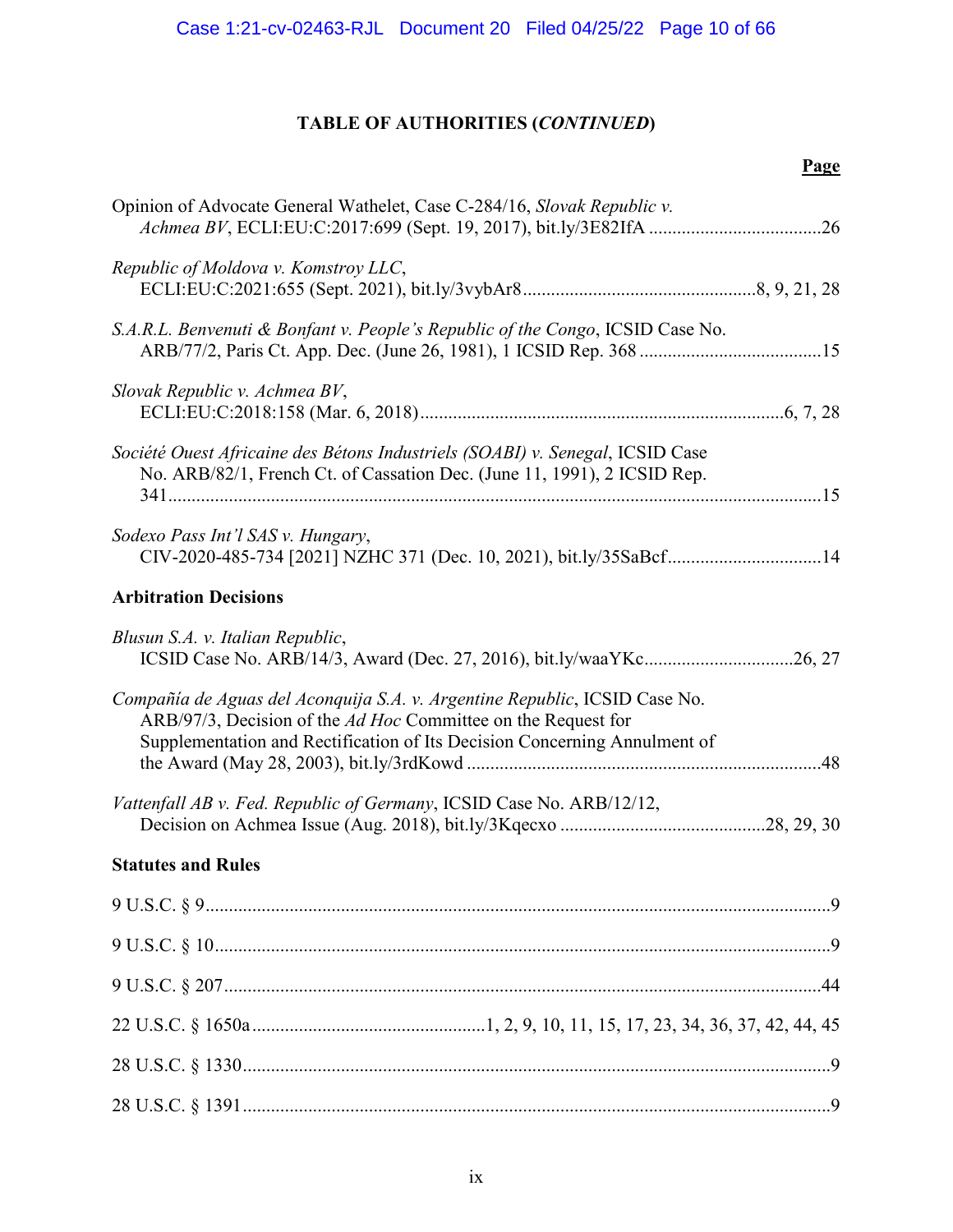| <b>Treaties</b> |
|-----------------|
|                 |
|                 |
|                 |
|                 |
|                 |
|                 |
|                 |
|                 |
|                 |
|                 |
|                 |
|                 |
|                 |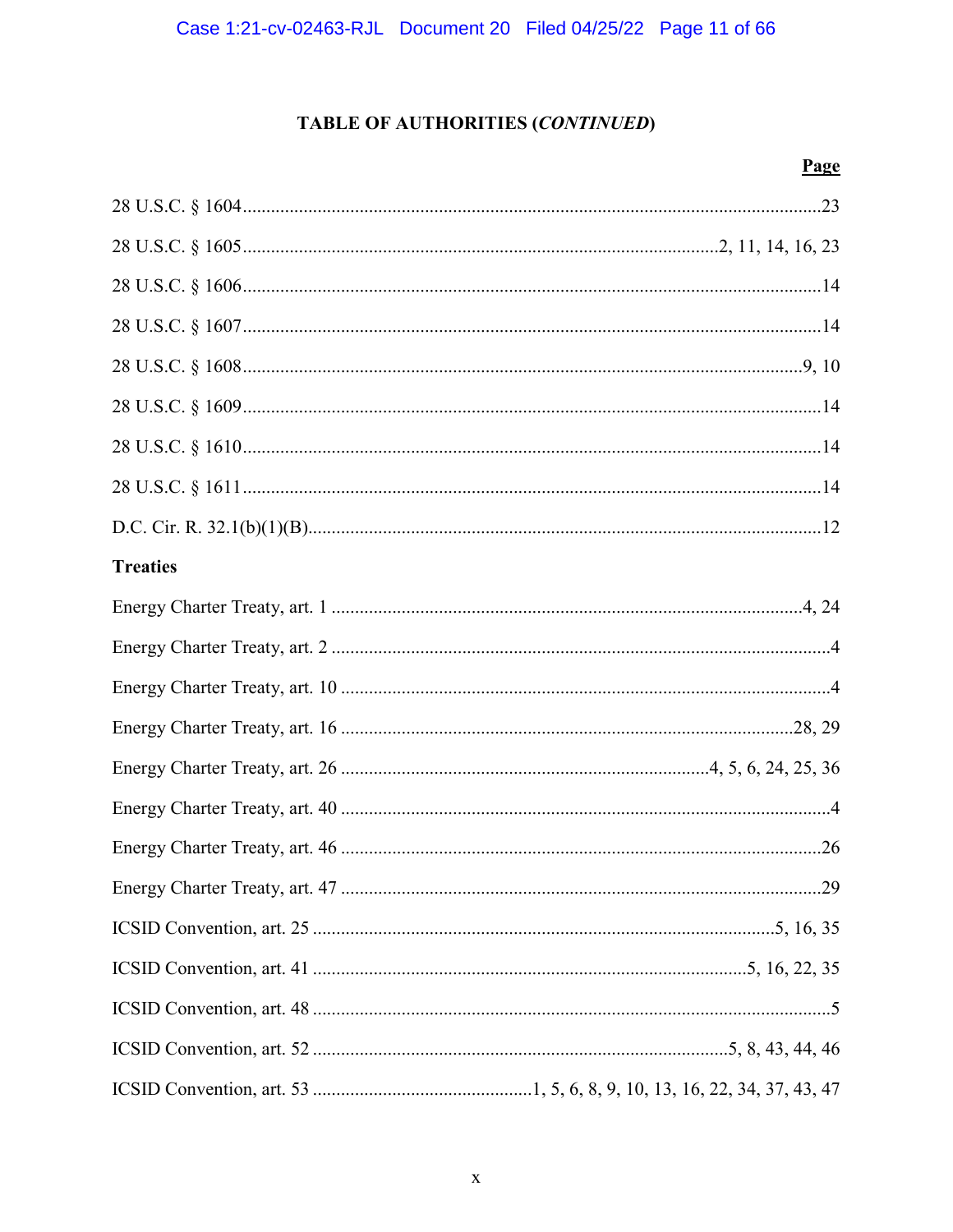| Vienna Convention on the Law of Treaties, 1155 U.N.T.S. 331, 8 I.L.M. 679 (Jan. |  |
|---------------------------------------------------------------------------------|--|
|                                                                                 |  |
|                                                                                 |  |
|                                                                                 |  |
|                                                                                 |  |
|                                                                                 |  |
|                                                                                 |  |
| Vienna Convention on Consular Relations, Optional Protocol Concerning the       |  |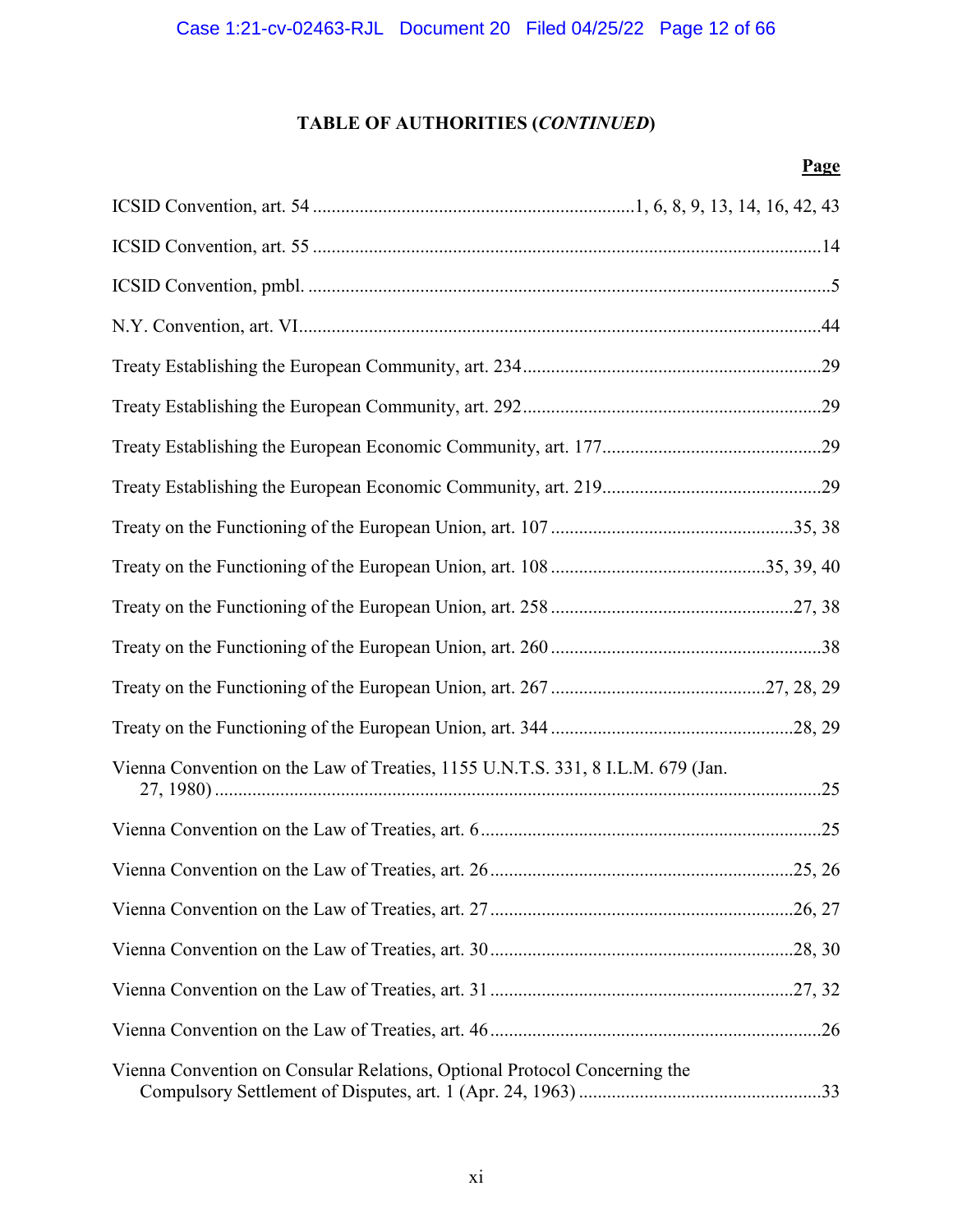## **Page**

## **Other Authorities**

| C. Schreuer, The ICSID Convention: A Commentary (2d ed., CUP: 2009) 43                                                                                  |     |
|---------------------------------------------------------------------------------------------------------------------------------------------------------|-----|
| Draft Treaty, Basic Agreement for the European Energy Charter (Aug. 12, 1992),                                                                          |     |
|                                                                                                                                                         |     |
|                                                                                                                                                         |     |
| ICSID Updated Background Paper on Annulment for the Administrative Counsel                                                                              |     |
| Restatement (Fourth) of Foreign Relations Law: Treaties, Tentative Draft No. 2                                                                          |     |
|                                                                                                                                                         |     |
|                                                                                                                                                         |     |
| Scalia & Garner, Reading Law: The Interpretation of Legal Text 256                                                                                      |     |
| Sir Humphrey Waldock (Special Rapporteur on the Law of Treaties), Sixth Report<br>on the Law of Treaties, UN Doc. A/CN.4/186 and Add.1-7, [1966] 2 Y.B. | .30 |
| Statement Submitted by the European Communities to the Secretariat of the ECT<br>Pursuant to Art. 26(3)(b)(ii) of the ECT, [1998] O.J. L69/115, n.1,    |     |
| Testimony of Andreas Lowenfeld, Convention on the Settlement of Investment<br>Disputes: Hearing on H.R. 15785 Before the H. Comm. on Foreign Affairs,   |     |
| UN Int'l Law Comm'n Rep't on Fragmentation of Int'l Law ¶ 289 & n.386 (Apr.                                                                             |     |
| United Nations Treaty Collection, Vienna Convention on the Law of Treaties,                                                                             |     |
| William P. Rogers, U.S. Secretary of State, Report on the Vienna Convention on                                                                          |     |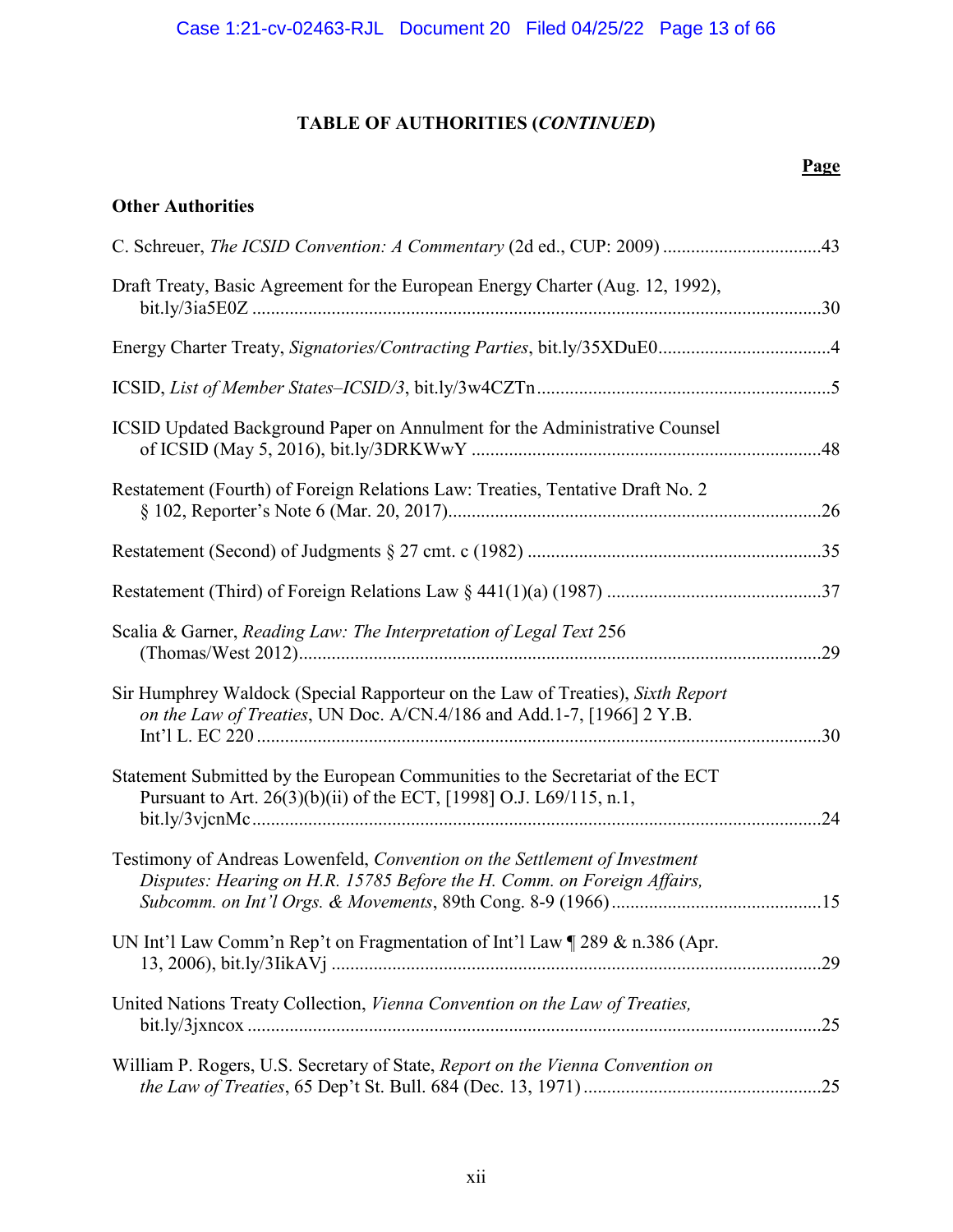## **GLOSSARY**

<span id="page-13-0"></span>

| Disputes                                                        |
|-----------------------------------------------------------------|
| Disputes between States and Nationals of Other<br><b>States</b> |
|                                                                 |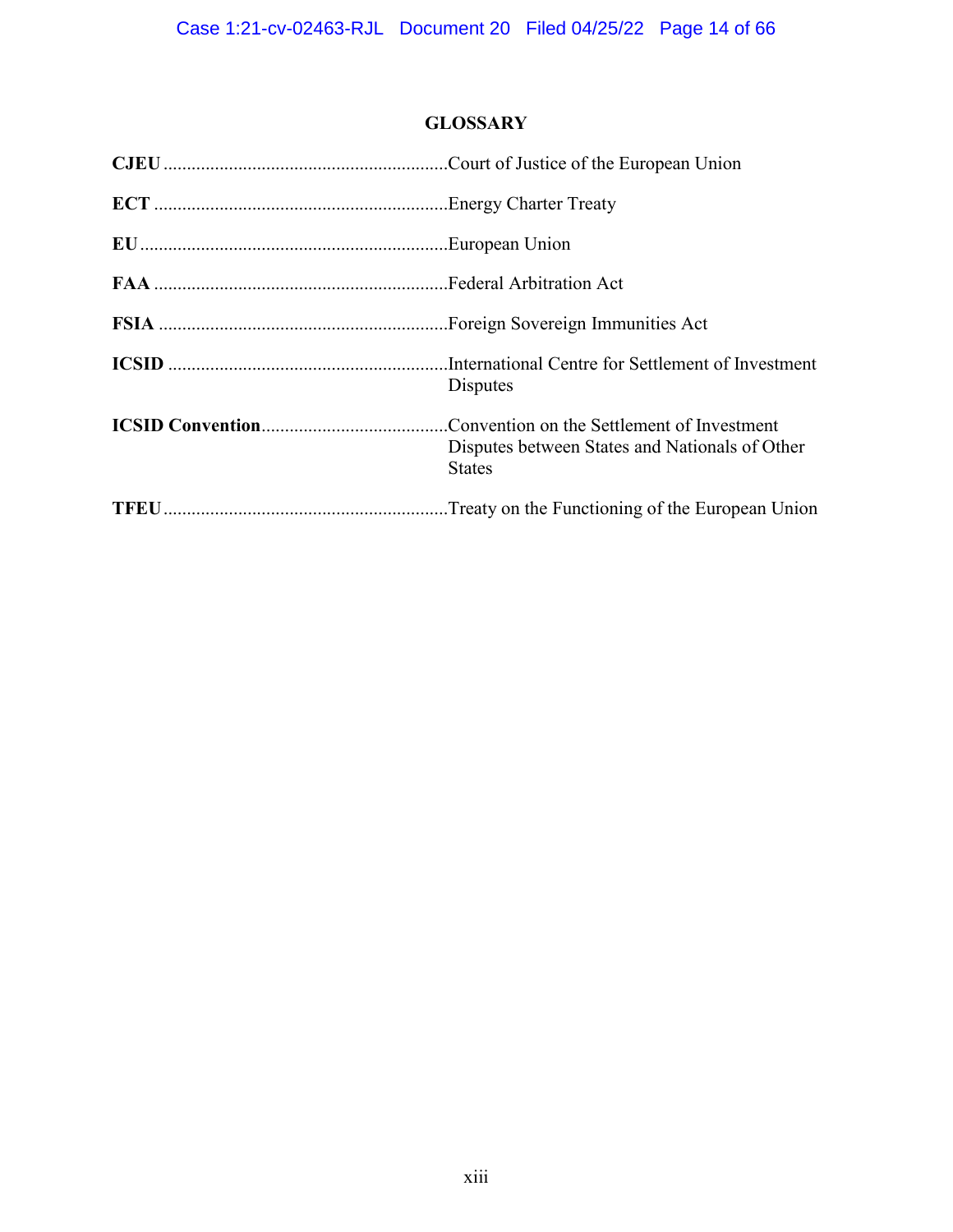#### **INTRODUCTION**

<span id="page-14-0"></span>Hydro Energy 1, S.à.r.l ("Hydro Energy") and Hydroxana Sweden AB ("Hydroxana," and collectively, "Petitioners") hold a  $630,875,000$  plus interest arbitral award (the "Award," ECF No. 1-1, Ex. A) against the Kingdom of Spain ("Spain"), resulting from arbitration under the Convention on the Settlement of Investment Disputes between States and Nationals of Other States (the "ICSID Convention," ECF No. 1-2). The ICSID Convention is a treaty signed by the United States, Spain, and most nations of the world that provides a comprehensive framework for resolving investment disputes between its signatory nations and the private investors of other signatory nations through the International Centre for Settlement of Investment Disputes ("ICSID"), under the auspices of the World Bank. Countries that join the Convention are required by the treaty to pay all awards entered against them. But Spain has not paid the Award here, forcing Petitioners to seek enforcement in nations like the United States where Spain may hold assets.

The Convention and its implementing legislation in the United States provide for streamlined enforcement procedures against signatory nations. ICSID awards are treated as "binding," "final judgment[s]" that are not "subject to any appeal or to any other remedy except those provided for in th[e] Convention." ICSID Convention, arts. 53(1), 54(1). In the United States, Congress has specified that they are entitled to the same "full faith and credit" as the judgments of a state court, and they are not subject even to the limited defenses to enforcement that ordinarily are available under the Federal Arbitration Act ("FAA"). 22 U.S.C. § 1650a(a). U.S. courts uniformly agree that foreign states have no right to oppose enforcement of an ICSID award by challenging the arbitral tribunal's decisions on either jurisdiction or the merits. Instead, Congress has required federal courts to enforce an ICSID award expeditiously by converting the award into a money judgment as soon as the foreign state is served and the court's jurisdiction is established.

With no serious argument to resist enforcement under Section 1650a, Spain attempts to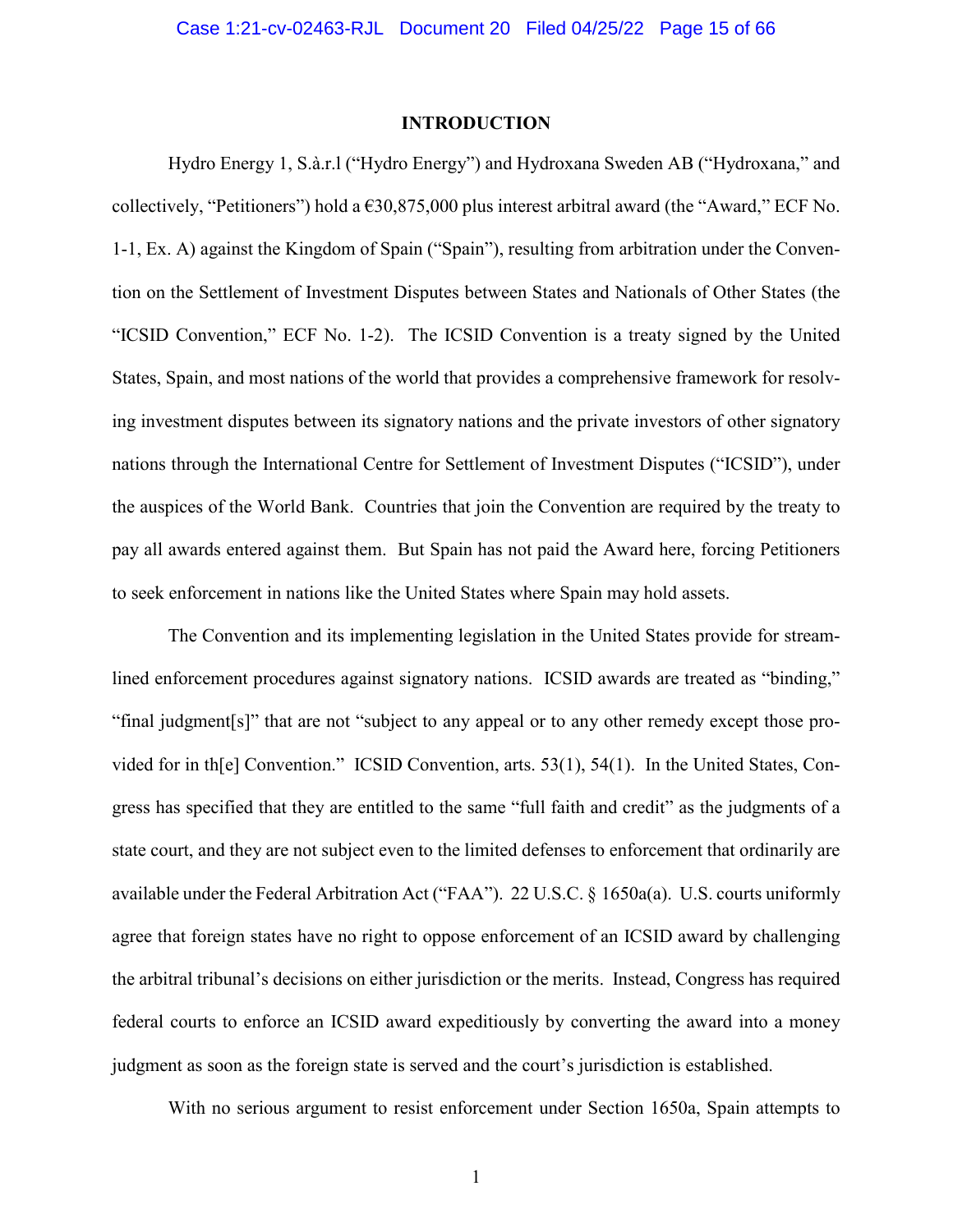## Case 1:21-cv-02463-RJL Document 20 Filed 04/25/22 Page 16 of 66

complicate what Congress deliberately made straightforward. But Spain's serial efforts all fail.

Spain attacks this Court's jurisdiction under the Foreign Sovereign Immunities Act ("FSIA") with a claim that European Union ("EU") law renders Spain's consent to arbitration invalid and thus precludes this Court from asserting jurisdiction over this action. That argument fails on its own terms because Spain's unambiguous consent to arbitrate investment disputes is reflected in a multilateral investment treaty with EU and non-EU nations alike. As the arbitral tribunal recognized, EU law cannot override Spain's treaty commitments under international law.

Of course, this Court's jurisdiction depends not on EU or international law, but on the FSIA. Two provisions of that law establish jurisdiction. *First*, the FSIA provides for jurisdiction whenever a foreign state has waived its immunity from suit. 28 U.S.C. § 1605(a)(1). As the Second Circuit has held, a foreign state "waive[s] its sovereign immunity" from enforcement of an ICSID award "by becoming a party to the ICSID Convention." *Blue Ridge Invs., L.L.C. v. Republic of Argentina*, 735 F.3d 72, 84 (2d Cir. 2013). The D.C. Circuit has applied the same principle to other treaties, *Tatneft v. Ukraine*, 771 F. App'x 9 (D.C. Cir. 2019) ("*Tatneft I*") (per curiam), and its reasoning applies equally to the ICSID Convention. Spain undisputedly is a signatory to the ICSID Convention, and its waiver of immunity from suits to *enforce* ICSID awards does not depend on the validity of its consent to *arbitrate* any particular underlying dispute. That waiver is fully sufficient to establish this Court's jurisdiction to enter judgment on the Award here.

*Second*, the FSIA also abrogates a foreign state's immunity when the action is "to confirm an award made pursuant to . . . an agreement to arbitrate." 28 U.S.C.  $\S$  1605(a)(6). Even though Spain now disputes that its consent to arbitrate was valid, this Court is bound by the arbitral tribunal's determination that Spain validly agreed to arbitrate, as this Court recently recognized in *Tethyan Copper Co. PTY Ltd. v. Islamic Republic of Pakistan*, 2022 WL 715215, at \*9 (D.D.C.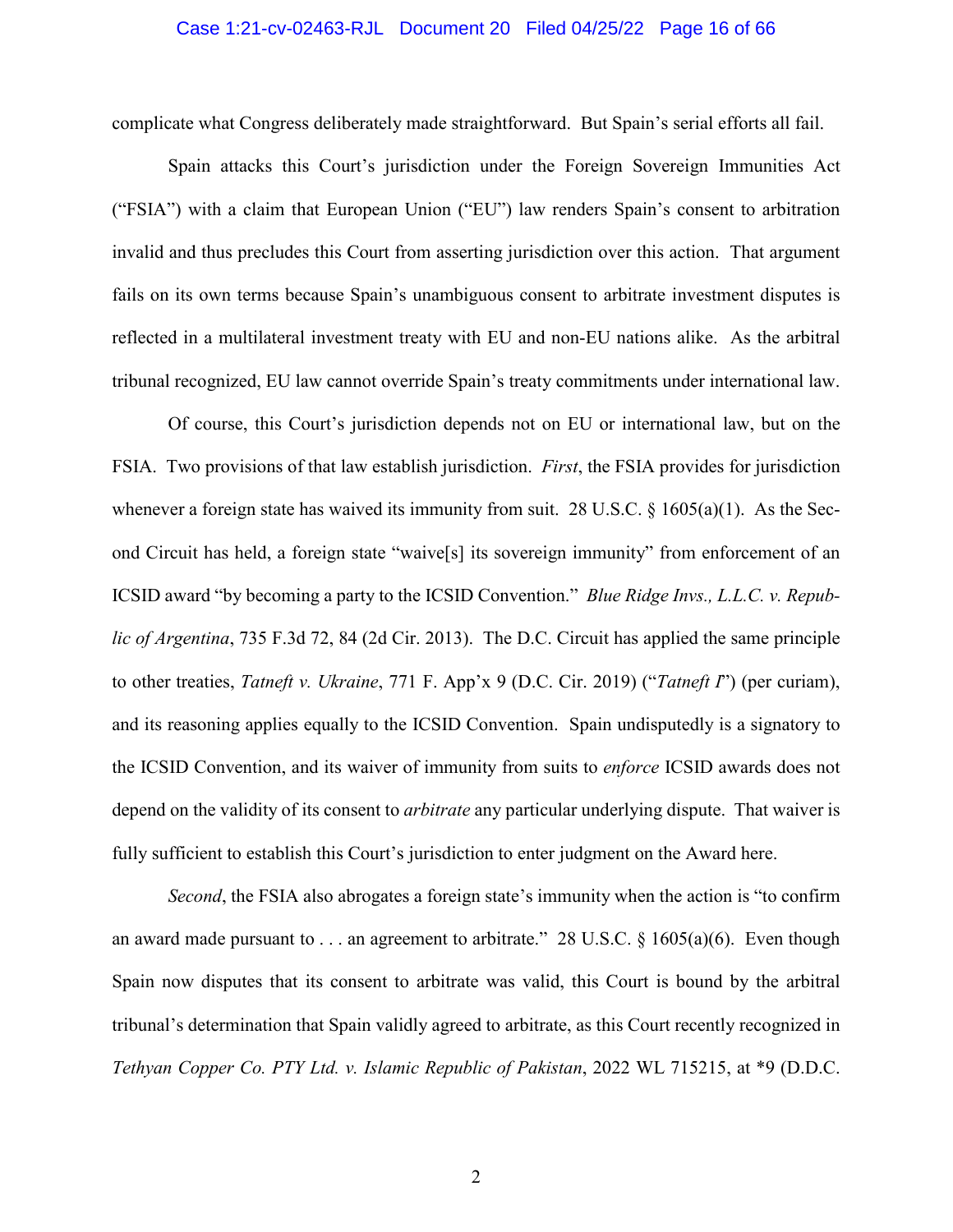## Case 1:21-cv-02463-RJL Document 20 Filed 04/25/22 Page 17 of 66

Mar. 10, 2022). That is both because Section 1650a incorporates principles of issue preclusion and because courts may not override the parties' indisputable agreement to commit questions of arbitrability to arbitration. In any event, the arbitral tribunal was correct: Spain's consent is unambiguous and is binding under international law.

Spain's remaining arguments are makeweight. EU state aid law does not bar Spain from paying the Award, and even if it did, that would have nothing to do with the tribunal's jurisdiction or this Court's duty to enter judgment enforcing the Award. And the D.C. Circuit has squarely and repeatedly held that *forum non conveniens* does not apply to actions to enforce arbitral awards against foreign states because only U.S. courts can enforce awards against assets in this country.

Finally, Spain falls back on a request to stay enforcement while it attempts to annul the award. But the ICSID Convention directs such stay requests to the ICSID committee hearing the annulment application, not this Court. In a reasoned 38-page decision, that committee rejected Spain's request to stay enforcement, on the condition that Petitioners provide an undertaking to hold any collected proceeds in escrow pending a decision on annulment, which Petitioners have done. Spain's current motion attempts an end run around the committee's balanced decision by seeking the very stay the committee thought unnecessary. Having the benefit of the undertaking that Petitioners have made as directed by the committee to protect Spain in the unlikely event the award is annulled in whole or in part, Spain has no legitimate basis to request in this Court a stay similar to the one that the annulment committee rejected. This Court recently denied a stay under similar circumstances, and it should do the same here. *See Tethyan*, 2022 WL 715215, at \*6. Petitioners should be allowed to enforce and secure the award without further delay.

Petitioners therefore respectfully request that this Court deny the motion to dismiss, grant the petition, and enter judgment in Petitioners' favor without further delay.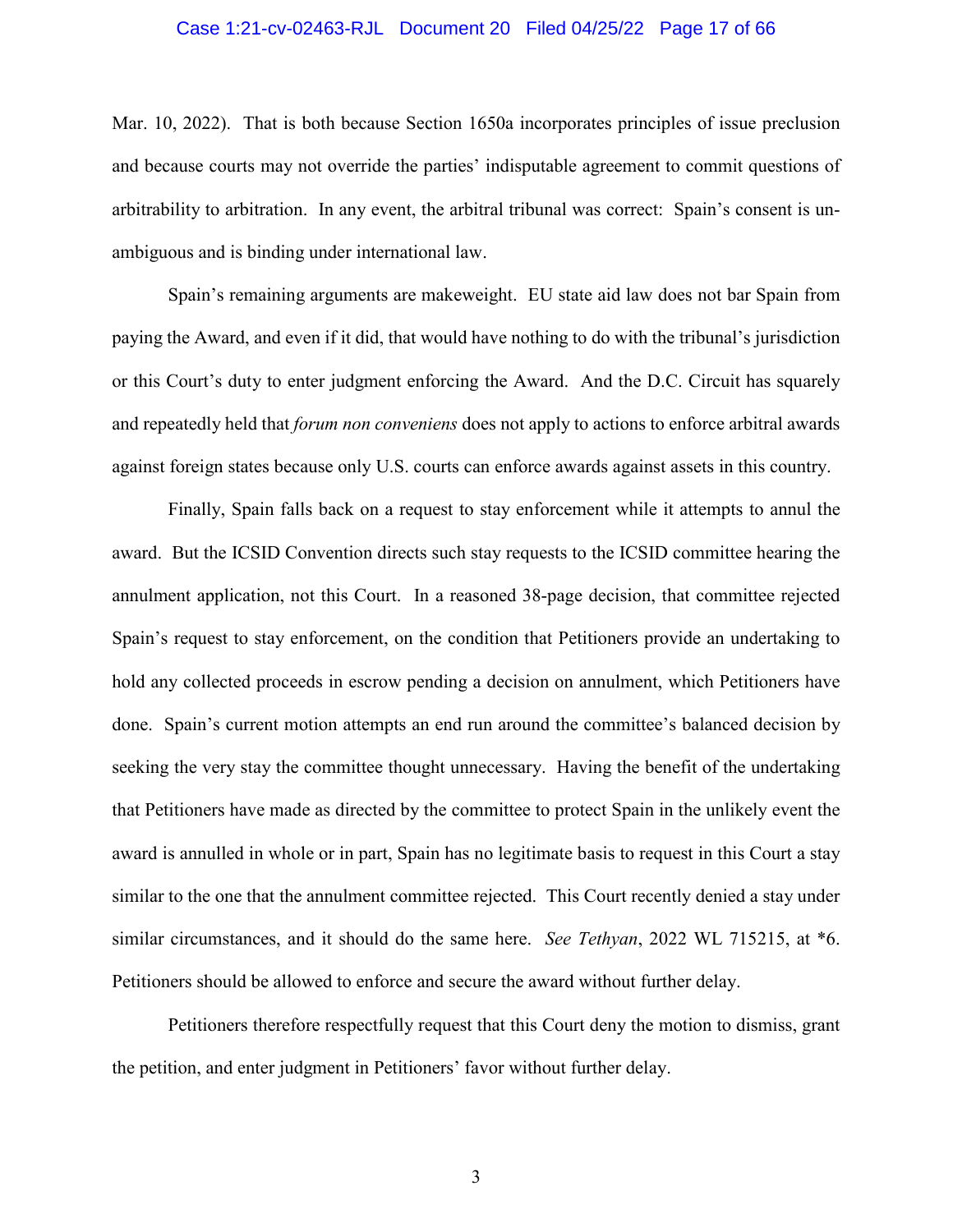### **BACKGROUND**

## <span id="page-17-1"></span><span id="page-17-0"></span>**I. Petitioners' Investment In Spain**

Petitioners Hydro Energy and Hydroxana are, respectively, Luxembourg- and Swedenbased companies that invested more than  $\epsilon$ 70 million in hydropower generation projects in Spain. *See* Award, Annex A ("Jx. Dec.")  $\P$  5, 64, 68. Petitioners made these investments in reliance on financial incentives and inducements enacted by Spain to promote the development of renewable energy, including hydroelectric power, and provide "legal certainty" to investors. *Id*. ¶¶ 73-132.

Spain's favorable treatment of renewable energy investment was short lived. Between 2012 and 2015, Spain adopted a series of measures retrenching on, and eventually revoking, the incentives on which Petitioners had relied in making their investments, substantially reducing Petitioners' returns on their investments. Jx. Dec. ¶¶ 133-63; Award ¶¶ 26-27, 123-24.

## <span id="page-17-2"></span>**II. The Energy Charter Treaty And The ICSID Convention**

Petitioners' investments in Spain were protected by two treaties: the Energy Charter Treaty, ECF No. 1-3 (the "ECT"), and the ICSID Convention.

The ECT is a multilateral investment treaty adopted in 1998 among 53 nations and regional organizations to "establis[h] a legal framework [for] promot[ing] long-term cooperation in the energy field." ECT, art. 2; *see also* Jx. Dec. ¶¶ 541, 543-44. Its contracting parties include the EU and every EU member except Italy, as well as 26 other nations outside the EU.<sup>[1](#page-17-3)</sup> The ECT protects investments in the territory of a "Contracting Party" to the treaty (*e.g.*, Spain) by "Investors" (*e.g.*, Petitioners) located or incorporated in "other Contracting Parties" (*e.g.*, Luxembourg and Sweden). ECT, arts. 1(7), 10(1), 26, 40(2). As relevant here, Contracting Parties agree to "accord . . . fair and equitable treatment" to the investments of other Contracting Parties' investors, *id.*, art. 10(1), and "unconditional[ly] consent" to submission of investment disputes arising under the treaty to

<span id="page-17-3"></span><sup>1</sup> *See* Energy Charter Treaty, *Signatories/Contracting Parties*, bit.ly/35XDuE0.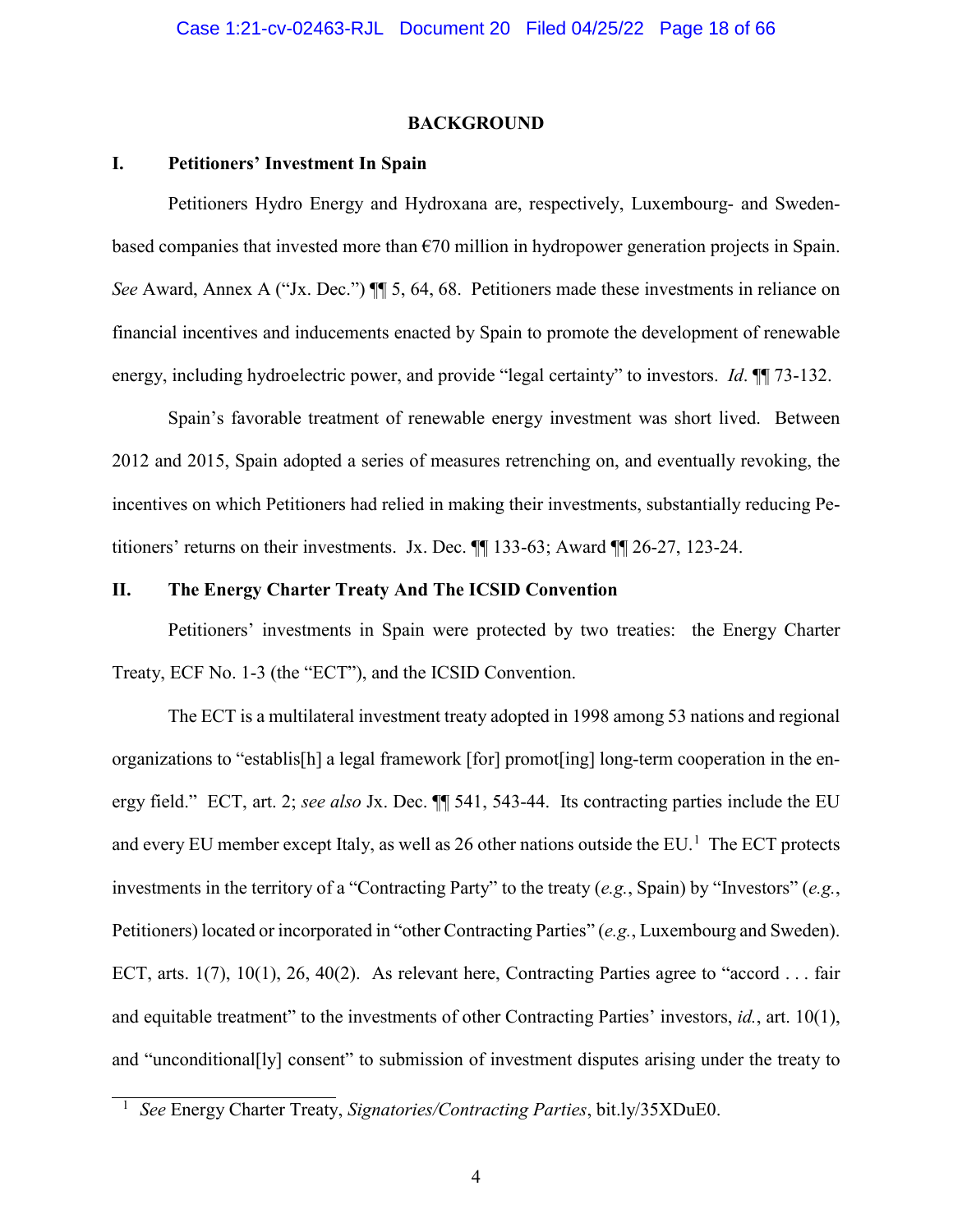## Case 1:21-cv-02463-RJL Document 20 Filed 04/25/22 Page 19 of 66

"international arbitration" under the treaty's terms, at the investor's election, *id.*, art. 26(2), (3)(a).

The ICSID Convention further protects investors like Petitioners by facilitating enforcement of arbitration awards arising from violations of the ECT. The Convention is a treaty among 156 nations—including Spain, Luxembourg, Sweden, and the United States<sup>[2](#page-18-0)</sup>—that provides a comprehensive framework for arbitrating investment disputes "between Contracting States and nationals of other Contracting States." ICSID Convention, pmbl. Arbitral tribunals constituted under the ICSID Convention are responsible for conclusively deciding not only the merits of any dispute submitted to them, *id*., art. 48, but also all issues pertaining to their jurisdiction, including disputes about the parties' consent to arbitrate*, id*., arts. 25, 41. By signing the ICSID Convention, Spain agreed to "abide by" and "comply with" all awards issued pursuant thereto. *Id.*, art. 53(1).

The ICSID Convention provides for only a limited review of arbitral awards and assigns that power to an *ad hoc* annulment committee. *Id.*, art. 52. Under Article 52 of the Convention, that committee—not the courts of any Contracting State—decides whether an award should be set aside on the ground that the tribunal was not properly constituted, exceeded its power, acted corruptly, seriously departed from a fundamental rule of procedure, or failed to state the reasons on which the award was based. *Id.*, art. 52(1)*.* In assigning this role to the annulment committee, the ICSID Convention differs from other regimes like the New York Convention, in which the enforcing court would determine if the award is subject to challenge. Similarly, the Convention assigns to the annulment committee the decision whether to stay enforcement while annulment proceedings are pending. *Id*., art. 52(5). Spain and the other parties to the ICSID Convention thus agreed that an ICSID arbitration award would be "binding" and enforceable in the courts of any Contracting State—including the United States—as "final judgment[s]" without being "subject to any

<span id="page-18-0"></span><sup>2</sup> *See* ICSID, *List of Member States–ICSID/3*, bit.ly/3w4CZTn.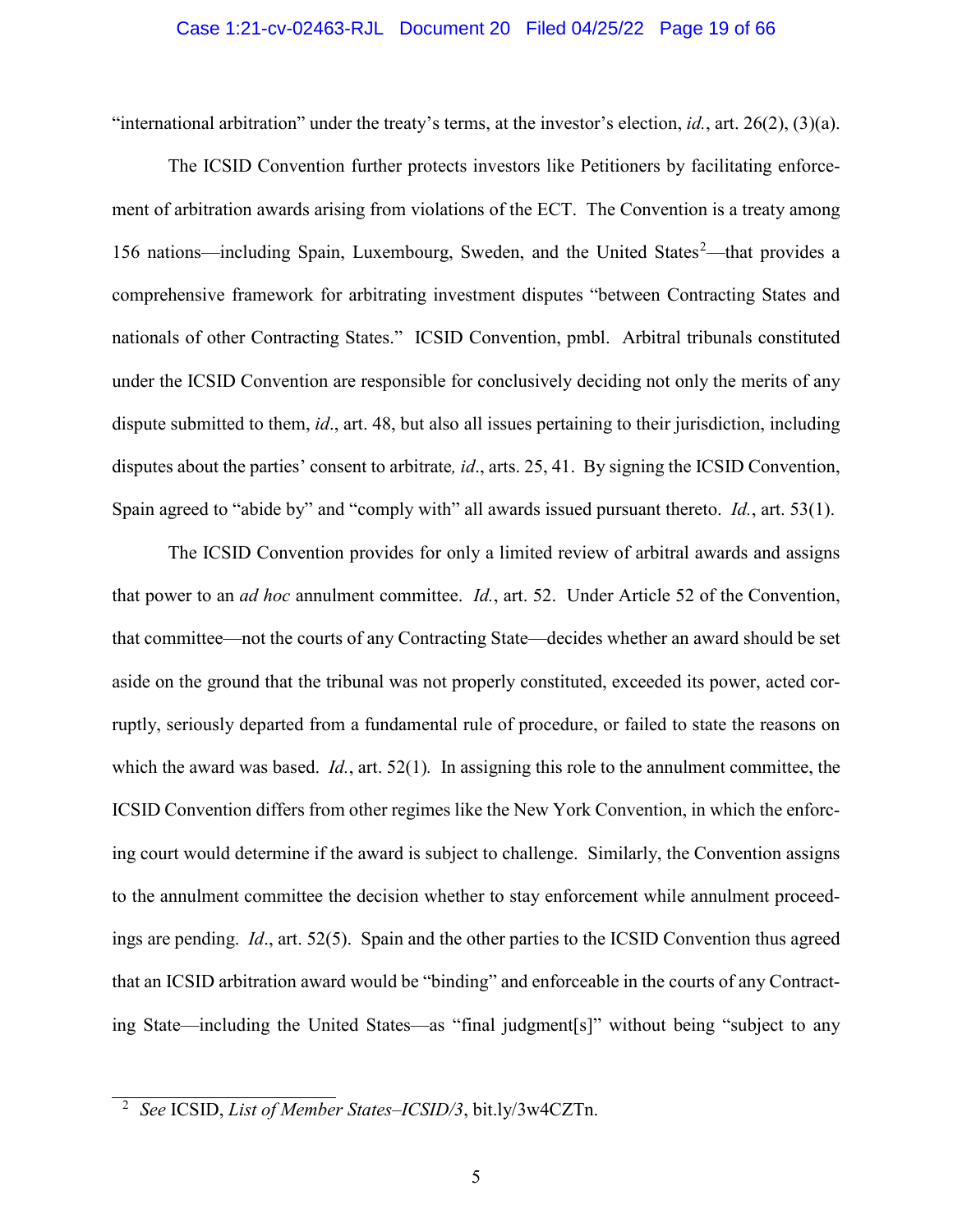### Case 1:21-cv-02463-RJL Document 20 Filed 04/25/22 Page 20 of 66

appeal or to any other remedy except those provided for in th[e] Convention." *Id.*, arts. 53, 54.

The ECT provides for arbitration under the ICSID Convention when both the investor's nation and the opposing party are parties to the ICSID Convention, ECT, art. 26(4)(a)(i), ensuring that arbitration under the ECT will be binding and conclusive as to all issues litigated, and that any resulting arbitration awards are broadly and expeditiously enforceable nearly worldwide, without any challenge to the validity of the award or the conclusions of the arbitral tribunal.

## <span id="page-19-0"></span>**III. The ICSID Arbitration And Annulment Proceeding**

In October 2015, Petitioners submitted a request for arbitration with Spain under the ICSID Convention, alleging that Spain's legislative and regulatory actions that diminished the returns on Petitioners' investments constituted a breach of Spain's obligations under the ECT. Jx. Dec. ¶¶ 5- 7. Petitioners invoked Spain's consent under ECT Article 26 to arbitrate disputes under that treaty. *Id.* ¶ 198. An ICSID arbitral tribunal (the "Tribunal") was constituted in May 2016. *Id*. ¶ 11.

In the arbitration, Spain challenged the Tribunal's jurisdiction on several grounds. As relevant here, Spain argued that EU law precludes the application of the ECT to so-called "intra-EU" disputes between EU member states and EU-based investors. Jx. Dec. ¶¶ 170-96. Spain relied mainly on the decision of the Court of Justice of the European Union ("CJEU")—the highest judicial authority on EU law—in Case C-284/16, *Slovak Republic v. Achmea BV*, ECLI:EU:C:2018:158 (Mar. 6, 2018) ("*Achmea*"), ECF No. 12-9. *See* Jx. Dec. ¶ 170. In that case, an EU member state (Slovakia) challenged the arbitration provision of a bilateral investment treaty between itself and another EU member state (the Netherlands), which provided for arbitration of disputes between each state and the other state's investors. *Achmea* ¶¶ 3-4, 23. The CJEU determined that the arbitration provision was incompatible with EU law because it could lead to the resolution of EU law outside the "judicial system of the EU," contravening the Treaty on the Functioning of the European Union ("TFEU"). *Id.* ¶¶ 43-55, 60.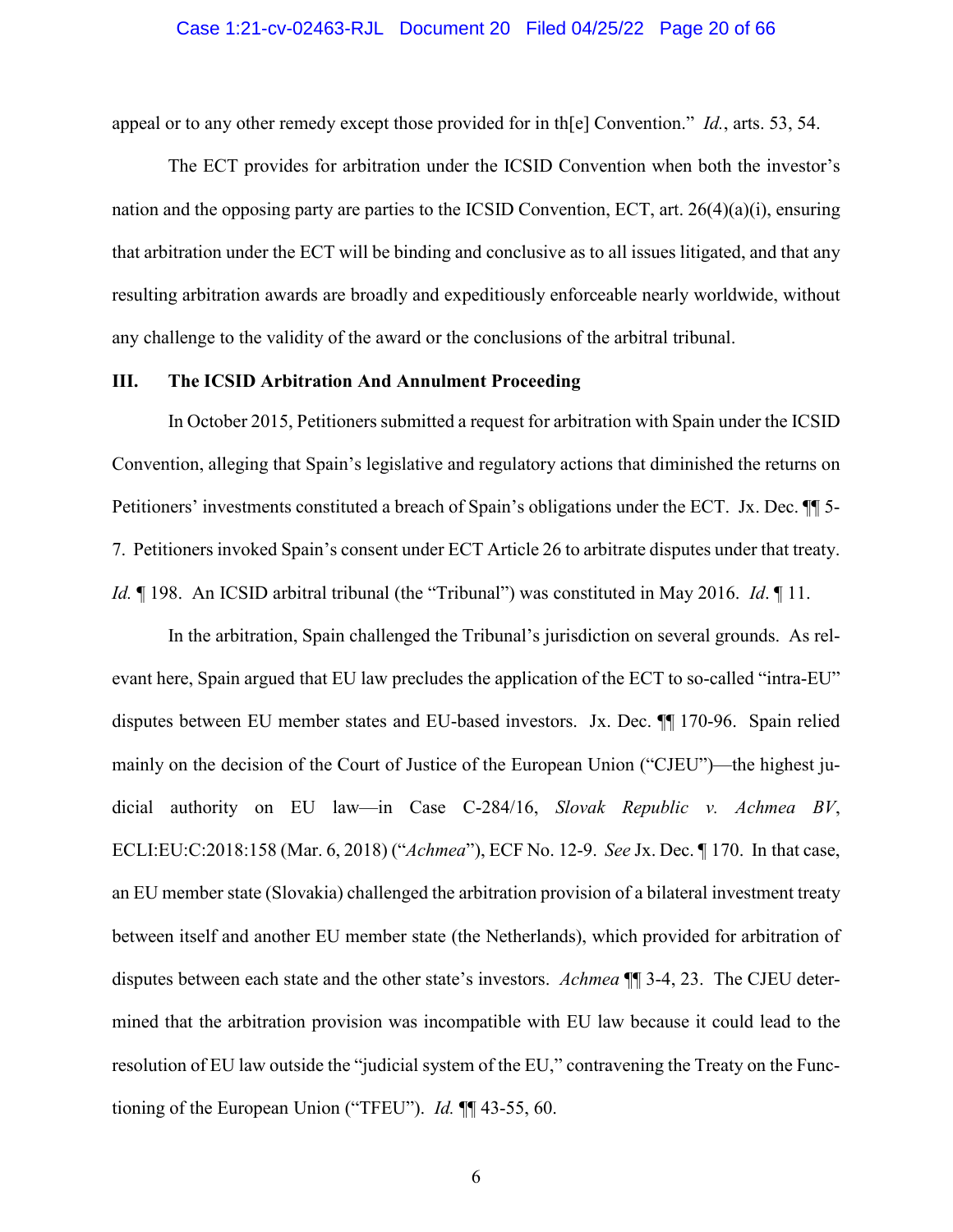## Case 1:21-cv-02463-RJL Document 20 Filed 04/25/22 Page 21 of 66

Spain submitted the *Achmea* decision to the Tribunal, arguing that the decision invalidated its "consent to arbitration" of "intra-EU disputes" under the ECT and deprived the Tribunal of jurisdiction. Jx. Dec. ¶¶ 189-96. In March 2020, however, the Tribunal issued its Decision on Jurisdiction, Liability and Directions on Quantum, rejecting this argument. The Tribunal started by noting that under the ICSID Convention, it is "the judge of its own competence" and found Spain had given its "unconditional consent" to arbitration under the ECT. *Id.* ¶ 502(1), (5)-(8). The Tribunal further ruled that "nothing in the *Achmea* ruling . . . could deprive a Tribunal so constituted of jurisdiction" because the Tribunal is "a creature of international law," not EU law. *Id*. ¶ 502(8), (11), (13)-(14). The Tribunal explained that while "[i]t is true that EU law is international law because it is rooted in international treaties . . . it does not follow that all of EU law is international law for all purposes, or that it will necessarily be the applicable law in all circumstances." *Id.* ¶ 502(16). Here, the applicable law was the ECT and "applicable rules and principles of international law," not EU law. *Id.* ¶ 502(3).

On the merits, the Tribunal found that Spain had breached its obligations, under Article 10(1) of the ECT, to accord fair and equitable treatment to Petitioners' investments by depriving Petitioners of "a reasonable rate of return" on that investment. Jx. Dec. ¶¶ 308-09, 695, 697, 717, 770(3); Award ¶¶ 26-27. In August 2020, therefore, the Tribunal issued the Award, directing Spain to pay Petitioners  $\epsilon$ 30,875,000 as compensation, plus interest at the one-year EURIBOR rate plus 1%, compounded annually, from June 1, 2013 until the date of payment. Award ¶ 162(1).

On September 30, 2020, Spain submitted an application to ICSID for an annulment of the Award. Decision on Stay of Enforcement of the Award ¶ 2 ("Stay Denial") (Ex. A to Declaration of Matthew S. Rozen ("Rozen Decl."), Ex. 1 hereto). The Convention ordinarily allows enforcement of awards to proceed during the pendency of annulment proceedings unless enforcement is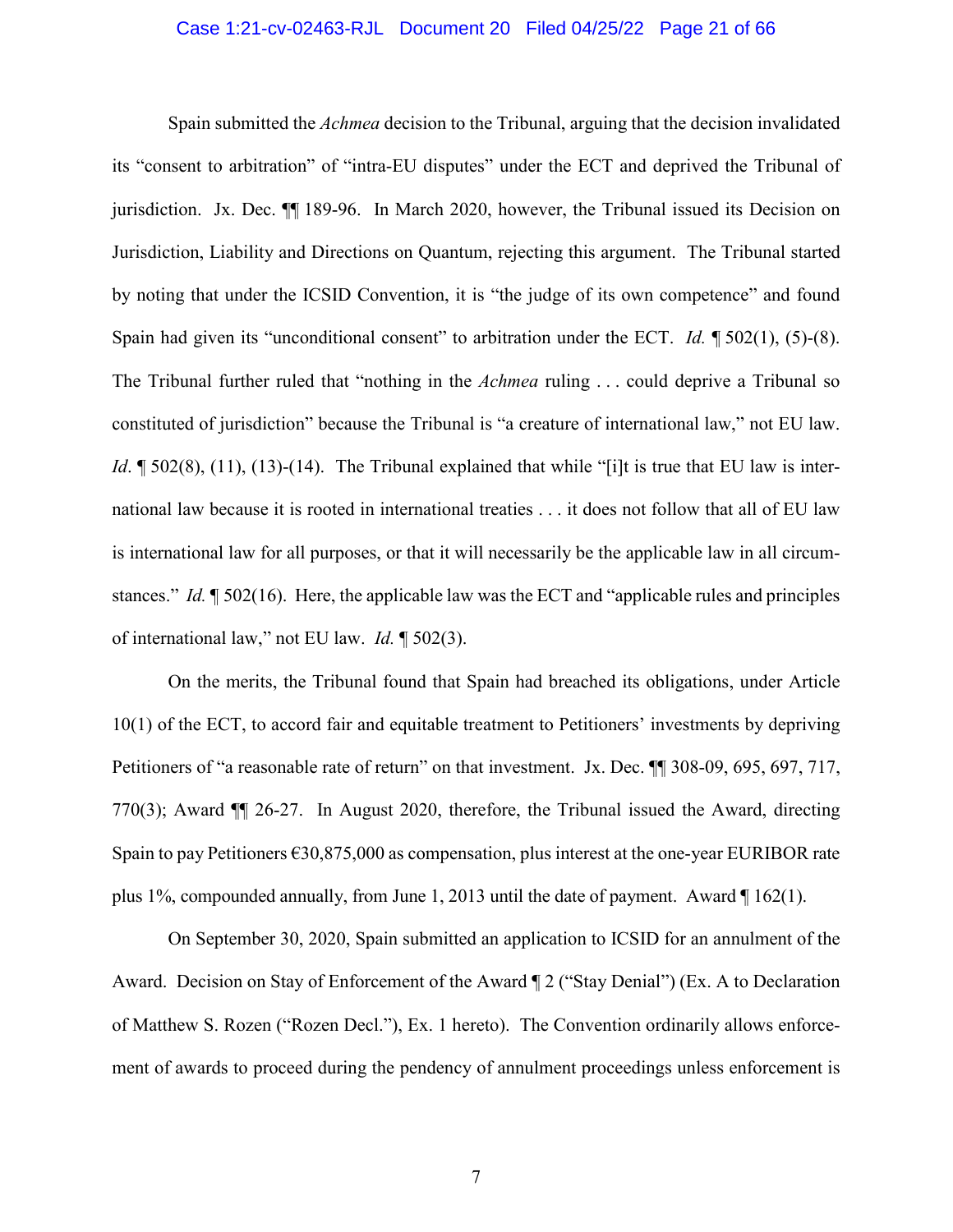## Case 1:21-cv-02463-RJL Document 20 Filed 04/25/22 Page 22 of 66

stayed under the Convention. ICSID Convention, arts. 53(1), 54. But Spain's annulment application included a request to stay enforcement. Stay Denial ¶ 2. Under the ICSID Convention, that request automatically triggered a provisional stay of enforcement until a committee could be constituted and decide Spain's request for a longer stay while annulment proceedings are pending. ICSID Convention, art. 52(5).

On December 14, 2020, ICSID constituted a committee to hear Spain's annulment application (the "Committee"). Stay Denial ¶ 4. On March 26, 2021, the Committee issued a decision declining to continue the stay of enforcement of the Award. *Id.* ¶ 122. The Committee explained that Petitioners would suffer serious adverse economic consequences from a stay because an Award "is an instrument of value and that value is measured by its enforceability," which a stay will "inevitably" affect. *Id.* **[96.** And the Committee underscored the "real risk," given the many arbitral awards outstanding against Spain, that Petitioners would be "pushed to the back of a long line of award-creditors." *Id.* ¶ 99. Any potential harm to Spain from denying a stay, by contrast, could be mitigated by Petitioners' offer to provide an undertaking as security pending the denial of Spain's annulment petition. *Id.* ¶ 120. The Committee thus denied Spain's request to continue a stay of enforcement of the Award, while directing Petitioners to post the undertaking they had volunteered, *id.* 122, which Petitioners have posted, Hydro Undertaking (Ex. B to Rozen Decl.).<sup>[3](#page-21-0)</sup>

While the annulment proceedings were pending, the CJEU decided Case No. C-741/19, *Republic of Moldova v. Komstroy LLC*, ECLI:EU:C:2021:655 (Sept. 2021) ("*Komstroy*"), bit.ly/3vybAr8, which extended *Achmea*'s holding from bilateral treaties to the ECT, a multilateral treaty. The CJEU held that the ECT's arbitration provision, by assigning intra-EU disputes to an arbitral tribunal not "situated within the judicial system of the European Union," was incompatible

<span id="page-21-0"></span><sup>3</sup> Spain has requested reconsideration of the Committee's stay denial, *see* Spain's Request for Reconsideration (Ex. C to Rozen Decl.), but the Committee has yet to rule on that request.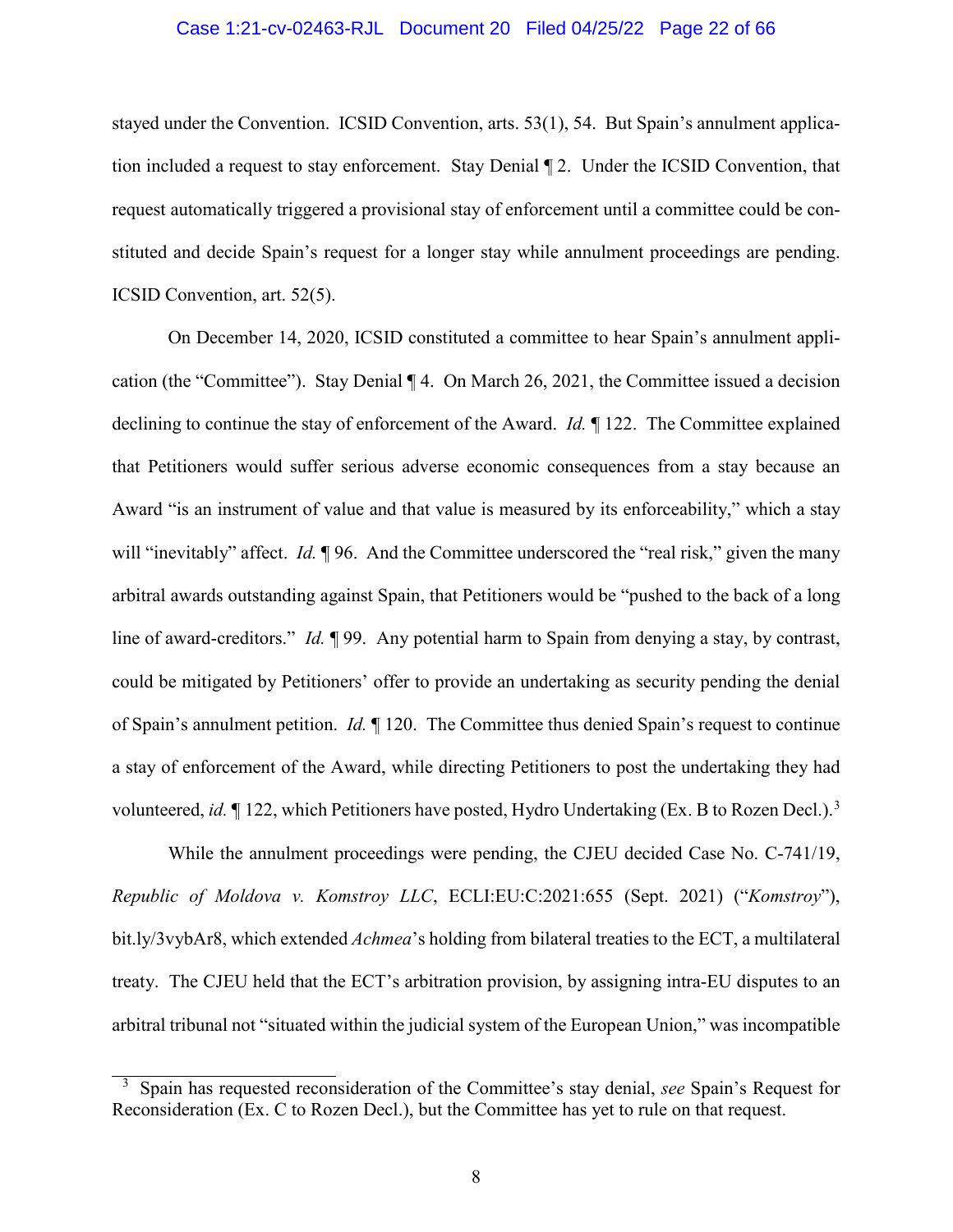### Case 1:21-cv-02463-RJL Document 20 Filed 04/25/22 Page 23 of 66

with EU law in the "same way as . . . in . . . *Achmea*." *Id.* ¶¶ 51-52. *Komstroy* was submitted in the annulment, and Spain addressed it at length at the annulment hearing. Annulment Proceeding Tr. (Ex. D to Rozen Decl.) at 7:20-21, 41-45, 125-26. The annulment Committee has yet to rule.

## <span id="page-22-0"></span>**IV. This Enforcement Proceeding**

Upon its rendering, the Award was fully enforceable and due in full, but despite its agreement to "comply with the terms of the award except to the extent that enforcement shall have been stayed," ICSID Convention, art. 53(1), Spain has not paid any portion of the Award. Accordingly, Petitioners commenced this action to recognize and enforce the Award.

Recognition and enforcement of ICSID awards in the United States is governed by 22 U.S.C. § 1650a, which implements the treaty obligations of the United States, as a contracting party to the ICSID Convention, to ensure that U.S. courts treat an ICSID award "as if it were a final judgment" of a state court. ICSID Convention, art. 54(1). Section 1650a thus provides, in relevant part, that "[t]he pecuniary obligations imposed by [an ICSID] award shall be enforced and shall be given the same full faith and credit as if the award were a final judgment of a court of general jurisdiction of one of the several States." 22 U.S.C. § 1650a(a). Enforcement proceedings are commenced by "fil[ing] a plenary action under section 1650a" to "convert [the] award into an enforceable judgment" in federal court, *Micula v. Gov't of Romania*, 104 F. Supp. 3d 42, 49-51 (D.D.C. 2015), in compliance with the Federal Rules of Civil Procedure and the FSIA's personal jurisdiction, service, and venue requirements, 28 U.S.C. §§ 1330, 1391(f), 1608; *see Mobil Cerro Negro, Ltd. v. Bolivarian Republic of Venezuela*, 863 F.3d 96, 100, 117-20 (2d Cir. 2017). Further, the statute specifies that even the limited grounds for vacating or refusing confirmation of an ordinary arbitration award under the FAA, 9 U.S.C. §§ 9-10, "shall not apply to enforcement of awards rendered pursuant to the [ICSID] convention," 22 U.S.C. § 1650a(a). "By expressly precluding the FAA's application to enforcement of ICSID Convention awards, Congress intended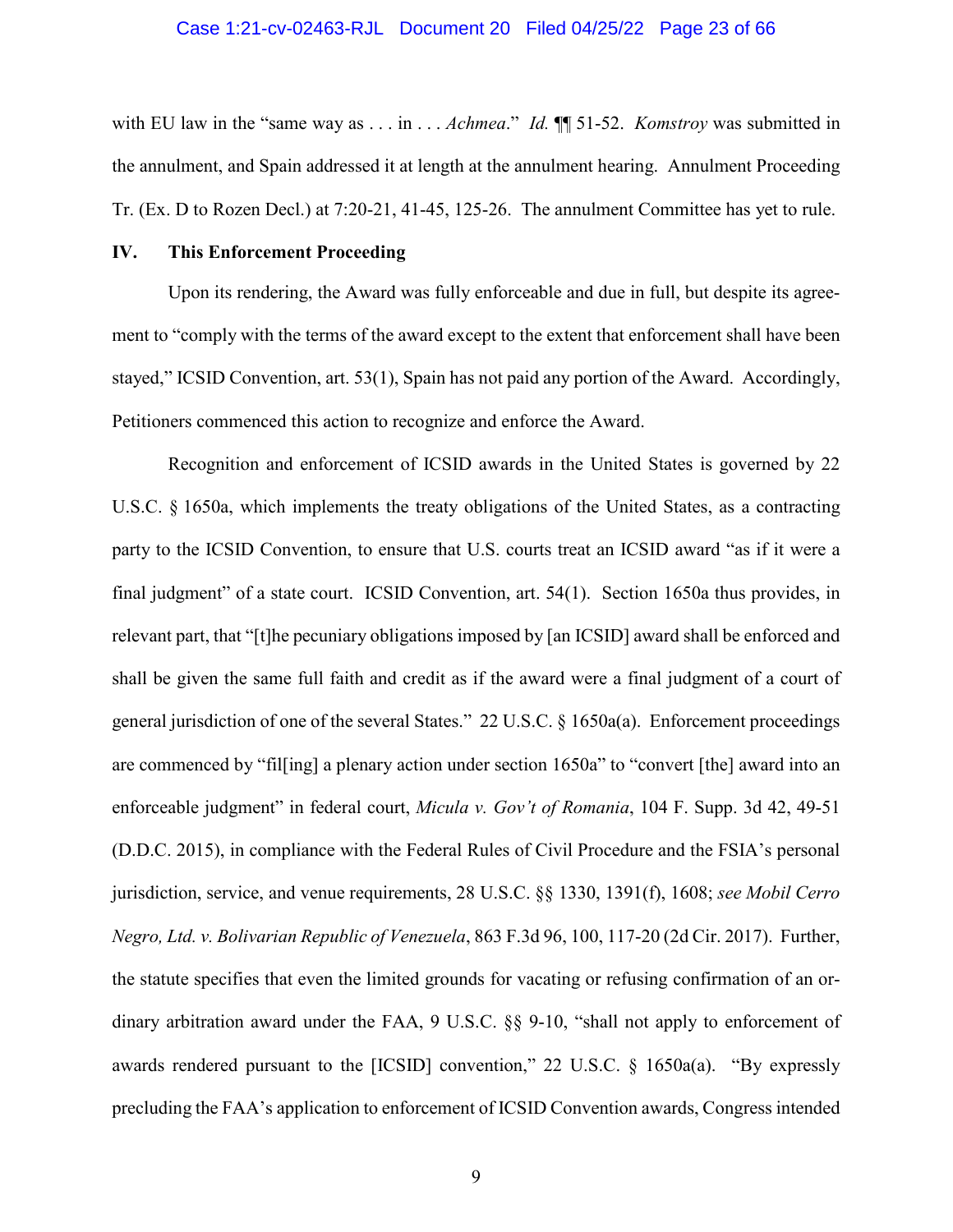### Case 1:21-cv-02463-RJL Document 20 Filed 04/25/22 Page 24 of 66

to make these grounds of attack unavailable to ICSID award-debtors in federal court enforcement proceedings." *Mobil Cerro Negro*, 863 F.3d at 120-21.

Consistent with these procedures, Petitioners commenced this proceeding in September 2021 by filing its Petition requesting that this Court: (1) enforce the Award pursuant to 22 U.S.C. § 1650a in the same manner as a final judgment of a state court; and (2) enter judgment against Spain in the amount specified in the Award. ECF No. 1. Petitioners effected service of process on Spain in accordance with the FSIA, 28 U.S.C. § 1608(a), on November 11, 2021. ECF No. 7.

## **ARGUMENT**

<span id="page-23-0"></span>Spain's motion to dismiss seeks to do what Congress has expressly prohibited: to collaterally attack Petitioners' ICSID award. Under the ICSID Convention's plain terms, the United States is obligated by treaty to enforce such awards without permitting "any appeal" or "any other remedy except those provided for in th[e] Convention." ICSID Convention, art. 53(1). In Section 1650a, which implements the Convention, Congress required that ICSID awards "shall be enforced" and "given the same full faith and credit" as state court judgments. 22 U.S.C.  $\S$  1650a(a).

Section 1650a thus envisions a "perfunctory role . . . for federal district courts," *Tidewater Inv. SRL v. Bolivarian Republic of Venezuela*, 2018 WL 6605633, at \*6 (D.D.C. Dec. 17, 2018), in which an award debtor "[is] not . . . permitted to make substantive challenges to the award," *Mobil Cerro Negro*, 863 F.3d at 118. District courts "are . . . not permitted to examine an ICSID award's merits, its compliance with international law, or the ICSID tribunal's jurisdiction to render the award." *Id.* at 102. Instead, courts "may do no more than examine the judgment's authenticity and enforce the obligations imposed by the award." *Id*.

Spain seeks to avoid these clear limitations by framing its challenge to the Award as an argument that this Court lacks subject-matter jurisdiction under the FSIA. But the FSIA creates subject-matter jurisdiction over Petitioners' petition to enforce the Award without regard to any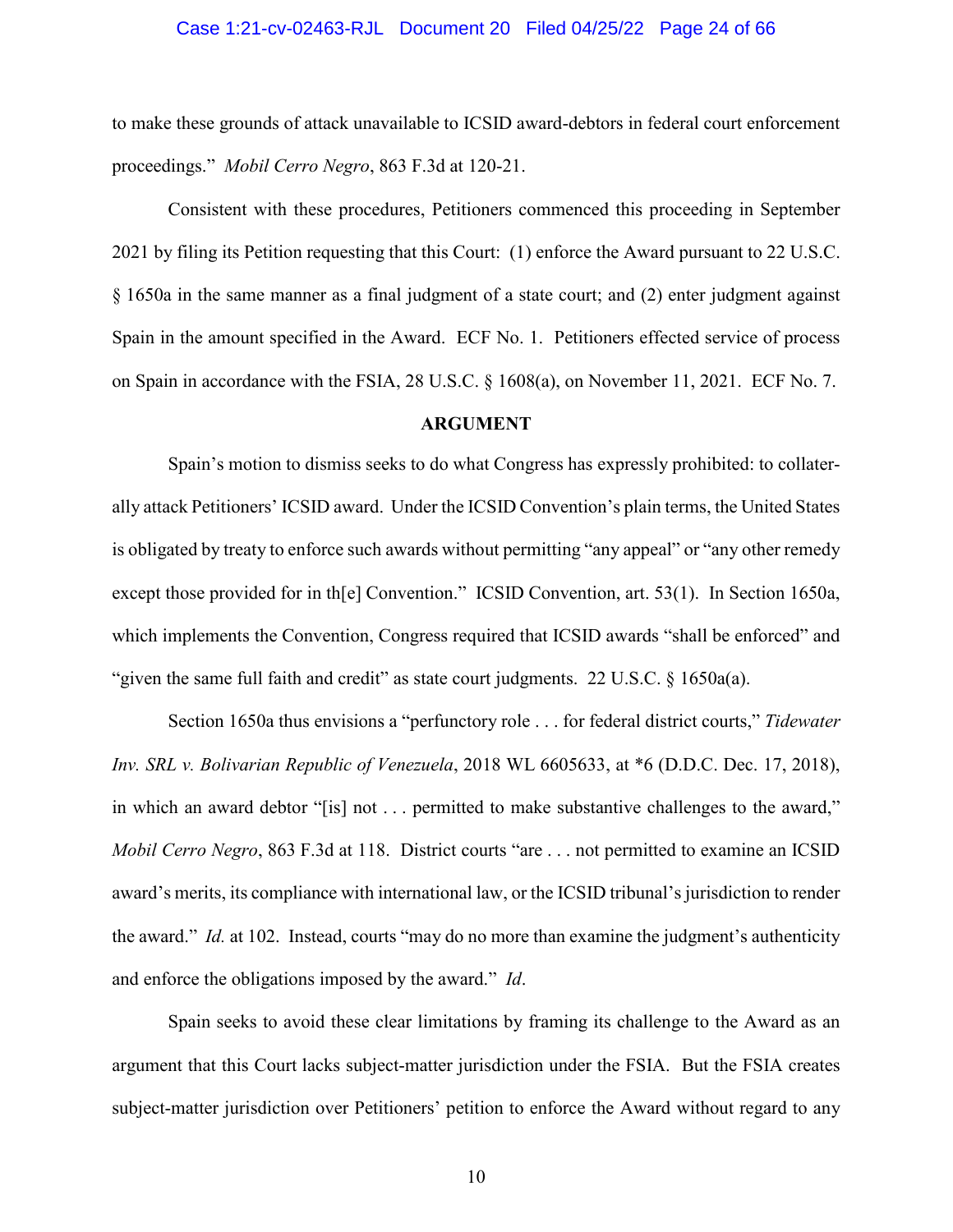## Case 1:21-cv-02463-RJL Document 20 Filed 04/25/22 Page 25 of 66

challenge to the Tribunal's determination that Spain lawfully consented to binding arbitration under the ECT. And Spain's EU-law challenges to that determination fail on their own terms because Spain's consent to arbitration is governed by international law, not EU law. Further, because the ICSID Convention and Section 1650a do not permit any substantive defenses to enforcement of ICSID awards—and D.C. Circuit precedent squarely forecloses Spain's invocation of *forum non conveniens*—there is no basis to deny enforcement of the Award once this Court concludes that it has jurisdiction under the FSIA. Nor has Spain carried its heavy burden of justifying an indefinite stay of these proceedings while the Committee decides Spain's request to annul the Award. Instead, this Court should deny Spain's motion to dismiss without delay.

## <span id="page-24-0"></span>**I. This Court Has Jurisdiction Under The Foreign Sovereign Immunities Act's Waiver And Arbitration Exceptions Without Regard To Any Challenge To The Tribunal's Determination That Spain Consented To Arbitration**

<span id="page-24-2"></span>The FSIA is the exclusive basis for a federal court's exercise of jurisdiction over a foreign state. *Owens v. Republic of Sudan*, 864 F.3d 751, 763 (D.C. Cir. 2017). Under the FSIA, foreign states are "presumptively immune" from suit in U.S. courts, unless one of its specific, enumerated exceptions applies. *Saudi Arabia v. Nelson*, 507 U.S. 349, 355 (1993). Two independent exceptions to Spain's immunity from suit apply here, each without regard to any challenge to Spain's consent to arbitrate this dispute based on Spain's incorrect view of EU and international law.

## <span id="page-24-1"></span>**A. This Court Has Jurisdiction Under The FSIA's Waiver Exception Because Spain's Signing Of The ICSID Convention Waived Its Immunity To Enforcement Of ICSID Awards In United States Courts**

Under the FSIA's waiver exception, a foreign state is subject to jurisdiction in any case in which it "has waived its immunity either explicitly or by implication." 28 U.S.C. § 1605(a)(1). Because the ICSID Convention expressly contemplates enforcement of ICSID awards against signatory states in the courts of other signatories, including the United States, Spain's signing of the Convention necessarily waived its immunity from such enforcement in U.S. court. And since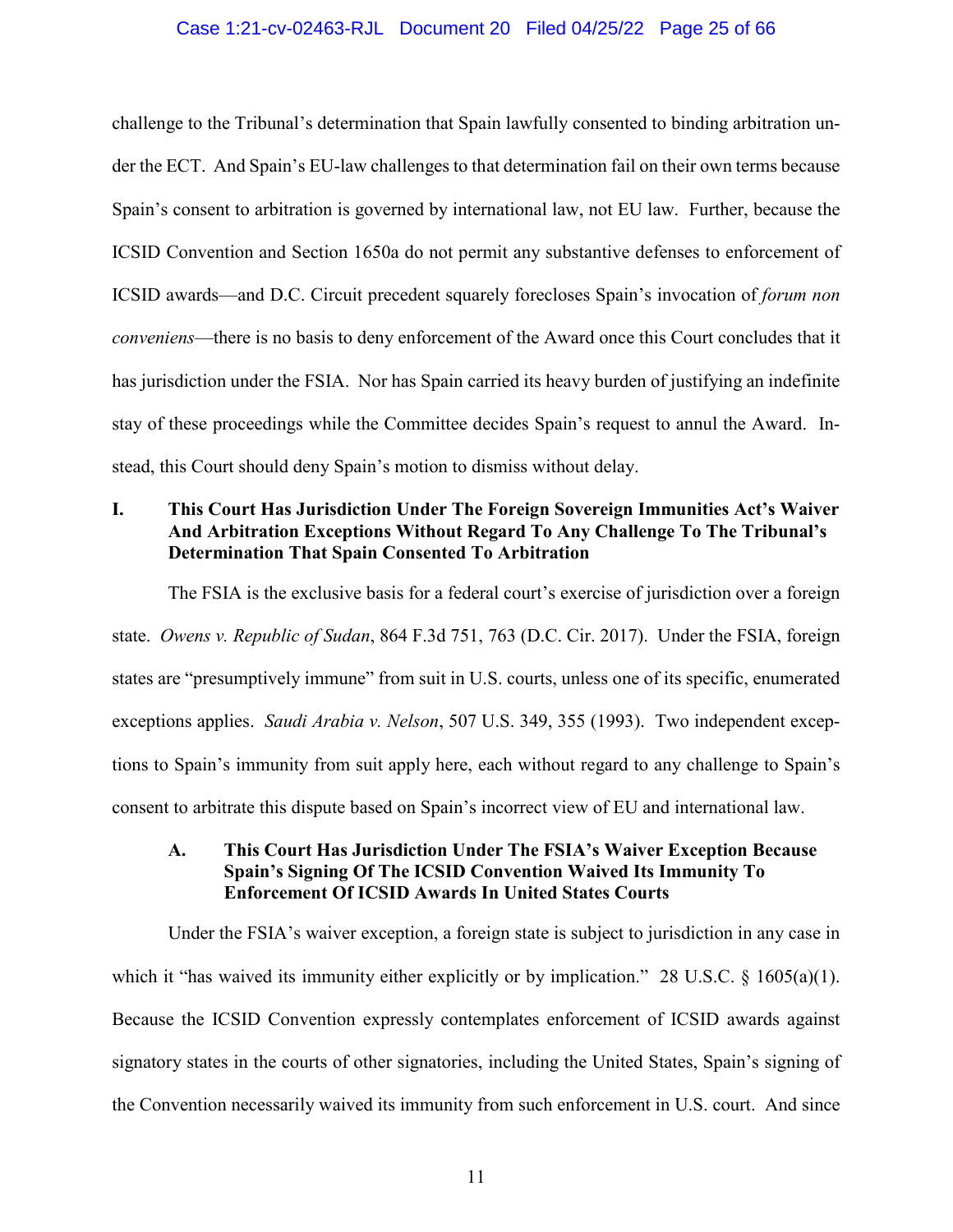## Case 1:21-cv-02463-RJL Document 20 Filed 04/25/22 Page 26 of 66

that waiver is based on Spain's consent to *enforcement* in *the ICSID Convention*, jurisdiction in no way depends on whether Spain consented to *arbitration* in *the ECT*.

**1.** Spain's argument that it did not "expressly waive immunity," Spain Br. 20, is irrelevant here, as this case involves a waiver "by implication." To waive immunity by implication, a state need only "indicat[e] its amenability to suit" in U.S. court, *Princz v. Fed. Republic of Germany*, 26 F.3d 1166, 1174 (D.C. Cir. 1994), by either: (a) showing "a subjective intent to waive immunity"; (b) "tak[ing] an act that objectively can be interpreted as exhibiting an intent to waive immunity"; or (c) "tak[ing] acts that forfeit its right to immunity, irrespective of whether it has intended to do so," *Cabiri v. Gov't of Republic of Ghana*, 165 F.3d 193, 202 (2d Cir. 1999).

Based on these principles, it is well settled that when a foreign state joins a treaty that "contemplate[s] arbitration-enforcement actions in other signatory countries, including the United States"—as the ICSID Convention plainly does, *see supra*, at 5-6—it "waives its immunity from arbitration-enforcement actions" under the FSIA. *Tatneft I*, 771 F. App'x at 10. The D.C. Circuit held that this principle was "correc[t]" in *Creighton Ltd. v. Government of State of Qatar*, 181 F.3d 118, 123 (D.C. Cir. 1999). And in *Tatneft I*, the D.C. Circuit applied *Creighton* to hold that by signing the New York Convention—a treaty in which "signatories agree to enforce arbitral awards made in other signatory countries"—Ukraine waived its immunity to enforcement of arbitral awards under that Convention. 771 F. App'x at 9.<sup>[4](#page-25-0)</sup> The Second Circuit has applied the same rule

<span id="page-25-0"></span><sup>&</sup>lt;sup>4</sup> Though *Tatneft I* is "unpublished," Spain Br. 22, it is binding on this Court. Unpublished decisions that postdate January 1, 2002 "may be cited as precedent" in this circuit, D.C. Cir. R.  $32.1(b)(1)(B)$ , and have the same "precedential value" that "the Supreme Court grants to its own . . . summary affirmances," *In re Grant*, 635 F.3d 1227, 1232 (D.C. Cir. 2011), which are binding on "lower courts," *Hicks v. Miranda*, 422 U.S. 332, 344-45 (1975). The D.C. Circuit did not need to publish *Tatneft I* because *Creighton*, which the court found "control[ling]," already established that relevant principle that "a sovereign [that] sign[s] the New York Convention . . . waives its immunity from arbitration-enforcement actions in other signatory states." 771 F. App'x at 10. Citing the D.C. Circuit's recent decision in *Process & Industrial Developments Limited v. Federal*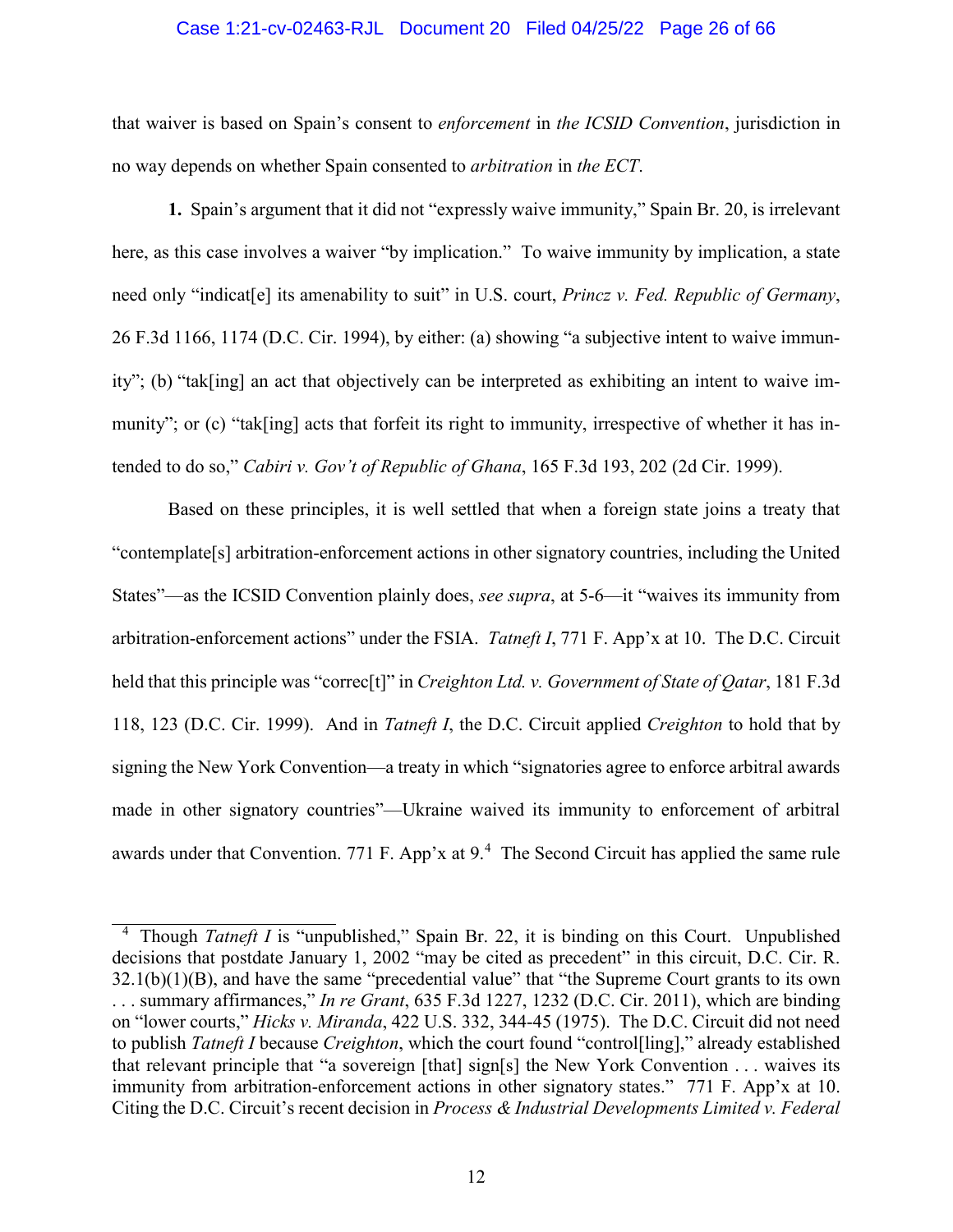## Case 1:21-cv-02463-RJL Document 20 Filed 04/25/22 Page 27 of 66

to find waivers under both the ICSID Convention, *Blue Ridge*, 735 F.3d at 84, and the New York Convention, *Seetransport Wiking Trader Schiffarhtsgesellschaft MBH & Co., Kommanditgesellschaft v. Navimpex Centrala Navala*, 989 F.2d 572, 578-79 (2d Cir. 1993). And this Court followed that rule in *Stati v. Republic of Kazakhstan*, 199 F. Supp. 3d 179, 190 (D.D.C. 2016), and *Process & Industrial Developments Ltd. v. Federal Republic of Nigeria*, 2020 WL 7122896 (D.D.C. Dec. 4, 2020), *aff'd on other grounds*, 27 F.4th 771 (D.C. Cir. 2022).

These decisions directly undercut Spain's rather outdated assertion that the D.C. Circuit has found implied waiver in "only three" situations not applicable here. Spain Br. 21.

**2.** Spain attempts to cabin *Creighton* and *Tatneft I* to "'commercial'" arbitration under "the New York Convention." Spain Br. 22. But both conventions are materially identical in this respect, as each contemplates enforcement actions in other member nations, including the United States. Under the ICSID Convention, Contracting States agree to "enforce the pecuniary obligations imposed by [an] award within [their] territories as if it were a final judgment of a court in that State." ICSID Convention, art. 54(1); *see also* Declaration of Andrea K. Bjorklund ("Bjorklund Decl.") ¶ 55, filed herewith. They also agree to "abide by and comply with" all awards against them, ICSID Convention, art. 53(1), subject to such enforcement. Contracting States thus necessarily "'contemplat[e] enforcement actions in other Contracting States,'" including the United States, and thus "waiv[e] [their] sovereign immunity" from enforcement of an ICSID award "by becoming a party to the ICSID Convention." *Blue Ridge*, 735 F.3d at 84 (alterations omitted).

Spain claims ICSID Convention Article 55 "expressly preserves sovereign immunity."

*Republic of Nigeria*, 962 F.3d 576 (D.C. Cir. 2020), the European Commission misleadingly suggests that *Tatneft* "lack[s] precedential effect." European Commission Br., ECF No. 7 ("EC Br."), at 21. But *Process & Industrial Developments* states only that *Tatneft I*, like all unpublished decisions, "does not bind future panels" *of the D.C. Circuit*. 962 F.3d at 584. *This Court*, by contrast, is duty-bound to follow the D.C. Circuit's command, including its unpublished decisions.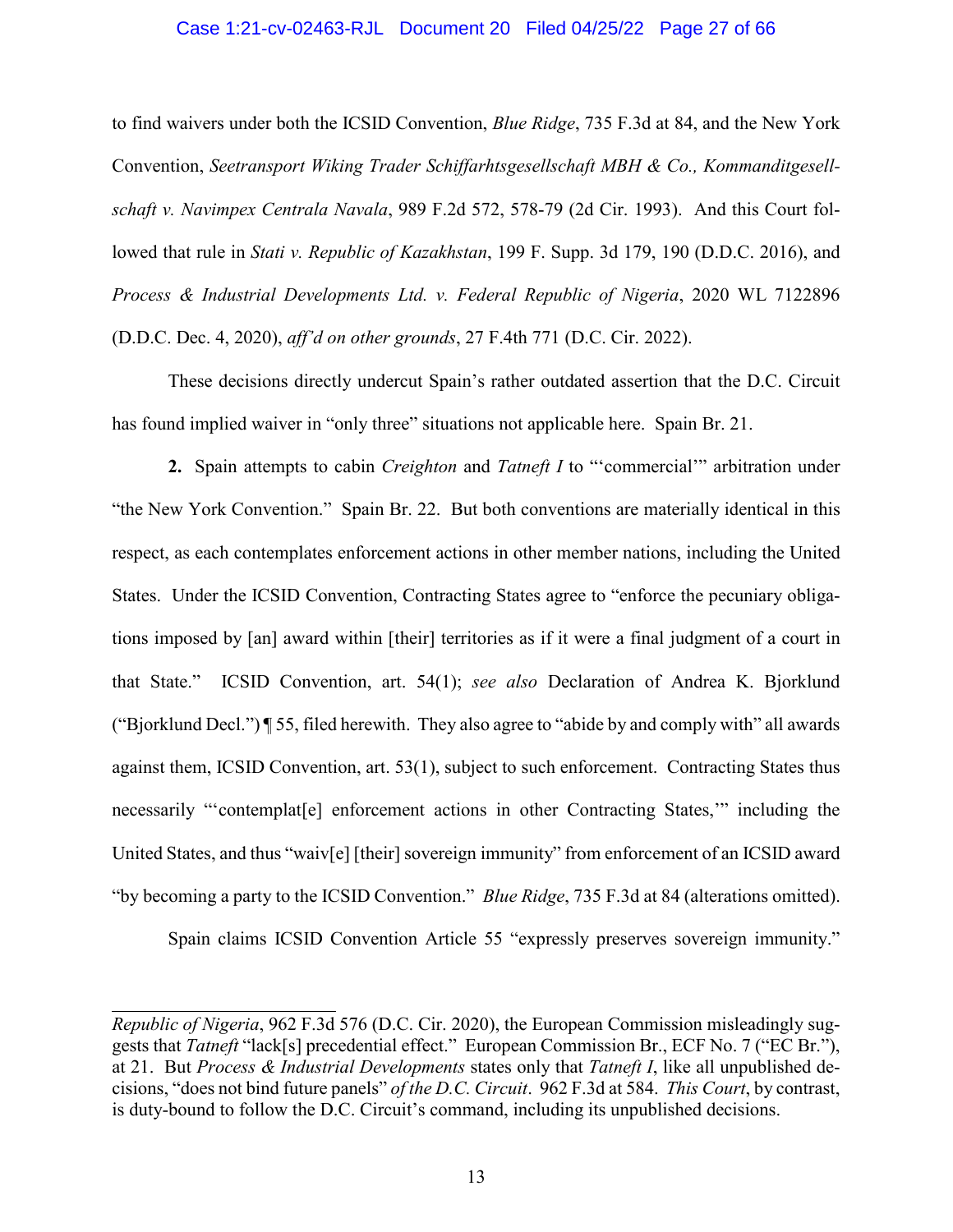## Case 1:21-cv-02463-RJL Document 20 Filed 04/25/22 Page 28 of 66

Spain Br. 22. But the only immunity that article preserves is "immunity . . . from execution," ICSID Convention, art. 55, not jurisdiction. These "two kinds of immunity" are distinct. *Republic of Argentina v. NML Capital, Ltd.*, 573 U.S. 134, 142 (2014). Jurisdictional immunity protects states from suit, 28 U.S.C. §§ 1604-1607, while execution immunity protects state assets from seizure, *id.* §§ 1609-1611. Spain invokes only immunity from suit, Spain Br. 16, but the Convention does *not* preserve that immunity. Indeed, by expressly preserving execution immunity without mentioning immunity from suit, the Convention makes clear that the latter is *not* preserved. If the drafters "intended to . . . preserv[e]" both, "it would be strange to mention specifically only [one], and leave the [other] to implication." *Bruesewitz v. Wyeth LLC*, 562 U.S. 223, 232 (2011).

A slew of recent foreign decisions confirm the point. The High Court of New Zealand, for example, deemed it "clear" that parties to the ICSID Convention "have agreed that an ICSID arbitral award will be recognised as enforceable before domestic courts." *Sodexo Pass Int'l SAS v. Hungary*, CIV-2020-485-734 [2021] NZHC 371 ¶¶ 23, 25 (Dec. 10, 2021) ("*Sodexo*"), bit.ly/ 35SaBcf. Those States have "waived any adjudicative immunity . . . in relation to recognition" of the award, the High Court explained, while retaining only the limited "immunity in relation to execution steps." *Id.* ¶ 25. Two recent decisions of the Full Court of the Federal Court of Australia underscore the same basic rule: Articles 54(1) and (2) of the ICSID Convention "constitute Spain's agreement to submit to the jurisdiction" of the courts of other parties to the Convention and "not to raise any immunity" to the jurisdiction of those courts in a proceeding seeking recognition of an ICSID award. *Kingdom of Spain v. Infrastructure Servs. Luxembourg S.A.R.L.*, [2021] FCAFC 3 ¶¶ 37, 72, 113 (Feb. 1, 2021) (Ex. 2 hereto). The ICSID Convention thus offers no immunity from suit; the only "immunity recognized by the ICSID Convention was as to execution." *Kingdom of Spain v. Infrastructure Servs. Luxembourg S.A.R.L.*, [2021] FCAFC 112 ¶ 7 (June 25,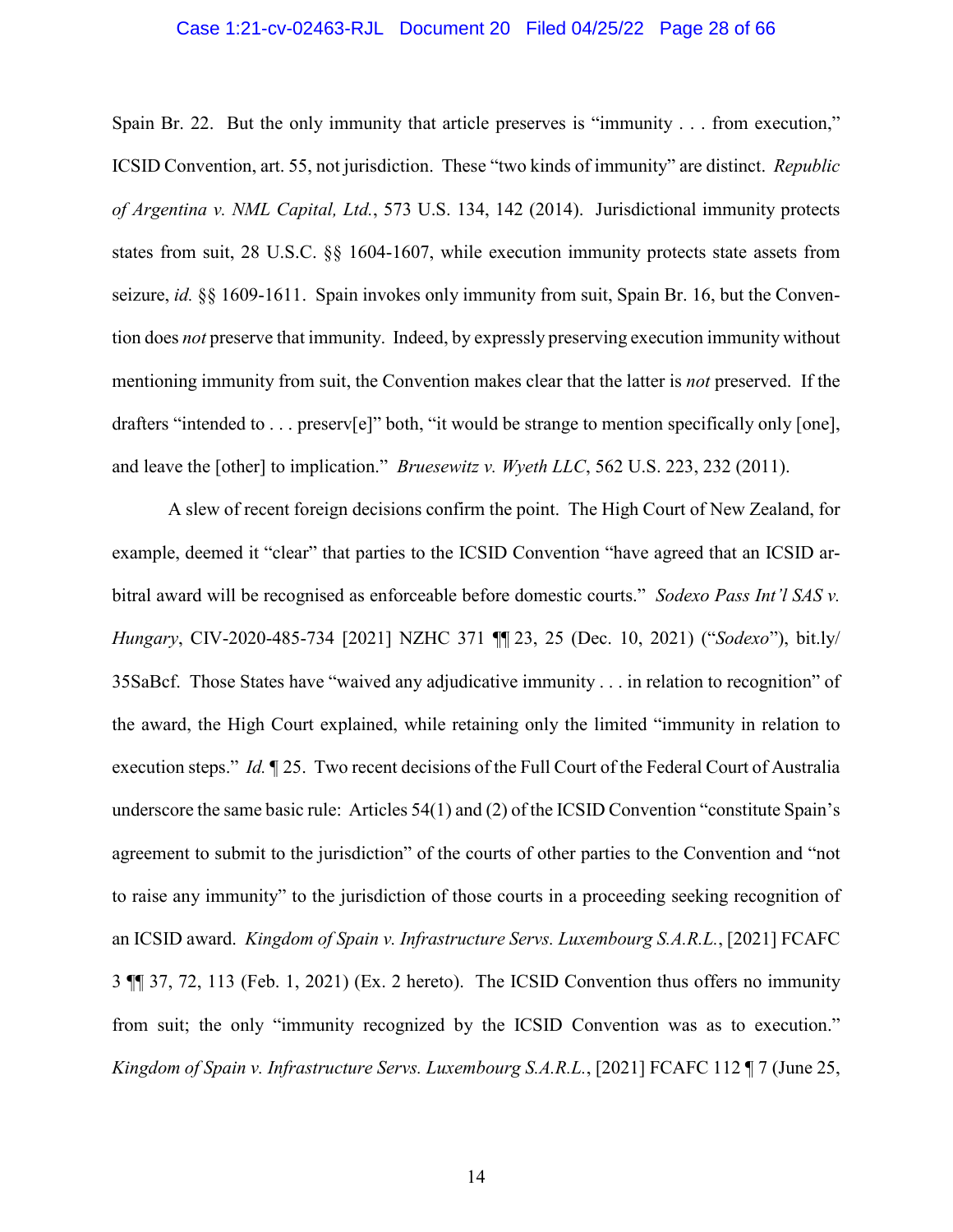## Case 1:21-cv-02463-RJL Document 20 Filed 04/25/22 Page 29 of 66

2021) ("June Dec.") (Ex. 3 hereto).<sup>[5](#page-28-0)</sup> The overwhelming weight of international authority thus rejects Spain's baseless assertion that it is immune from suit under Article 55 of the ICSID Convention. *See also id.* ¶ 38 (citing, *e.g.*, *S.A.R.L. Benvenuti & Bonfant v. People's Republic of the Congo*, ICSID Case No. ARB/77/2, Paris Ct. App. Dec. (June 26, 1981), 1 ICSID Rep. 368, 371 (Ex. 5 hereto); *Société Ouest Africaine des Bétons Industriels (SOABI) v. Senegal*, ICSID Case No. ARB/82/1, French Ct. of Cassation Dec. (June 11, 1991), 2 ICSID Rep. 341) (Ex. [6](#page-28-1) hereto)).<sup>6</sup>

**3.** Spain's waiver of immunity in no way depends, as Spain argues, on whether it "agree[d] to arbitrate" the underlying dispute. Spain Br. 21-23. The waiver occurs "'when [the] country becomes a signatory to the Convention,'" *Creighton*, 181 F.3d at 123—"by becoming a party," *Blue Ridge*, 735 F.3d at 84—not later, by signing an arbitration agreement (like the ECT). Ukraine's waiver in *Tatneft I* was thus based on its consent to "enforcement" under the New York Convention, 771 F. App'x at 9—not, as Spain suggests, its "agreement to arbitrate" the specific dispute, Spain Br. 22. The D.C. Circuit upheld jurisdiction in *Tatneft I* without even *mentioning*, much less rejecting, Ukraine's assertion that it "did not agree to arbitrate th[e] dispute"—and that

<span id="page-28-0"></span><sup>&</sup>lt;sup>5</sup> The Full Federal Court's decisions are currently on appeal to the High Court of Australia, which granted special leave to appeal on March 18, 2022. *See* High Court of Australia, Results of Applications Listed at Canberra (Mar. 18, 2022), bit.ly/3vxnX6H.

<span id="page-28-1"></span><sup>6</sup> Spain's position is not strengthened by invoking an isolated sentence from State Department Legal Adviser Andreas Lowenfeld's testimony in support of the enactment of Section 1650a, the statute that implements the ICSID Convention. Spain Br. 22-23. The issue here is what the FSIA requires, and whether *Spain's* signing the Convention satisfies that requirement, not what the State Department thought when Congress enacted Section 1650a a decade before the FSIA. And Lowenfeld himself recognized that, by signing the ICSID treaty, the United States "consented . . . to be sued on an award if it hasn't been paid." Testimony of Andreas Lowenfeld, *Convention on the Settlement of Investment Disputes: Hearing on H.R. 15785 Before the H. Comm. on Foreign Affairs, Subcomm. on Int'l Orgs. & Movements*, 89th Cong. 8-9 (1966). This confirms that signing the ICSID treaty effects a waiver of immunity. Moreover, Lowenfeld testified that an ICSID "tribunal would be the judge of its own jurisdiction" and "parties to an arbitration should be entitled to rely on an award as dispositive of the dispute between them." *Id*. Thus, his testimony—even assuming it accurately "reflect[ed] [the views] of the legislators who actually voted on the bill," *Indep. Bankers Ass'n of Am. v. Farm Credit Admin.*, 164 F.3d 661, 668 (D.C. Cir. 1999)—certainly could not justify relitigating the Tribunal's finding that Spain consented to arbitration.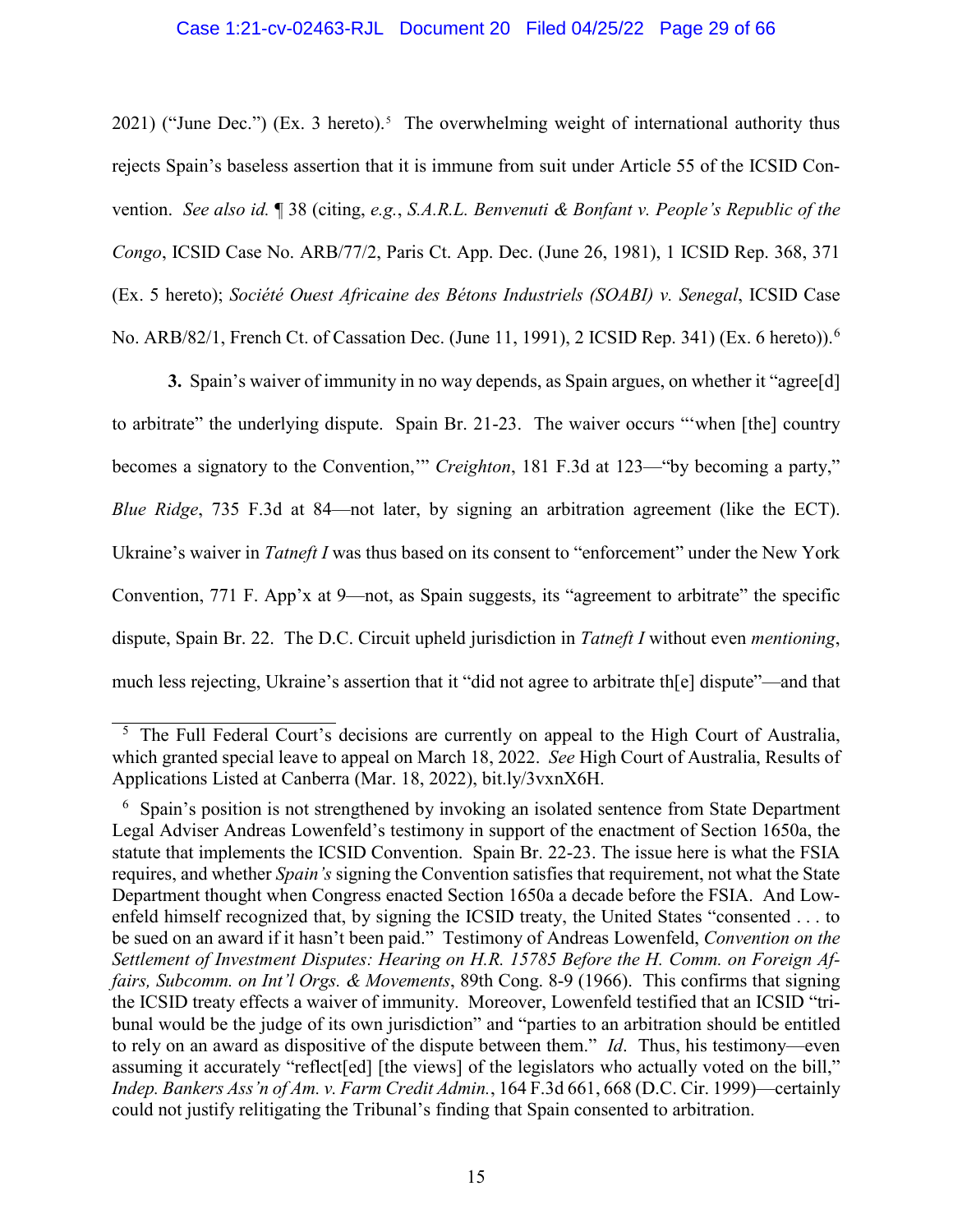## Case 1:21-cv-02463-RJL Document 20 Filed 04/25/22 Page 30 of 66

"[n]o agreement to arbitrate" the claims of two of the companies involved was ever "formed," Br. for Appellant, *Tatneft v. Ukraine*, No. 18-7057, Doc. ID 1748825, at 43, 46 (D.C. Cir. Sept. 4, 2018) (cleaned up). That consideration plainly made no difference to the court's jurisdictional analysis under the waiver exception, undercutting Spain's suggestion that the existence of "a valid agreement to arbitrate" was *Tatneft*'s "fundamental premise." Spain Br. 22. And it is even less relevant under the ICSID Convention, where Contracting States agree that an ICSID tribunal—not the enforcing court—will determine whether the parties to a dispute have consented to arbitration, ICSID Convention, arts. 25, 41, and that this determination will be "final" and "binding" in enforcement proceedings without "any appeal or . . . other remedy," *id.*, arts. 53(1), 54(1). Spain's consent to enforcement proceedings thus depends solely on whether the Tribunal found jurisdiction and entered an award—not whether the Tribunal was correct to do so.

This Court thus has jurisdiction under the FSIA's waiver exception, and Spain's collateral challenge to the Tribunal's jurisdiction should have no bearing on this enforcement petition.

## <span id="page-29-0"></span>**B. Spain Cannot Dispute This Court's Jurisdiction Under The FSIA's Arbitration Exception Because The Tribunal's Ruling That Spain Consented To Arbitration Is Binding On This Court**

This Court also has jurisdiction under the FSIA's arbitration exception, which permits a proceeding against a foreign state to "confirm an award" made pursuant to an agreement "by the foreign state," "with or for the benefit of a private party," to "submit to arbitration," if the "award is . . . governed by a treaty," such as the ICSID Convention, that is "in force for the United States" and that "call[s] for the recognition and enforcement of arbitral awards." 28 U.S.C. § 1605(a)(6).

Spain does not dispute that this is a proceeding to "confirm an award" under the ECT, or that the Award is "governed by" the ICSID Convention. Instead, it claims no "'valid . . . agreement'" to "'submit to arbitration'" was formed because under the CJEU's *Achmea* and *Komstroy*  decisions, "EU law" bars application of the ECT's arbitration provision to intra-EU disputes.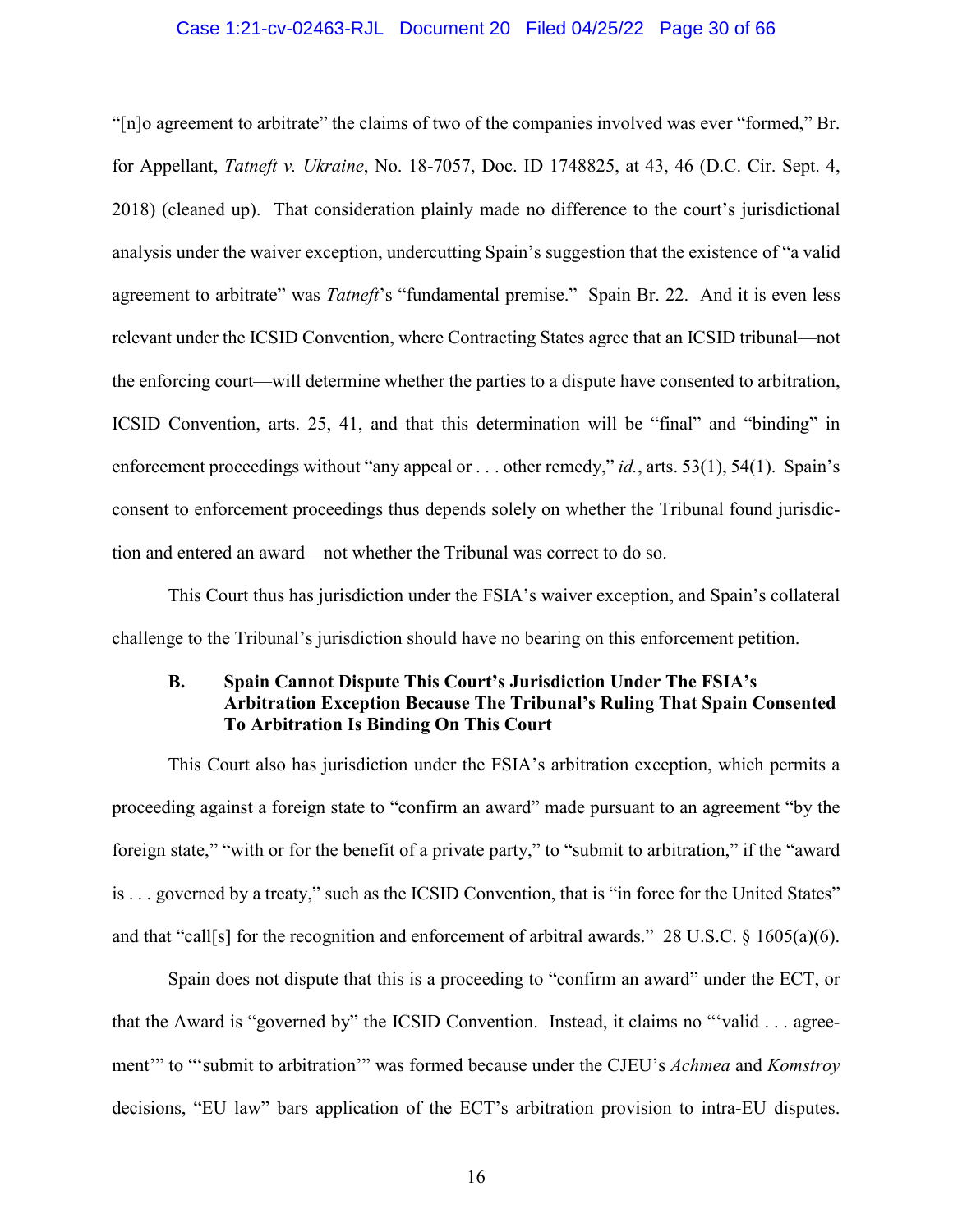Spain Br. 16-17. As shown below, those decisions have no bearing on the ECT's validity under international law. But the more immediately dispositive point is that the Tribunal already rejected Spain's argument that EU law could deprive the Tribunal of jurisdiction. Jx. Dec. ¶ 502(13). Section 1650a bars Spain from collaterally attacking that determination. If that were not enough, the Supreme Court has repeatedly recognized that courts may not override contracting parties' decisions to commit questions of arbitrability to arbitration, as the ECT does here.

## **1. Under The ICSID Convention, The Tribunal's Rulings Are Entitled To Full Faith And Credit, Resulting In Issue Preclusion**

<span id="page-30-0"></span>The ICSID Convention and its implementing statute preclude Spain from challenging the Tribunal's determination that Spain agreed to arbitrate this dispute. Courts are "not permitted to examine an ICSID award's merits, its compliance with international law, or the ICSID tribunal's jurisdiction to render the award," and "may do no more than examine the judgment's authenticity and enforce the obligations imposed by the award." *Mobil Cerro Negro*, 863 F.3d at 102. Section 1650a requires this Court to give the Award "the same full faith and credit" as a state court judgment in "enforc[ing]" the "pecuniary obligations imposed by [the Award]." 22 U.S.C. § 1650a(a). "'[F]ull faith and credit,'" in turn, "has long been understood to encompass . . . collateral estoppel, or 'issue preclusion,'" *San Remo Hotel, L.P. v. City & Cty. of San Francisco*, 545 U.S. 323, 336 (2005), meaning that once a tribunal "decide[s] an issue . . . necessary to its judgment," the decision "preclude[s] relitigation of the issue," *Allen v. McCurry,* 449 U.S. 90, 94 (1980).

The requirements for issue preclusion are easily satisfied here. Issue preclusion prohibits the relitigation of an issue of fact or law that was (1) "contested by the parties and submitted for judicial determination in the prior case" and (2) "actually and necessarily determined by a court of competent jurisdiction in that prior case," if (3) "preclusion in the second case [does] not work a basic unfairness to the party bound by the first determination." *Yamaha Corp. of Am. v. United*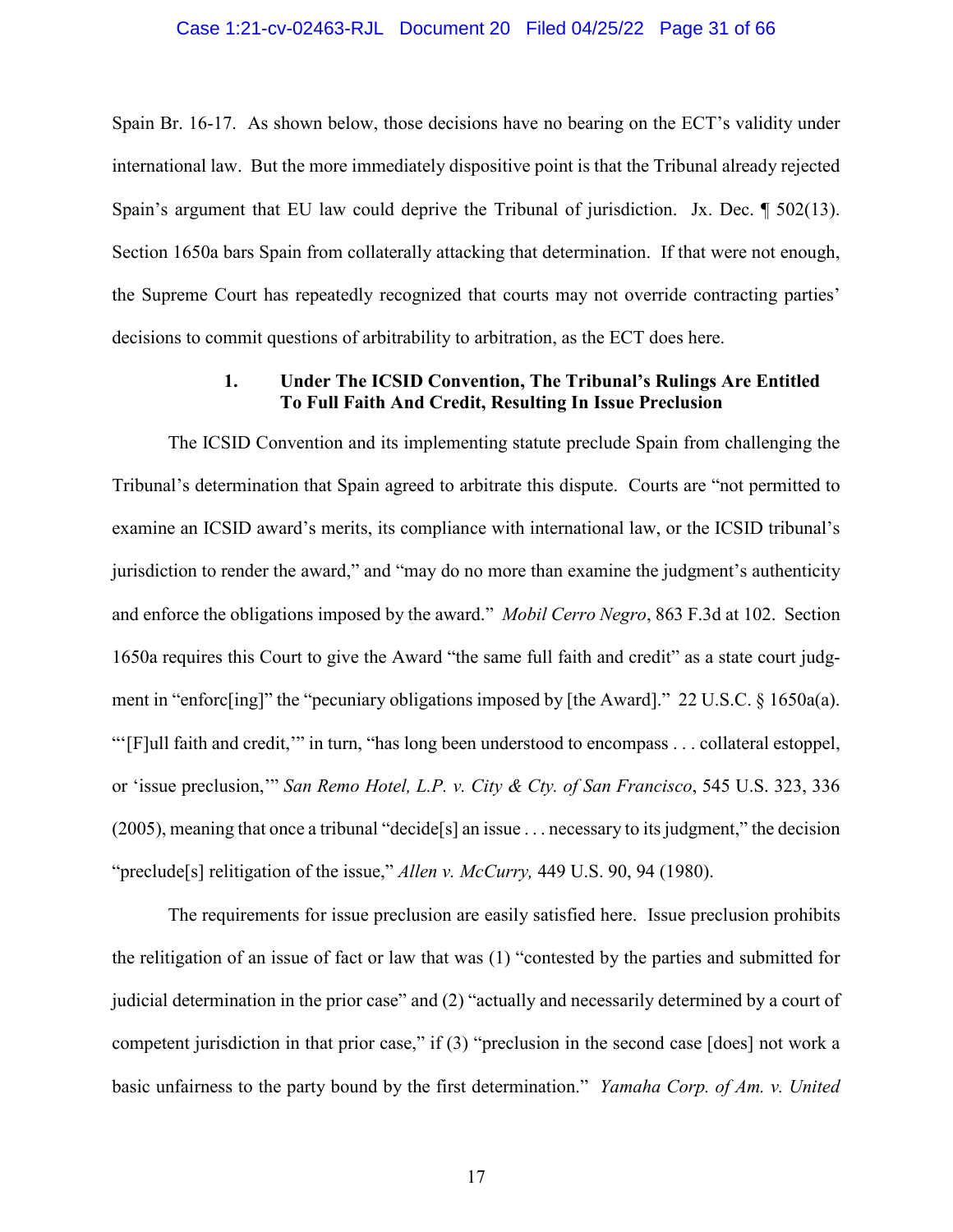## Case 1:21-cv-02463-RJL Document 20 Filed 04/25/22 Page 32 of 66

*States*, 961 F.2d 245, 254 (D.C. Cir. 1992). Here, Spain actively argued in the arbitration that the ECT's arbitration provision "is not applicable" to disputes concerning "intra-EU investments," and that applying it to such disputes would be "incompatible with . . . EU law" and *Achmea*, Jx. Dec. ¶¶ 173-74, 186-96. The Tribunal actually decided the issue, holding that "nothing in . . . *Achmea*  . . . could deprive [the] Tribunal . . . of jurisdiction" because it is "a creature of international law," not EU law. *Id*. ¶ 502(8), (11), (13)-(14). This holding was necessary to the Tribunal's determination that it had jurisdiction under the ECT. *Id.* ¶ 502. And Spain had every "incentive to litigate the point" in the arbitration, so there is no "unfairness" in binding it. *Yamaha*, 961 F.2d at 254.

Spain argues that this Court is not bound by the Tribunal's holding that Spain consented to arbitration because that holding implicates the Tribunal's "jurisdiction." Spain Br. 25. Spain asserts that if "there was no valid agreement to arbitrate," the "Tribunal is . . . without jurisdiction," and that courts to which an arbitral award is tendered for enforcement always may examine whether the arbitral panel exceeded its jurisdiction. *Id*. If this were correct, an arbitral tribunal's determination of arbitrability *never* could be given preclusive effect, because *all* arbitrability questions can be formulated as questions concerning the tribunal's "jurisdiction." But that is not the law. Indeed, the cases Spain cites hold the opposite: "[A] judgment is entitled to full faith and credit—*even as to questions of jurisdiction*—when the second court's inquiry discloses that those questions have been fully and fairly litigated and finally decided in the court which rendered the original judgment." *Underwriters Nat'l Assurance Co. v. N.C. Life & Accident & Health Ins. Guar. Ass'n*, 455 U.S. 691, 706 (1982) (emphasis added) (cleaned up). When "the [initial] tribunal's subject matter jurisdiction is raised in the original action," its "determination of th[at] issue" is "conclusive under the usual rules of issue preclusion," *Carr v. District of Columbia*, 646 F.2d 599, 607-08 (D.C. Cir. 1980) (alteration omitted), even if the second court "disagrees with the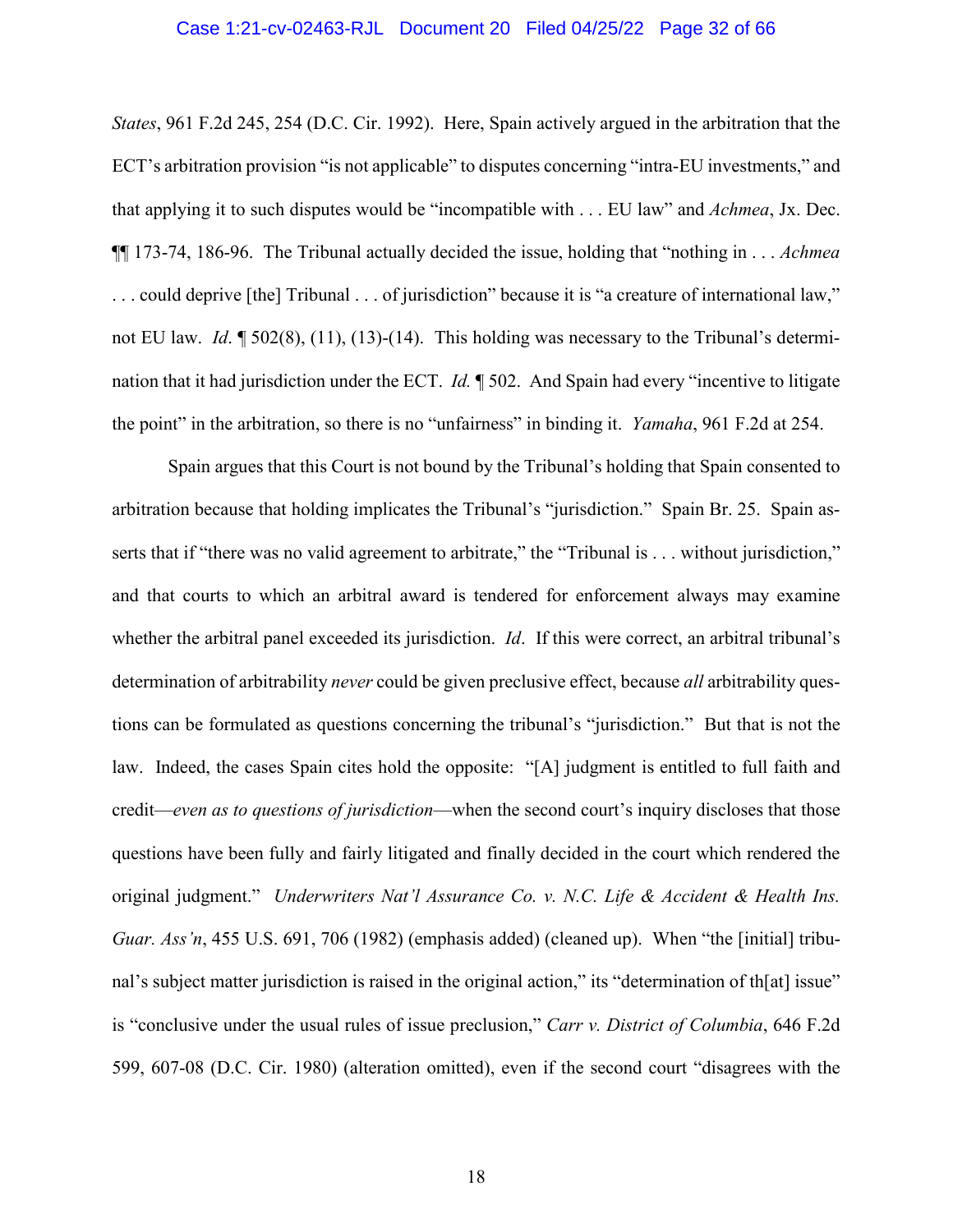reasoning underlying the judgment," *V.L. v. E.L.*, 577 U.S. 404, 407 (2016). This is true "even as to questions of *ICSID's jurisdiction*." *Tidewater*, 2018 WL 6605633, at \*6 n.4 (emphasis added). Where, as here, that issue "has been 'fully and fairly litigated and finally decided' by the tribunal, this Court has no authority to relitigate the matter." *Id.* Indeed, even if jurisdiction is not raised before the initial tribunal, "[a] party that has had an opportunity to litigate the question of subjectmatter jurisdiction may not . . . reopen that question in a collateral attack upon an adverse judgment." *Ins. Corp. of Ireland v. Compagnie des Bauxites de Guinee*, 456 U.S. 694, 702 n.9 (1982).

## **2. Under The Energy Charter Treaty, The Question Of Whether Spain Consented To Arbitration Is For The Tribunal, Not This Court**

<span id="page-32-0"></span>Even if issue preclusion did not apply, this Court would be required to defer to the Tribunal's determination that Spain consented to arbitration because the ECT and the ICSID Convention delegate that question to the Tribunal, not the courts. Even in the commercial arbitration context, where full faith and credit is not the rule, it is now settled that "parties can agree to arbitrate 'gateway' questions of 'arbitrability.'" *Rent-A-Ctr., W., Inc. v. Jackson*, 561 U.S. 63, 68-69 (2010). Spain may argue that the term "arbitrability" refers only to the *applicability* of an arbitration agreement, but Supreme Court precedent is clear that the "arbitrability" issues that the parties can agree to arbitrate include "'whether [the] parties have a valid arbitration agreement.'" *Oxford Health Plans LLC v. Sutter*, 569 U.S. 564, 569 n.2 (2013). "[P]arties may agree to have an arbitrator decide . . . 'whether the parties have agreed to arbitrate,'" *Henry Schein, Inc. v. Archer & White Sales, Inc.*, 139 S. Ct. 524, 529 (2019), and when they do, courts "must defer to [the] arbitrator's arbitrability decision," *First Options of Chi., Inc. v. Kaplan*, 514 U.S. 938, 943-44 (1995).[7](#page-32-1)

<span id="page-32-1"></span>Spain quotes *Henry Schein* out of context as holding that "the court" must "'determin<sup>[e]</sup> whether a valid arbitration agreement exists,'" Spain Br. 17, but the quoted line merely describes a court's role when asked to "refe[r] a dispute to an arbitrator," 139 S. Ct. at 530—that is, before there is any arbitral decision to defer to. The Supreme Court expressly rejected Spain's suggestion that "a court must always resolve questions of arbitrability." *Id.* Any argument that *National*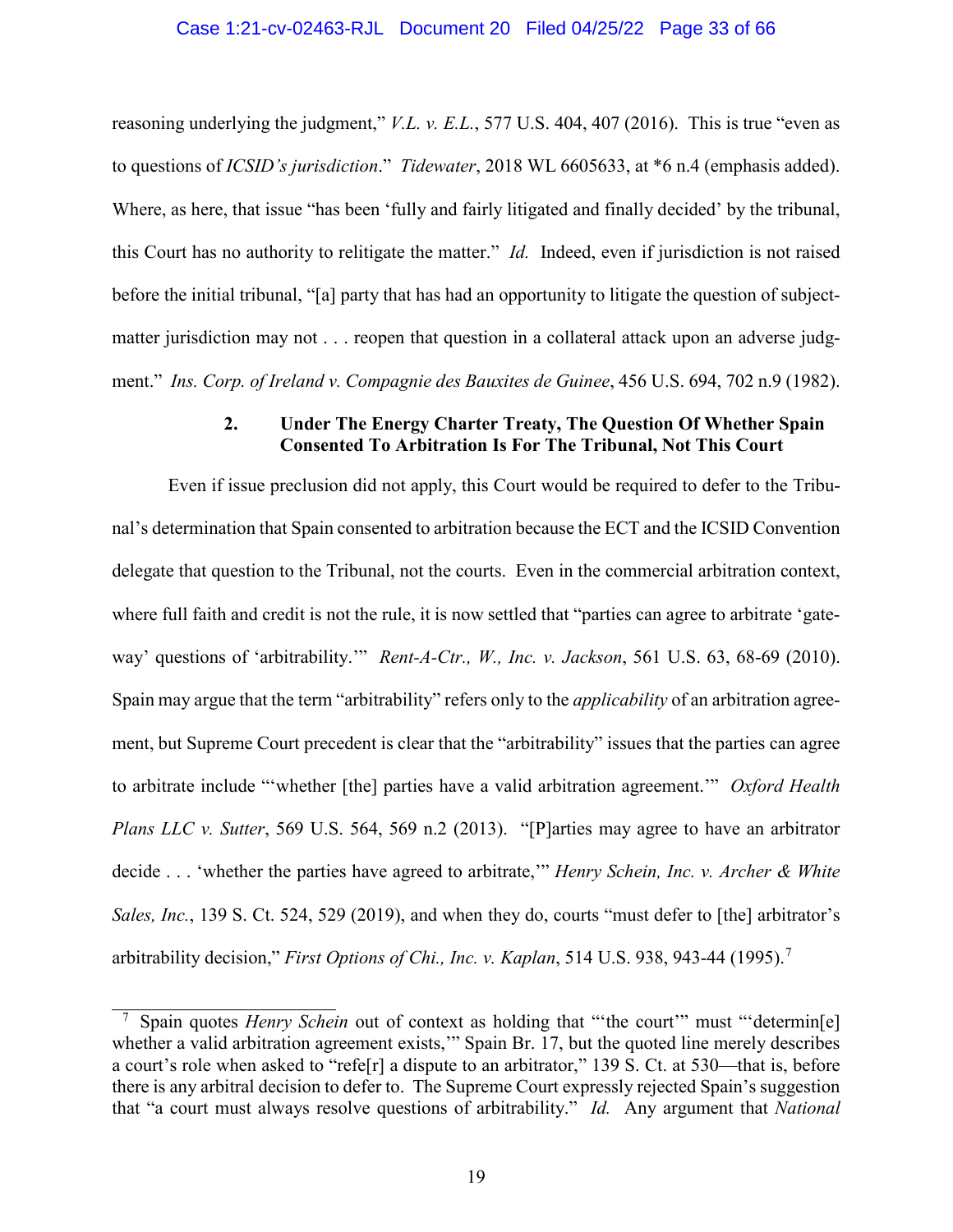## Case 1:21-cv-02463-RJL Document 20 Filed 04/25/22 Page 34 of 66

The same analysis applies under the FSIA's arbitration exception. *Chevron Corp. v. Republic of Ecuador*, 795 F.3d 200 (D.C. Cir. 2015)—which involved a commercial arbitration subject to the New York Convention, *id.* at 203—lays out the standard that would apply in the absence of issue preclusion. A plaintiff meets its "initial burden" of establishing that a foreign state has "agreed to arbitrate" simply by "producing" the agreement, the "notice of arbitration," and "the tribunal's arbitration decision," *id.* at 204-05—as Petitioners unquestionably have done here.<sup>[8](#page-33-0)</sup> The "burden" then "shift[s]" to the foreign state to show that there is not "a valid arbitration agreement between the parties." *Id.* at 205. In *Chevron*, the district court made this arbitrability determination applying the New York Convention's "deferential standard of review" because the relevant arbitration rules provided for the arbitral tribunal to "resolve issues of arbitrability." *Chevron Corp. v. Republic of Ecuador*, [9](#page-33-1)49 F. Supp. 2d 57, 64, 67 (D.D.C. 2013).<sup>9</sup> The D.C. Circuit affirmed, agreeing that Ecuador's challenge to arbitrability was "properly considered . . . under the New York Convention" standard—not "*de novo*," which would "conflat[e] . . . jurisdictio[n]" with the merits. 795 F.3d at 205-06. The D.C. Circuit thus relied on the district court's deferential analysis in finding jurisdiction under the arbitration exception. *Id*. at 205 n.3 (citing 949 F. Supp. 2d at 63 and quoting language that appears at 67). *Chevron* thereby "rejected Ecuador's assertion that 'the arbitrability question is . . . a jurisdictional question'" that must be determined *de novo* independent from the standard of review applicable to a tribunal's merits determinations. *LLC Komstroy v.* 

*Railroad Passenger Corp. v. Boston & Maine Corp.*, 850 F.2d 756 (D.C. Cir. 1988), or *Brotherhood of Teamsters Local No. 70 v. Interstate Distributor Co.*, 832 F.2d 507 (9th Cir. 1987), holds otherwise, Spain Br. 16-17, is foreclosed by decades of subsequent Supreme Court decisions.

<span id="page-33-0"></span><sup>8</sup> *See generally* ECT (ECF No. 1-3); Request for Arbitration (Ex. E to Rozen Decl.); Award (ECF No. 1-1, Ex. A).

<span id="page-33-1"></span><sup>&</sup>lt;sup>9</sup> The Court stated that it was applying this "deferential standard" in holding that "Ecuador did consent to arbitration." *Chevron*, 949 F. Supp. 2d at 64. It later applied this deferential standard in holding that the dispute involved an "investment" covered by the arbitration agreement, *id.* at 67-69, and expressly relied on that holding in finding "a valid agreement to arbitrate," *id.* at 67.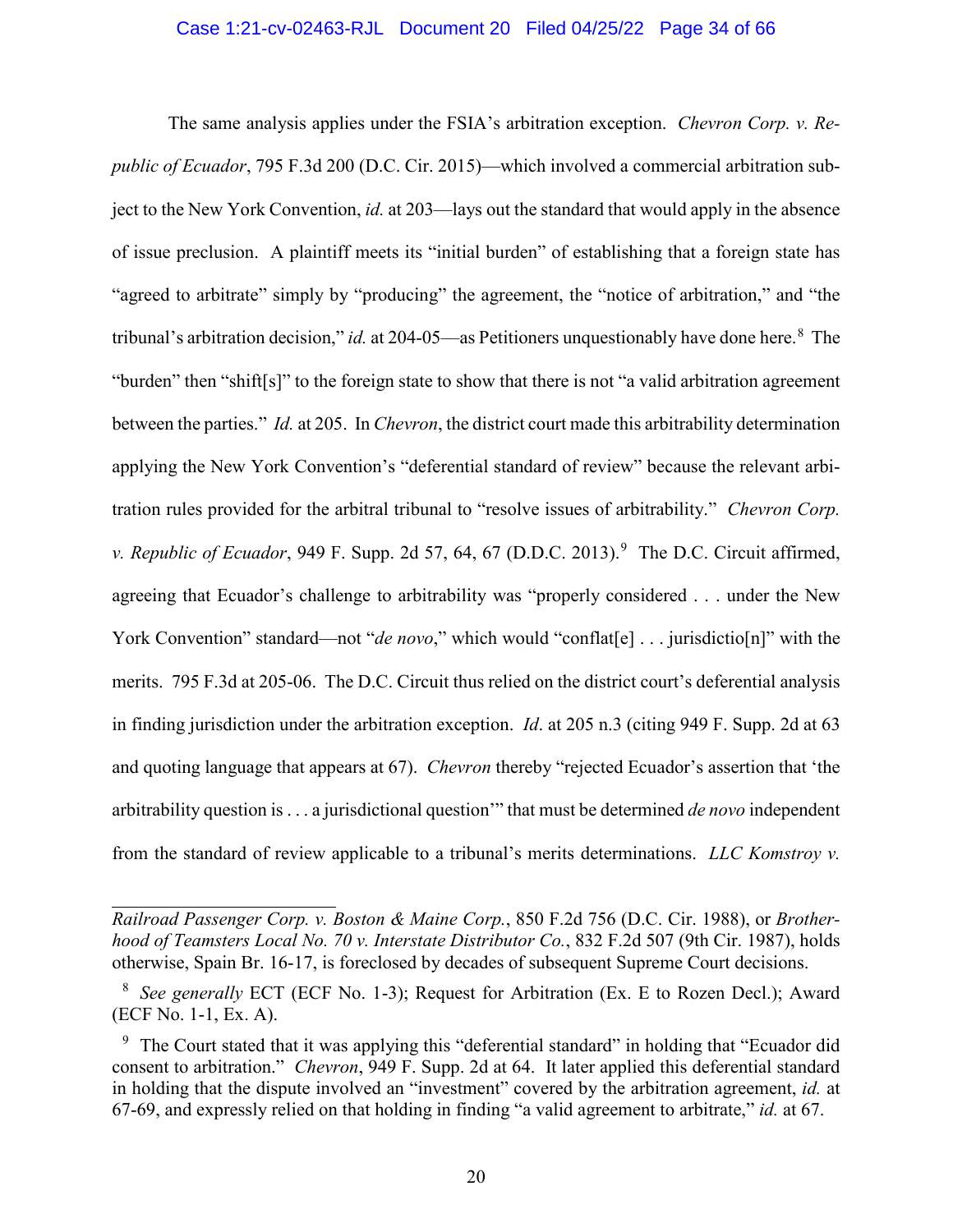*Republic of Moldova*, 2019 WL 3997385, at \*5 (D.D.C. Aug. 23, 2019).

In *LLC SPC Stileks v. Republic of Moldova*, 985 F.3d 871 (D.C. Cir. 2021), another New York Convention case, the D.C. Circuit reaffirmed *Chevron*'s holding that the "arbitrability of a dispute is not a jurisdictional question under the FSIA." *Id.* at 878. If the arbitration rules selected by the parties allow the arbitral tribunal to "rule on its own jurisdiction" (as the ICSID Convention does), the tribunal's decision on that issue is entitled to "more than mere deference," and "a court possesses no power to decide the . . . issue." *Id.* (cleaned up). Because the arbitral tribunal in *Stileks* had deemed the dispute arbitrable, the D.C. Circuit upheld jurisdiction under FSIA's arbitration exception and affirmed in relevant part a judgment enforcing an award against Moldova.

Critically, the award enforced in *Stileks* was the very same arbitration award that the CJEU addressed in *Komstroy*—the main case on which Spain relies (at 17-18) in contending that FSIA's arbitration exception does not apply—and to the very same arbitration agreement at issue in that case and here (the ECT). As Spain does here, Moldova argued in *Stileks* that it had never "agreed to arbitrate th[e] particular dispute" decided in the award. 985 F.3d at 878 (emphasis omitted). Like Spain, Moldova argued that this supposed lack of consent defeated jurisdiction under the FSIA's arbitration exception. *Id.* at 877. The D.C. Circuit rejected this argument, concluding that it was required to "accept the arbitral tribunal's determination" that the arbitration dispute "fell within the ECT" because Moldova—by joining the ECT—had "agreed to assign arbitrability determinations to the [arbitral] tribunal." *Id.* at 878-79. *Stileks* therefore makes clear that the existence of a valid arbitration agreement is among the issues that Spain may not relitigate *de novo* in determining jurisdiction under the FSIA's arbitration exception.

Here, too, the applicable arbitration rules provided for the Tribunal to resolve all objections to its jurisdiction. The ICSID Convention unmistakably provides that "[t]he Tribunal shall be the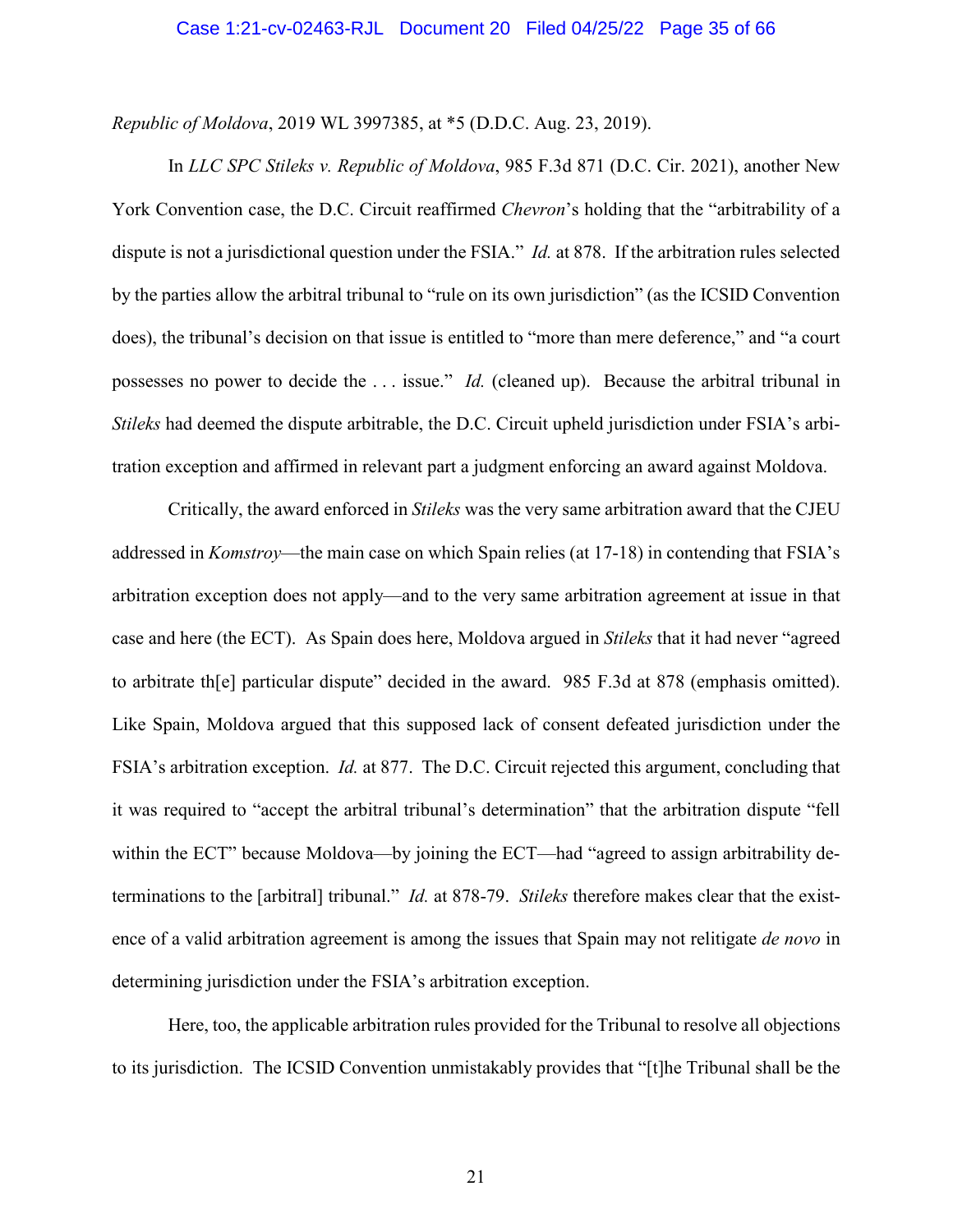## Case 1:21-cv-02463-RJL Document 20 Filed 04/25/22 Page 36 of 66

judge of its own competence," and shall consider "[a]ny objection . . . that [a] dispute is not within the jurisdiction of [ICSID], or . . . the competence of the Tribunal." ICSID Convention, art. 41. And "ICSID's jurisdictional power . . . renders binding on this Court the Tribunal's arbitrability determination." *Tethyan*, 2022 WL 715215, at \*9. *Tethyan* thus applied these principles in an ICSID case to reject a virtually identical challenge to jurisdiction: The petitioner sought to enforce an arbitral award issued against a foreign state—Pakistan—pursuant to the ICSID Convention, and Pakistan moved to dismiss under the FSIA, alleging that no valid arbitration agreement existed between the parties. *Id.* at \*7. This Court rejected these arguments and denied the motion to dismiss, concluding that the arbitral tribunal's determination that a valid arbitration agreement existed was "binding" on the Court. *Id*. at \*9-11. The Court emphasized that *Stileks* had "rejected" a foreign sovereign's "tactic" of using an arbitrability argument to "'bolster its claim of sovereign immunity' under FSIA." *Id.* at \*8. It was enough that Pakistan "agreed to be bound by the ICSID Convention," and that "the Tribunal found" that the sovereign agreed to arbitrate. *Id*. at \*9. As in *Chevron*, *Stileks*, and *Tethyan*, arbitrability—including whether Spain consented to arbitration was for the Tribunal to decide, and this Court "cannot disturb" that determination. *Id.*

#### <span id="page-35-1"></span>**C. Spain's Argument Is Contrary To The ICSID Convention And The FSIA**

<span id="page-35-0"></span>Should this Court have any doubt that the FSIA requires enforcement of the Award without permitting Spain's collateral attack on the Tribunal's findings, the ICSID Convention and the FSIA would resolve it in favor of finding jurisdiction. Nothing in the Convention's text permits the United States to condition enforcement of an ICSID award on a court's independent assessment of the validity of Spain's consent to arbitration. To the contrary, the Convention requires the United States to enforce ICSID awards without permitting "any appeal or . . . *any other remedy* except those provided for in th[e] Convention." ICSID Convention, art. 53(1) (emphasis added). Declining enforcement on jurisdictional grounds would thus violate the ICSID Convention.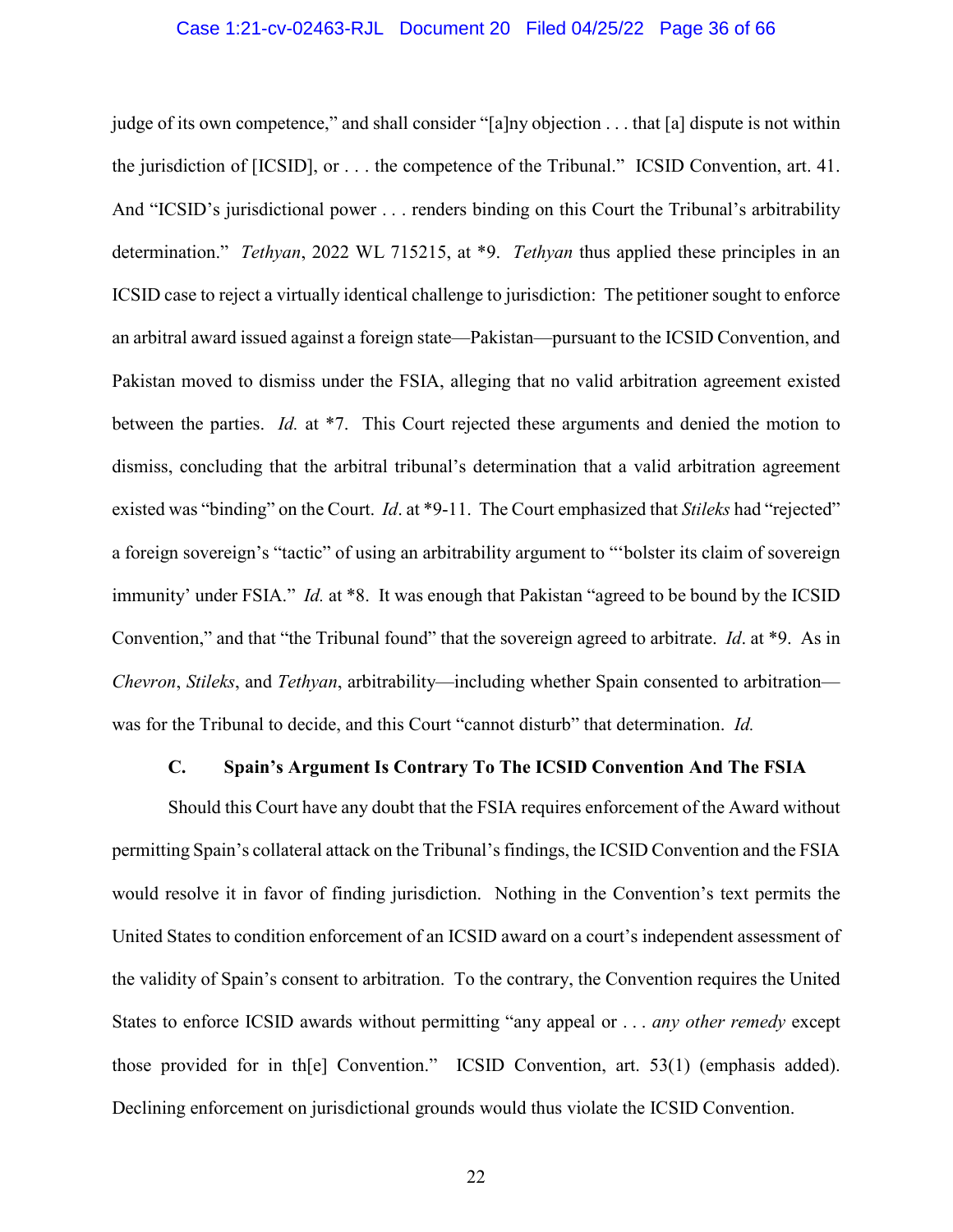## <span id="page-36-2"></span><span id="page-36-1"></span>Case 1:21-cv-02463-RJL Document 20 Filed 04/25/22 Page 37 of 66

There is no conflict between the United States' treaty obligations under the ICSID Convention and the FSIA. The FSIA is expressly drafted to avoid any such conflict. It grants foreign states jurisdictional immunity only "[s]ubject to existing international agreements to which the United States [was] a party" when the FSIA was enacted in 1976. 28 U.S.C. § 1604. The Convention—ratified by the United States in 1966—is such a pre-existing "international agreemen[t]," *id.*, so the Convention's mandate must control to the extent of any conflict with the FSIA. Further, under settled principles of statutory interpretation, courts in this Circuit must interpret federal statutes "to avoid . . . conflicts" with preexisting treaties. *Owner-Operator Indep. Drivers Ass'n, Inc. v. U.S. Dep't of Transp.*, 724 F.3d 230, 233-34 (D.C. Cir. 2013). This Court should therefore reject Spain's invitation to subvert the ICSID Convention's unequivocal directive by pitting it against the FSIA. Both the FSIA and settled rules of interpretation demand an interpretation of the FSIA that avoids any conflict with the United States' obligations under the ICSID Convention.

### <span id="page-36-0"></span>**II. The Tribunal's Determination That Spain Consented To Arbitration Was Correct**

For the reasons just stated, this Court need not and should not reach the merits of Spain's improper collateral attack on the Tribunal's determination that Spain validly consented to arbitration. There is no need to consider the submissions of the parties' experts on EU and international law because U.S. law—specifically, 22 U.S.C. § 1650a—binds this Court to accept the Tribunal's conclusion that it had jurisdiction, and that, in turn, disposes of Spain's strained contention that this case is not one to "confirm an award made pursuant to" an agreement to arbitrate within the meaning of 28 U.S.C.  $\S$  1605(a)(6). Should the Court nonetheless revisit arbitrability afresh as Spain urges, it should reject Spain's argument because the Tribunal was correct: Spain undeniably consented to arbitration, and irrespective of EU law, its consent was valid under international law.

Spain does not contest the Tribunal's holding that the ECT's arbitration provision—Article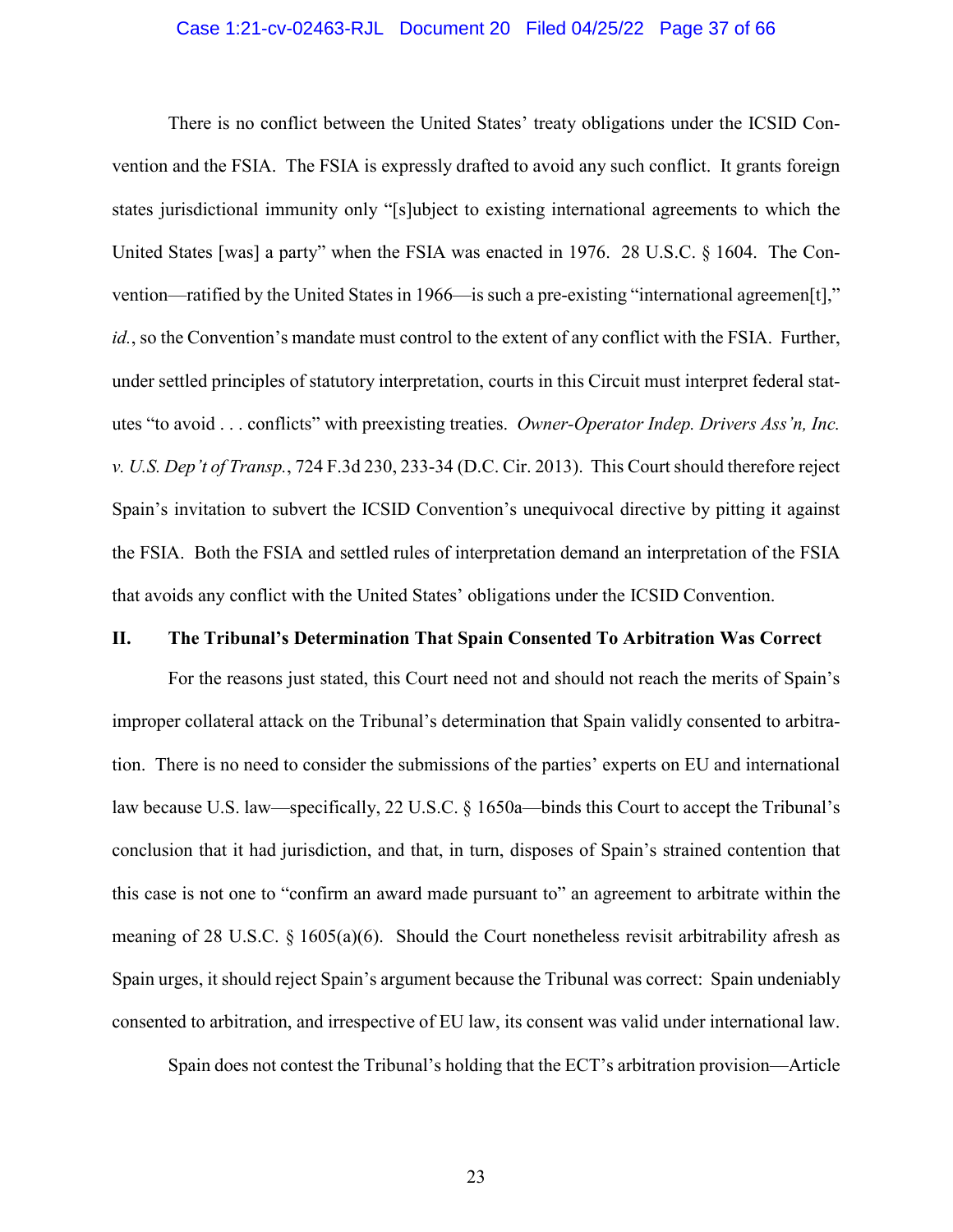## Case 1:21-cv-02463-RJL Document 20 Filed 04/25/22 Page 38 of 66

26—was intended to apply to intra-EU disputes. Jx. Dec.  $\P$  450-51, 455-71.<sup>[10](#page-37-0)</sup> That provision expresses each Contracting Party's consent to arbitrate all "[d]isputes between a Contracting Party and an Investor of another Contracting Party" concerning investments covered by the treaty. ECT, art. 26(1). Spain is undeniably a "Contracting Party," *id.*, art. 1(2); *see supra*, at 5; Petitioners undeniably are "Investors of" Luxembourg and Sweden because they are "organized in accordance with the law applicable in" those countries, ECT, art. 1(7); and those countries undeniably also are "Contracting Parties," *id.*, art. 1(2); *see supra*, at 5; Bjorklund Decl. ¶¶ 84-87.

Rather than contest the ECT's plain terms, Spain argues that they are fundamentally a lie. Spain now claims years after the fact that its own unambiguous consent to arbitrate this investment dispute was "void *ab initio*" because applying the ECT's arbitration provision to intra-EU disputes is "incompatible with EU law." Spain Br. 1. That contention lacks merit. Indeed, all 40 arbitral decisions that address the issue have rejected it. *See* Bjorklund Decl. ¶ 161. The scope of the Tribunal's jurisdiction is governed not by *EU law*, but by *public international law*, and the EU's internal law cannot override Spain's consent and duty under international law to arbitrate this dispute and honor its commitment. *Id*. ¶¶ 84-131.

<span id="page-37-0"></span><sup>&</sup>lt;sup>10</sup> The European Commission (the "Commission") submits as an *amicus* that "the EU and its Member States assume[d] no *inter se* obligations when they enter[ed]" into the ECT, because the EU is a "Regional Economic Integration Organization" ("REIO") that acts as a single entity, with its Member States "bound by treaty obligations to other contracting parties but not as between themselves." EC Br. 9-10. But Spain never made that argument, so it is forfeited. It is also meritless. While it is true that an regional organization like the EU may join the ECT as an additional "Contracting Party," ECT, art. 1(2), that means only that it takes on *its own* duties under the treaty. The ECT contemplates that a regional organization may exercise "competence over . . . matters . . . governed by th[e] Treaty," *id.*, art. 1(3), so by acceding to the treaty, it may bind itself in exercising that competence. But the organization's members remain bound by their own commitments, too, and where appropriate, investors may "initiate proceedings against both the [EU] and [its] [m]ember[s]," as the EU's signing statement confirms. Statement Submitted by the European Communities to the Secretariat of the ECT Pursuant to Art. 26(3)(b)(ii) of the ECT, [1998] O.J. L69/115, n.1, bit.ly/3vjcnMc; *see* Bjorklund Decl. ¶¶ 103-04. The Commission's attempt to modify the ECT to eliminate *inter se* obligations between EU members was expressly rejected during the drafting process, *see infra*, at 29-30, so the Commission's interpretation is not plausible.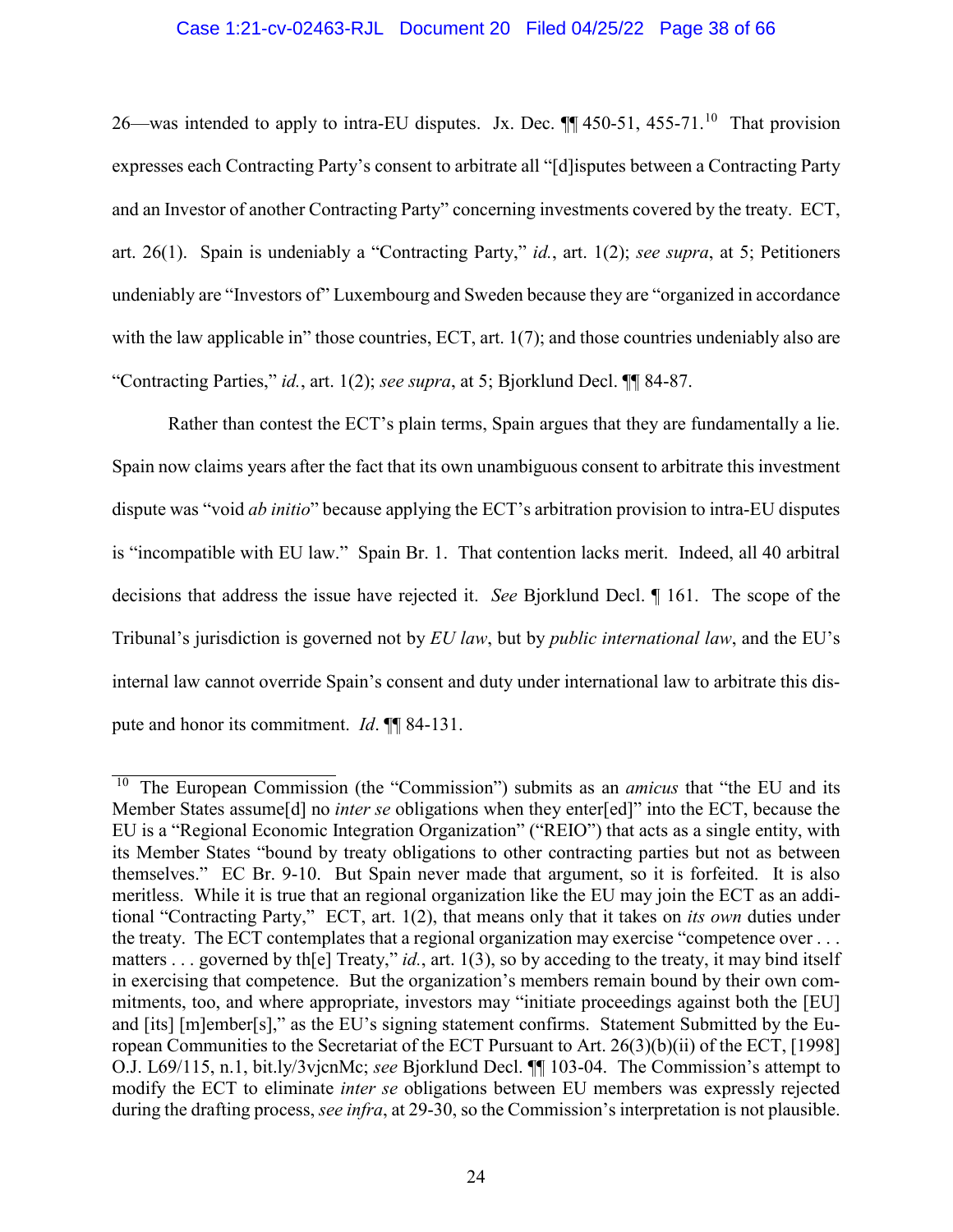## Case 1:21-cv-02463-RJL Document 20 Filed 04/25/22 Page 39 of 66

**A.** The ECT is an international agreement among the EU and 52 nations, including EU members and numerous other non-members. Unsurprisingly, then, the ECT provides that it is governed by "international law," not EU law. ECT, art. 26(6). The EU and Spain thus submitted to be governed by international law, including customary international law, and under that body of law, the internal law of any one signatory of the ECT (which is all the EU is for this purpose) does not control the treaty's external effects.

"[T]he customary international law of treaties" is "codified in the Vienna Convention on the Law of Treaties," 1155 U.N.T.S. 331, 8 I.L.M. 679 (Jan. 27, 1980) ("Vienna Convention") (Ex. 4 hereto). *Chubb & Son, Inc. v. Asiana Airlines*, 214 F.3d 301, 308 (2d Cir. 2000). Spain has acceded to the Vienna Convention and is bound by its rules. *See* United Nations Treaty Collection, *Vienna Convention on the Law of Treaties*, bit.ly/3jxncox. Though the United States has not signed the Vienna Convention, the State Department recognizes that it is "the authoritative guide to current treaty law and practice." William P. Rogers, U.S. Secretary of State, *Report on the Vienna Convention on the Law of Treaties*, 65 Dep't St. Bull. 684, 685 (Dec. 13, 1971); *see also*  Bjorklund Decl. ¶ 89. Federal courts apply it accordingly. *Chubb*, 214 F.3d at 308 (citing, *e.g.*, *Weinberger v. Rossi*, 456 U.S. 25, 29 n.5 (1982)); *see also United States v. Ali*, 718 F.3d 929, 939 (D.C. Cir. 2013) (Vienna Convention establishes "[b]asic principles of treaty interpretation").

A central premise of treaty law is that every sovereign state "possesses capacity to conclude treaties," and "[e]very treaty in force is binding upon the parties to it and must be performed by them in good faith." Vienna Convention, arts. 6, 26. This is true regardless of the state's internal views of the validity of its commitments: A state may neither "invoke the provisions of its internal law as justification for its failure to perform a treaty," nor "invoke the fact that its consent to be bound by a treaty has been expressed in violation of a provision of its internal law regarding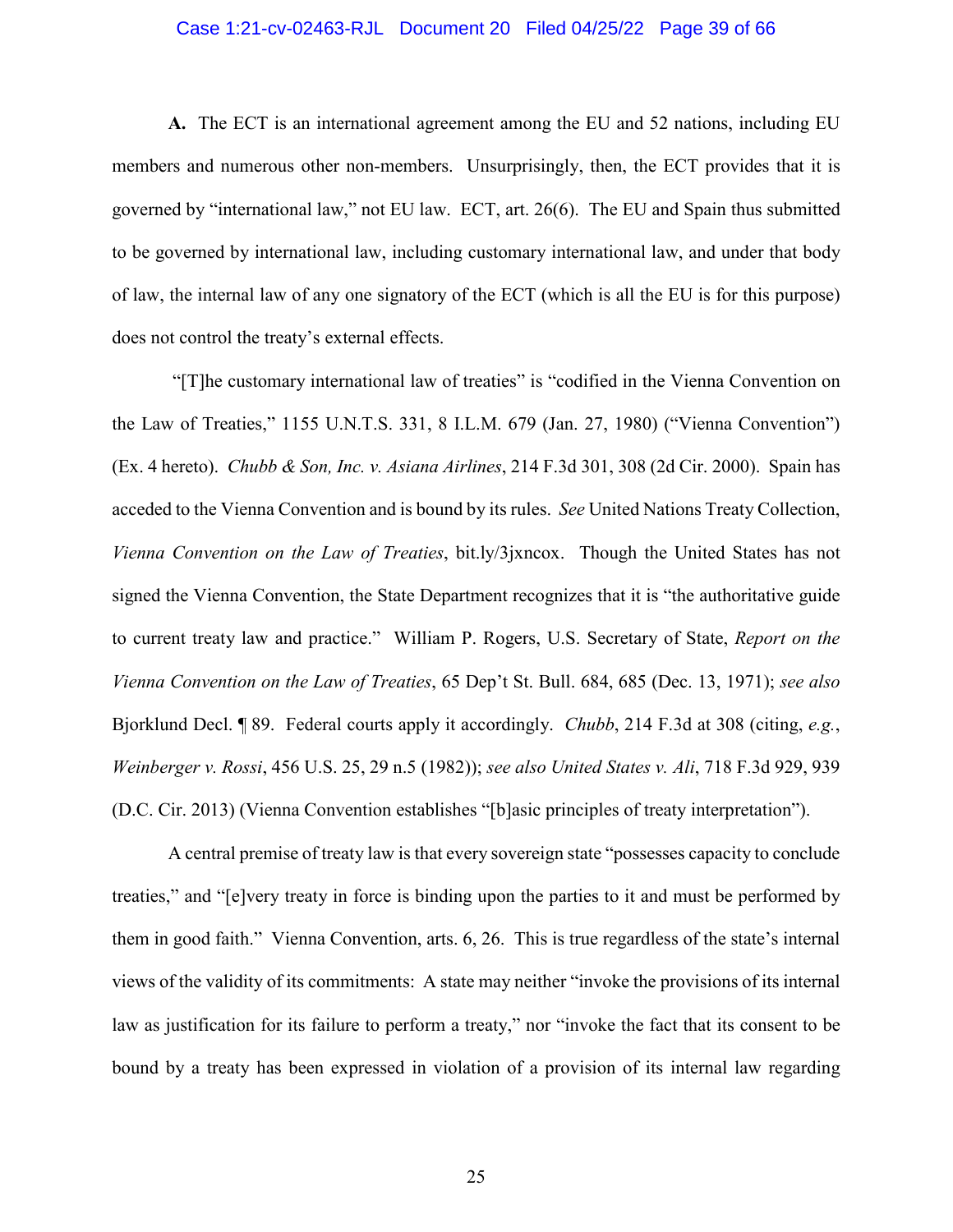## Case 1:21-cv-02463-RJL Document 20 Filed 04/25/22 Page 40 of 66

competence to conclude treaties as invalidating its consent." *Id*., arts. 27, 46(1); *see also* Bjorklund Decl.  $\P$  153-54.<sup>11</sup> This rule ensures the "stability of treaty relations" by preventing states from "seek[ing] to avoid [their] treaty obligations by invoking decisions by [their] courts or other constructions of [their] domestic law." Restatement (Fourth) of Foreign Relations Law: Treaties, Tentative Draft No. 2 § 102, Reporter's Note 6 (Mar. 20, 2017).

These principles are familiar to U.S. courts. U.S. treaties "'may comprise international commitments'" and impose "international law obligations" on the United States even if they never come into effect as "'domestic law'" and are not "enforceable in United States courts." *Medellin v. Texas*, 552 U.S. 491, 504-05 (2008); *cf. Pigeon River Improvement, Slide & Boom Co. v. Charles W. Cox, Ltd.*, 291 U.S. 138, 160 (1934) ("international obligation [would] remai[n] unaffected" by repeal of statute implementing treaty). As a result, under the Vienna Convention, a treaty signed by the President "create[s] a binding international obligation" that "remain[s]" in effect "even if [a domestic court] . . . declare[s] [the treaty] unconstitutional for purposes of domestic law." *Made in the USA Found. v. United States*, 242 F.3d 1300, 1310 n.23 (11th Cir. 2001) (citing Vienna Convention, arts. 26, 46). Similarly, a foreign country's treaty with the United States "remains in force under principles of international law" even if that country's courts "declar[e] [the treaty] unconstitutional" so the treaty "is not domestically binding" in that country. *United States v.* 

<span id="page-39-0"></span> $11$  The sole exception is if the "violation was manifest and concerned a rule of its internal law of fundamental importance"—*i.e.*, if the parties to the treaty had notice that it was unlawful when it was adopted. Vienna Convention, art. 46(1). Spain does not and cannot contend that any purported conflict between the ECT and EU law was "manifest" when the ECT was signed in 1994 or ratified in 1998. The "Member States to the EU signed the ECT without qualification or reservation." *Blusun S.A. v. Italian Republic*, ICSID Case No. ARB/14/3, Award, ¶ 283 (Dec. 27, 2016), bit.ly/ 3waaYKc ("*Blusun*"). Indeed, the ECT *permitted* "[n]o reservations," ECT, art. 46, so the EU and its members could not have joined it without accepting all of its terms, *see* Bjorklund Decl. ¶ 138. "[N]o EU institution and no Member State sought an opinion from the [CJEU] on the [ECT's] compatibility" with EU law "because none of them had the slightest suspicion that it might be incompatible." Opinion of Advocate General Wathelet ¶ 43, Case C-284/16, *Slovak Republic v. Achmea BV*, ECLI:EU:C:2017:699 (Sept. 19, 2017), bit.ly/3E82IfA.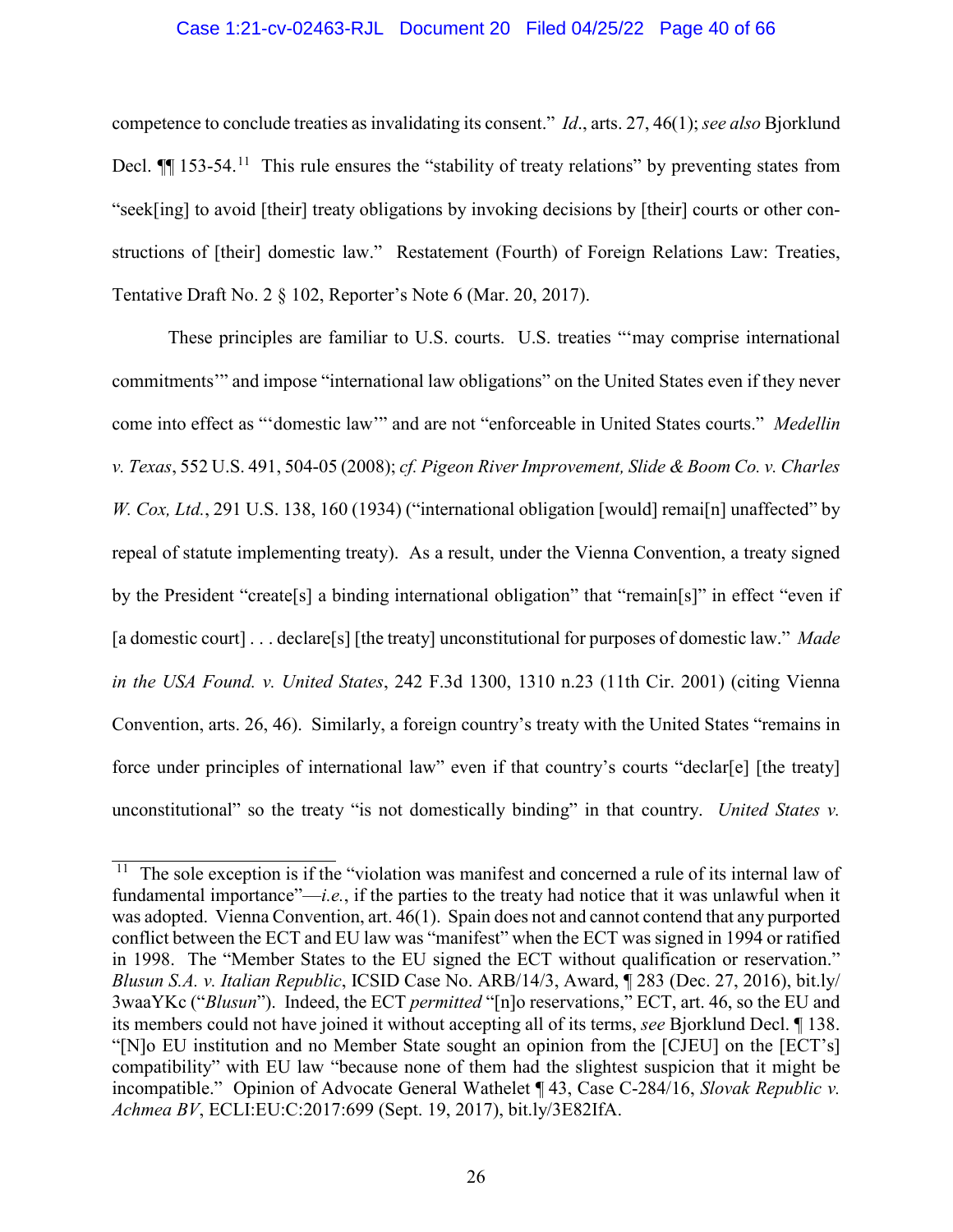*Martinez*, 755 F. Supp. 1031, 1032-33 (N.D. Ga. 1991) (citing Vienna Convention, arts. 27, 46). Articles 27 and 46 of the Vienna Convention apply these same principles to all treaties.

These principles prevent Spain from invoking the EU's internal law to invalidate its own international-law commitments under the ECT. EU law, as interpreted by the high EU court—the CJEU—is *internally* binding within the EU in specific ways. The courts of EU member states must accept the CJEU's interpretation of the EU's founding treaties. *See* TFEU, art. 267. And if EU members breach their EU-law obligations, the European Commission may "bring the matter before the [CJEU]." *Id*., art. 258. But neither of these principles allows the CJEU to invalidate the EU's or its members' international law obligations. *See* Bjorklund Decl. ¶¶ 12, 146-47. EU law operates on "an internal . . . plane" within the EU legal system, but *outside* of EU tribunals its effect is qualified by the Vienna Convention rule that a State "may not invoke . . . internal law regarding competence to conclude treaties" as a means "to invalidate a treaty" already concluded. *Blusun* ¶ 283; *see also* Bjorklund Decl. ¶¶ 12, 146-50*.*

**B.** Spain contends that EU law also has external consequences because "the EU treaties" themselves are "international law." Spain Br. 18; *see also* EC Br. 16-17. But it cites no principle of international law under which the EU's treaties supersede Spain's competing commitments under the ECT. The EU and its members' views (as parties to the ECT) are not entitled to any weight when it comes to interpreting the international obligations imposed by the ECT on its contracting parties, because only collective action by all parties to a treaty—for example, an "agreement between the parties regarding . . . interpretation" or an instrument made by one party and "accepted by the other parties"—can modify its plain meaning and effect. Vienna Convention, art. 31(2)(b), (3)(a); Bjorklund Decl. ¶¶ 125, 128. And Spain's assertions of the "primacy" of EU law, Spain Br. 4, *see also* EC Br. 7-8, 16, invoke a principle of EU law that governs the interaction between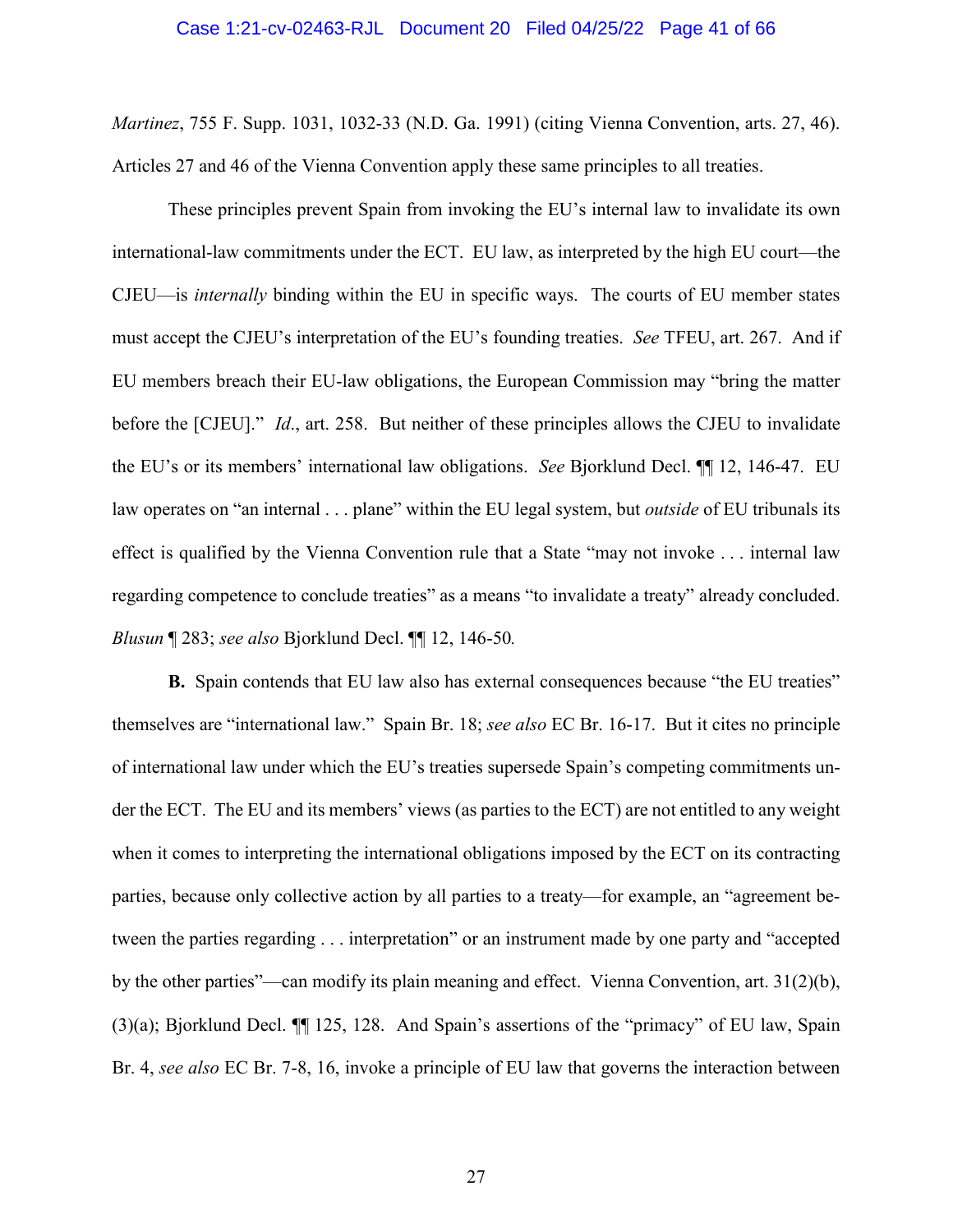## Case 1:21-cv-02463-RJL Document 20 Filed 04/25/22 Page 42 of 66

EU law and the *domestic* laws of EU member states, not between EU law and the *international* obligations of the EU and its members. Bjorklund Decl. ¶¶ 146-49; *see also* Jx. Dec. ¶ 502(17). Instead, under international law, to the extent there is any conflict between the ECT and the EU's foundational treaties—the source of EU law and the basis for both Spain's objection to intra-EU arbitration under *Achmea* ¶¶ 31-60 and *Komstroy* ¶¶ 51-80, *see* Spain Br. 5—the ECT controls by its plain terms and under ordinary treaty interpretation principles.

The ECT expressly provides that its dispute resolution provisions supersede prior treaties that are less protective of investors' rights. Under the heading "Relation to Other Agreements," Article 16 specifies precisely how the ECT should apply when a "prior" or "subsequent" treaty addresses the same "subject matter" as the ECT's dispute resolution provisions. ECT, art. 16(2). If the ECT's provisions are "more favourable to the Investor" than the other treaty, the ECT controls, and the other treaty may not "be construed to derogate from" the investors' rights under the ECT, including "any right to dispute resolution." *Id*. As a matter of international law, therefore, the EU treaties *cannot* be construed to "derogate from an Investor's right to dispute resolution" under the ECT. *Vattenfall AB v. Fed. Republic of Germany*, ICSID Case No. ARB/12/12, Decision on Achmea Issue ¶ 195 (Aug. 2018), bit.ly/3Kqecxo; *see also* Bjorklund Decl. ¶¶ 135-39.

The result would be the same even absent Article 16 of the ECT under the rule of *lex posteriori*, which recognizes that where two treaties are at issue, "the earlier treaty applies only to the extent that its provisions are compatible with those of the later treaty." Vienna Convention, art. 30(3); *see also* Bjorklund Decl. ¶¶ 141-42. In a "conflict between two treaties," "the more recent . . . controls." *Owner-Operator Indep. Drivers Ass'n*, 724 F.3d at 233. Here, the ECT is the more recent substantive enactment because the EU treaty provisions underlying Spain's arguments (Articles 267 and 344 of the TFEU, *see* Spain Br. 5) have been in place since the European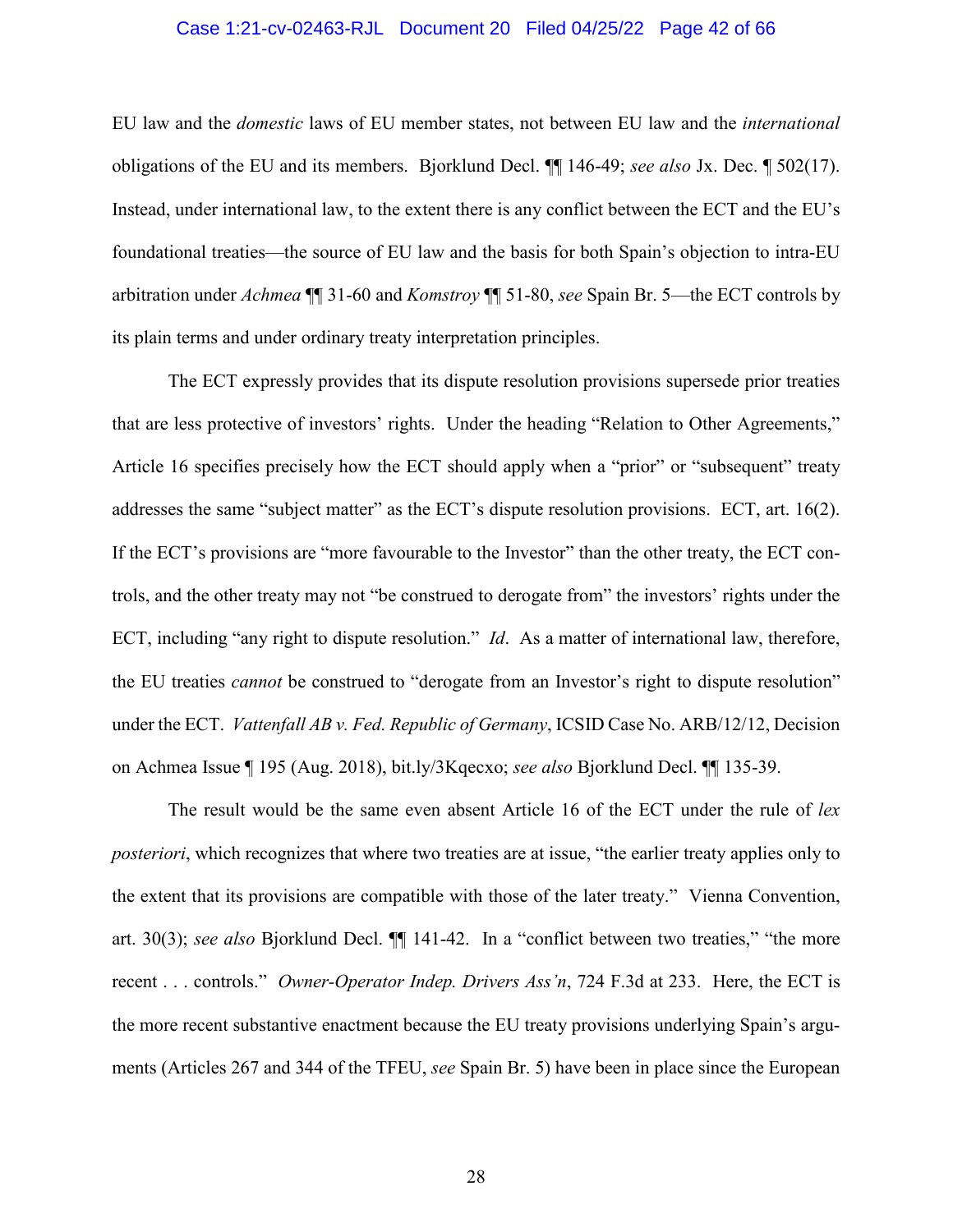## Case 1:21-cv-02463-RJL Document 20 Filed 04/25/22 Page 43 of 66

Economic Community, the precursor to the EU, was formed in 1957—long before the ECT came into force in 1998—and have remained materially unchanged through successive renaming and renumbering of the EU's foundational treaties. *Compare*, *e.g.*, Treaty Establishing the European Economic Community, arts. 177, 219, bit.ly/3xie8Mq, *with* TFEU, arts. 267, 344. The ECT's adoption thus superseded those provisions to the extent of any conflict. Bjorklund Decl. 1 142.<sup>[12](#page-42-0)</sup>

If the EU and its members had intended for the EU treaties to control in the event of a conflict and thus to preclude the application of the ECT's arbitration agreement to intra-EU disputes, they had other means to do so. "At the time of entering into the ECT, the EU was well aware of the possibility of including a disconnection clause, which would operate as a carve-out to ensure that the provisions of [such agreements] would not apply between EU Member States." *Vattenfall*, 1203. In fact, the EU has included such disconnection clauses in at least 17 other multilateral treaties. *See* UN Int'l Law Comm'n Rep't on Fragmentation of Int'l Law ¶ 289 & n.386 (Apr. 13, 2006), bit.ly/3IikAVj; *see also Vattenfall*, ¶ 203 ("The EU had already included disconnection clauses in treaties prior to the ECT.").

Rather than include a disconnection clause, the ECT's drafters explicitly *rejected* a proposal—by the European Commission, no less—to include language requiring "[EU] Contracting

<span id="page-42-0"></span> $12$ 12 In 2007, the Treaty of Lisbon renumbered the TFEU, gave Articles 267 and 344 their current numbers, and made minor technical modifications to those provisions that are not relevant to this case. *Compare* Treaty Establishing the European Community, arts. 234, 292, bit.ly/3CHtjPY, *with* TFEU, arts. 267, 344. But purely "stylistic [and] nonsubstantive" alterations normally are not construed to have legal effect, Scalia & Garner, *Reading Law: The Interpretation of Legal Text* 256 (Thomas/West 2012), so the 2007 amendments to those articles plainly were not intended to modify the relationship between the ECT and EU law. Further, even if the 2007 Treaty of Lisbon were considered the later treaty for purposes of *lex posteriori*, it would not control. Article 16 of the ECT expressly supersedes both prior *and* "subsequent international agreement[s]," that are less protective of investors than the ECT. ECT, art. 16; *see also* Bjorklund Decl. ¶¶ 135-36. Nor could the Lisbon Treaty be construed as a "withdrawal" from the ECT, because the ECT requires that withdrawals occur by a signatory "giv[ing] written notification . . . of its withdrawal," ECT, art. 47(1)—which Spain has not done.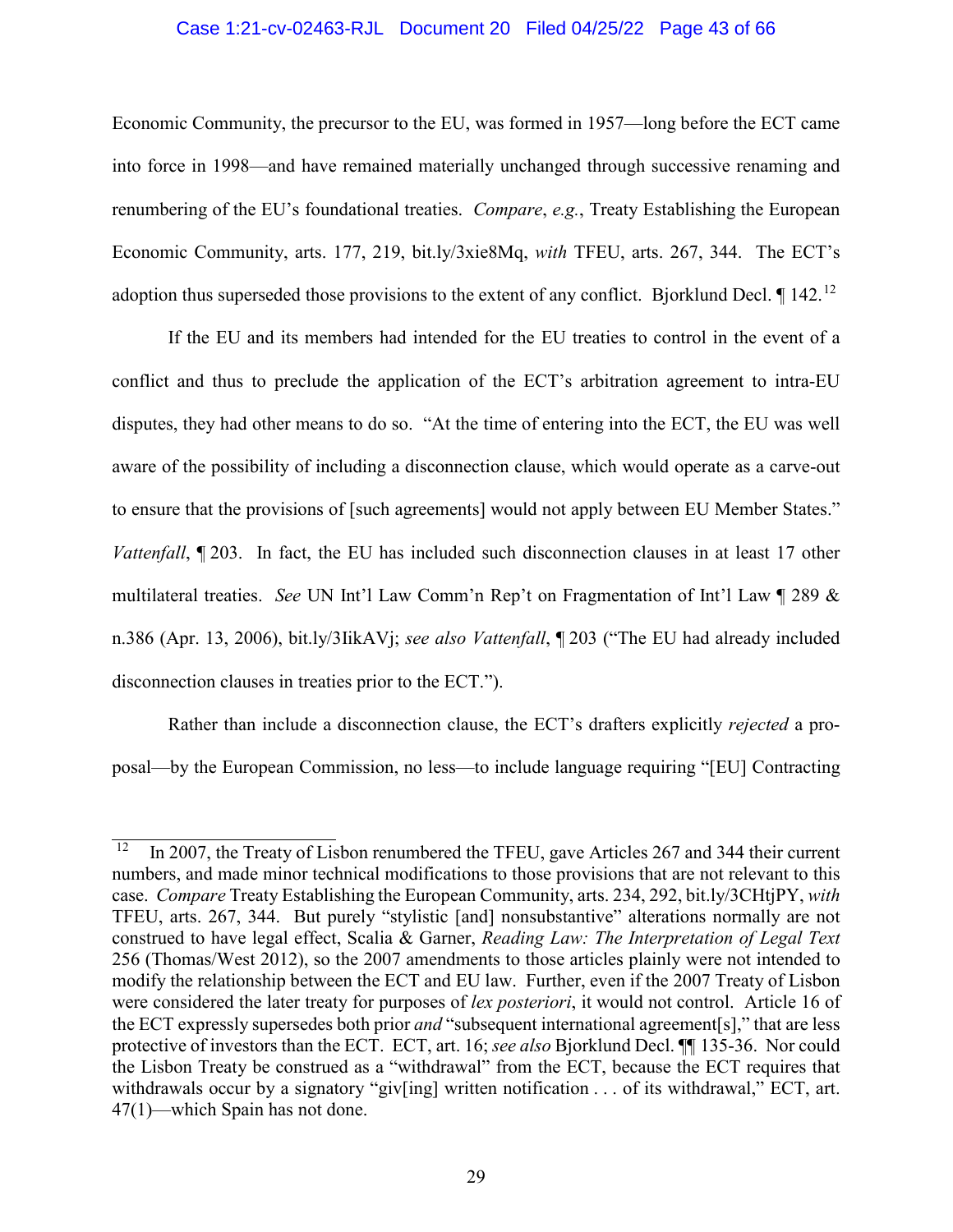## Case 1:21-cv-02463-RJL Document 20 Filed 04/25/22 Page 44 of 66

Parties" to "apply Community rules" and "not" the ECT "except insofar as there is no Community rule governing the particular subject concerned." *See* Draft Treaty, Basic Agreement for the European Energy Charter, at 84 (Aug. 12, 1992), bit.ly/3ia5E0Z; *see also* Bjorklund Decl. ¶ 94. There were good reasons for rejecting this proposal. The ECT sought to ensure "uniformity of treatment of investors, regardless of their country of origin," to avoid the possibility that one state might arbitrarily favor awarding contracts to investors from states to whom it owes no international law obligations. Bjorklund Decl. ¶¶ 114-15. That omission of this proposed language from the ECT confirms the ECT's drafters' conscious choice to subordinate EU law to the ECT. *Vattenfall*,  $\P$  206 ("[A] disconnection clause was intentionally omitted from the ECT.").<sup>[13](#page-43-0)</sup>

**C.** Nor can these international law principles be evaded by reframing the issue as one of "interpret[ing]" the ECT, as the European Commission attempts to do. *See* EC Br. 12, 15, 21-24. The "starting point" for interpreting international treaties is the text. Sir Humphrey Waldock (Special Rapporteur on the Law of Treaties), *Sixth Report on the Law of Treaties*, UN Doc. A/CN.4/186 and Add.1-7, [1966] 2 Y.B. Int'l L. EC 220. "Basic principles of treaty interpretation—both domestic and international—direct courts to construe treaties based on their text before resorting to extraneous materials." *Ali*, 718 F.3d at 939. As a result, "treaties cannot be re-written or expanded beyond their clear terms," even "to achieve the asserted understanding of the parties." *Choctaw* 

<span id="page-43-0"></span> $\overline{13}$ By contrast, the ECT provides that "[i]n the event of a conflict between [its provisions and] the [Svalbard Treaty]," "the [Svalbard Treaty] shall prevail." *See* Decisions with Respect to the ECT, Annex 2 to the Final Act of the European Energy Charter Conference, bit.ly/3NOJujs. It "would have been a simple matter to draft the ECT so that Article 26 does not apply to [intra-EU disputes]," *Vattenfall*, ¶ 187, and, if this had been done, that clause would have had effect as a matter of international law, *see* Vienna Convention, art. 30(2) ("When a treaty specifies that it is subject to, or that it is not to be considered as incompatible with, an earlier or later treaty, the provisions of that other treaty prevail."). But the ECT's drafters did not do so. The "absence of [a disconnection clause thus] confirms that the ECT was intended to create obligations between Member States of the EU, including in respect of potential investor-State dispute settlement." *Vattenfall*, ¶ 206; Bjorklund Decl. ¶ 80.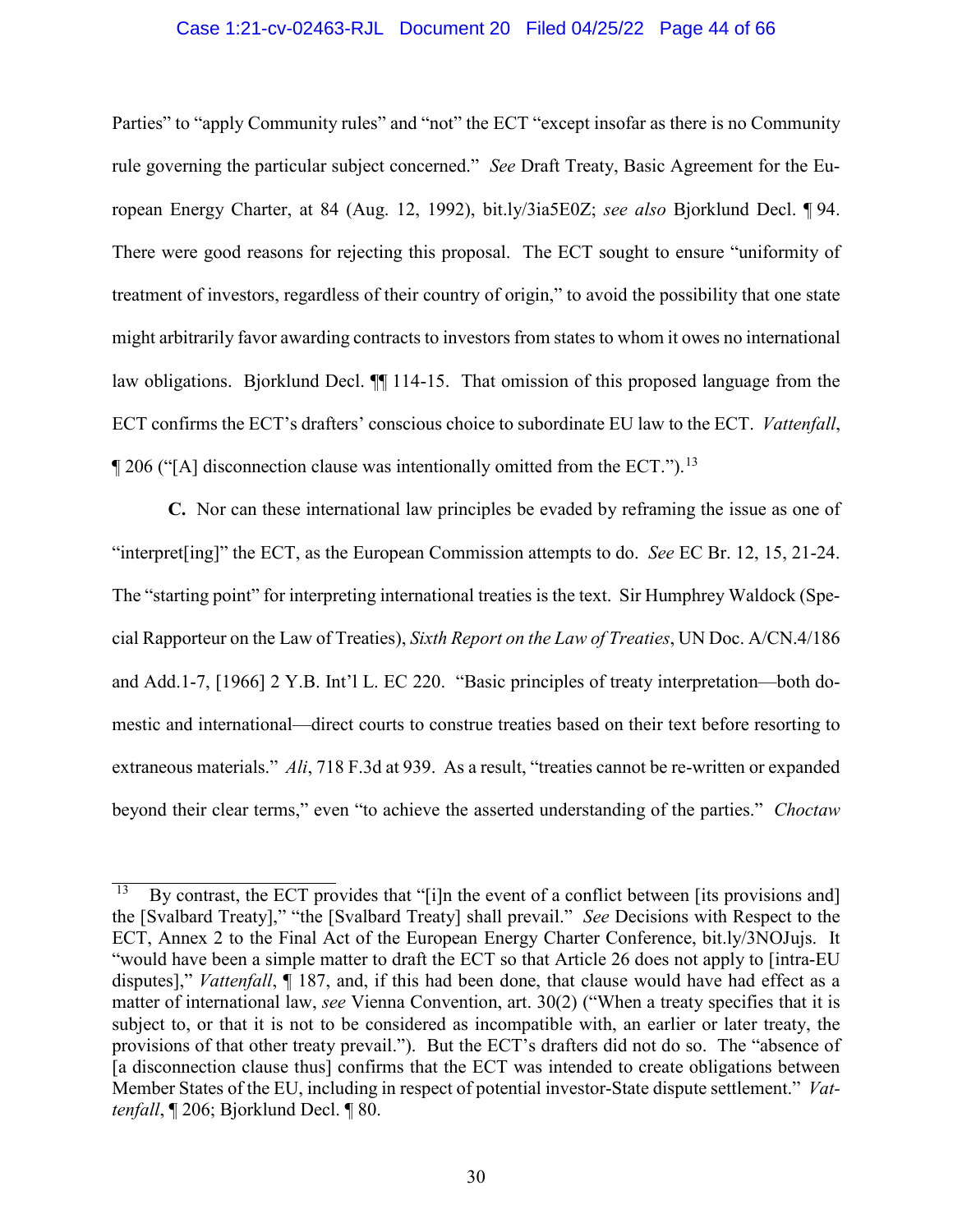### Case 1:21-cv-02463-RJL Document 20 Filed 04/25/22 Page 45 of 66

*Nation of Indians v. United States*, 318 U.S. 423, 432 (1943). And here the plain text of the ECT provides for arbitration of intra-EU disputes. *See supra*, at 23-24 & n.10. The Commission's failed attempt to add a disconnection clause confirms that the actually enacted text did not *already* carve out intra-EU disputes from arbitration. *See supra*, at 29-30. There is no basis to read into the ECT the disconnection clause that the Commission failed to achieve through negotiation.

Lacking textual support, the Commission pivots to contextual arguments in an effort to restore the disconnection clause. But none has merit.

The linchpin of the Commission's position is that the ECT really creates only a series of "bilateral relationships" between contracting parties, and EU law must govern bilateral agreements between EU member states. EC Br. 14, 17-18. But Spain did not make (and thus forfeited) this argument, and it is wrong in any event. The ECT is not a "bilateralizable" treaty; it is a multilateral treaty reflecting the interests of all ECT state parties. Bjorklund Decl. ¶ 125. Two or more ECT parties cannot simply amend the treaty only as between themselves without complying with the amendment process specified in the treaty. *Id*. ¶ 127. For good reason—differing obligations between member states "is not a matter of indifference to other Contracting Parties," as it can distort the levels of treatment available to nationals of the third-party states. *Id*. ¶¶ 112-19. Regardless, nothing about the supremacy of international law turns on whether the obligations it creates are multilateral or bilateral. The relevant principle is simply that the EU may not invoke its internal law to invalidate its own international-law commitments under the ECT—even commitments between its members. *See supra*, at 25-27.

The Commission further contends that its interpretation is necessary to prevent conflict with primary (EU) law. EC Br. 15. But "interpretation" cannot stretch a treaty beyond its text merely to avoid a conflict with other treaties. Bjorklund Decl. ¶ 98. It is a basic canon that a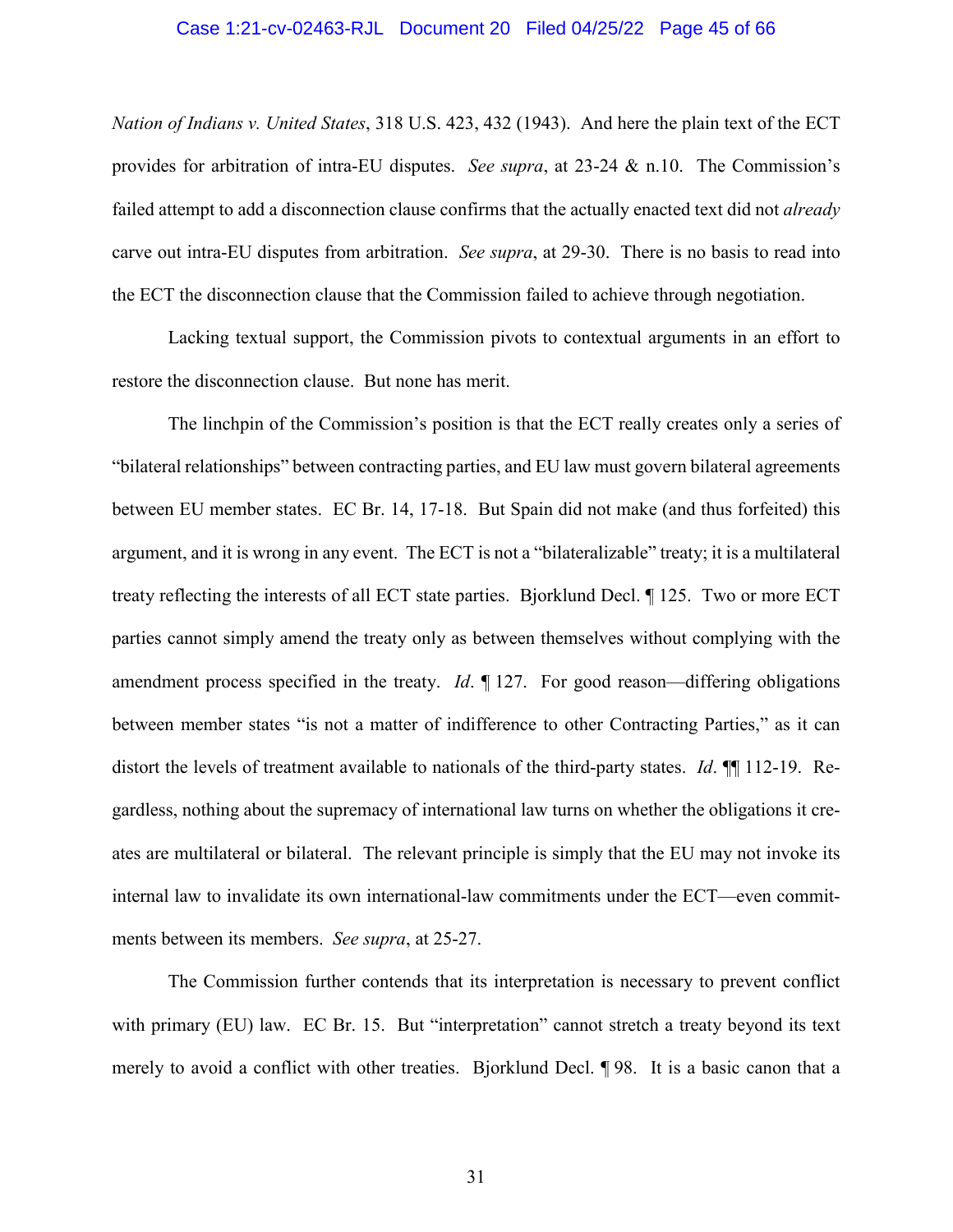## Case 1:21-cv-02463-RJL Document 20 Filed 04/25/22 Page 46 of 66

treaty's text must be interpreted in "good faith," *id. ¶* 95, and "interpreting" the ECT to render Article 26 "void *ab initio*" would violate that principle—nullifying one of the ECT's key provisions through an implicit limitation to which no contracting party ever agreed, through a mechanism that in fact was expressly rejected during the negotiation process. *Id*. ¶¶ 94, 98.

Spain also casts *Komstroy* as an "interpretation of the ECT," EC Br. 21, and asks this Court to "defer" to that interpretation, EC Br. 12, 21-24. But there is no basis for such deference. The EU is merely one party to the ECT, and under the Vienna Convention, the EU's interpretation (as set forth by the CJEU) is not authoritative: As explained *supra*, at 27, only collective action by all parties to a treaty can modify its plain meaning and effect. Vienna Convention, art. 31(2)(b), (3)(a); Bjorklund Decl. ¶¶ 125, 128. And because the ECT is not "bilateralizable," *see supra*, at 31, the CJEU cannot use the guise of "interpretation" to give the treaty one effect as between EU members and another as between other members, Bjorklund Decl. ¶ 125. Whatever effect *Komstroy* may have in EU courts, it is entitled to no deference in *this* Court. *See supra*, at 27-28.

The Commission's cited cases are not to the contrary. The Commission recites passing language in *Breard v. Greene*, 523 U.S. 371 (1998) (per curiam), noting the "respectful consideration" owed to the views of "an international court with jurisdiction" to interpret a treaty. *Id.* at 375. But "respectful consideration" does *not* mean deference or "controlling weight," *Animal Sci. Prods., Inc. v. Hebei Welcome Pharm. Co.*, 138 S. Ct. 1865, 1874 (2018), and the Court in *Breard*  in fact did *not* defer to the views of the tribunal there, the International Court of Justice ("ICJ"), 523 U.S. at 374, 378 (declining to follow order discouraging petitioner's execution pending ICJ proceedings). Further, the "respectful consideration" referenced in *Breard* owed only to the ICJ's "jurisdiction" under the relevant treaty—there, the Vienna Convention on Consular Relations—to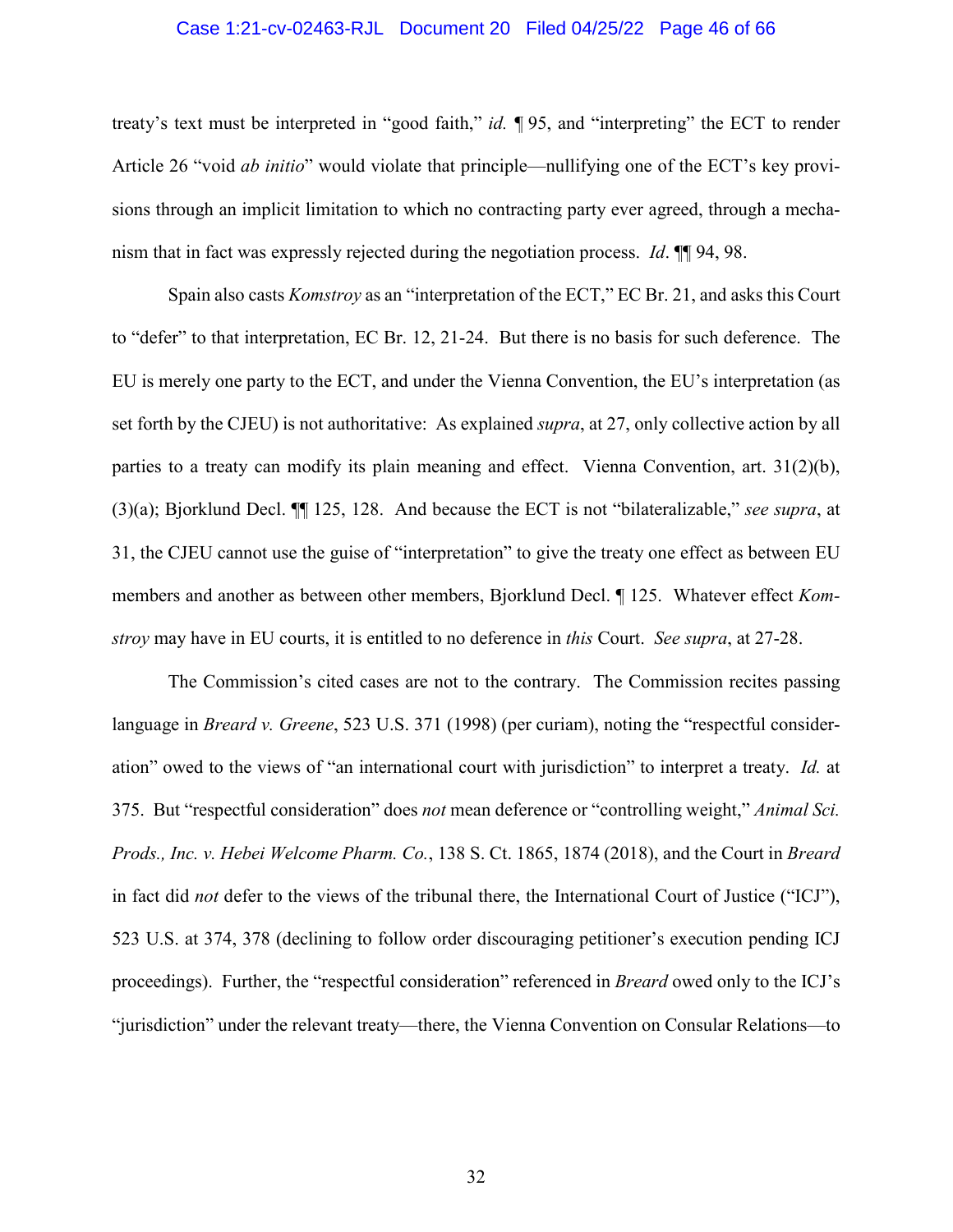## Case 1:21-cv-02463-RJL Document 20 Filed 04/25/22 Page 47 of 66

give the last word on treaty disputes. *See* Optional Protocol Concerning the Compulsory Settlement of Disputes, art. 1 (Apr. 24, 1963), bit.ly/3voO2oh. Here, by contrast, the ECT assigns that jurisdiction to arbitral tribunals—not the CJEU—so the only deference due is to the Tribunal.[14](#page-46-0)

With no tenable legal argument, the Commission trumpets a parade of horribles about undermining the "structure of the EU legal order" and "offending" international comity. EC Br. 23. But nothing about enforcing the award here would undermine the "EU legal order"; the CJEU's interpretation of EU law remains binding in its own internal plane. But it cannot control the central issue in this case—whether the Award can be enforced *in the United States* against Spain's assets *here* under the applicable U.S. law implementing the ICSID Convention. Ultimately, of course, EU members remain free to withdraw from the ECT or renegotiate its provisions to reflect the commitments the EU and its members states are willing to make. Bjorklund Decl. ¶ 152.

The Commission's concern about a "flood" of ICSID enforcement actions in federal courts likewise provides no basis for refusing to comply with the ICSID Convention and its implementing

<span id="page-46-0"></span> <sup>14</sup> Cases requiring deference to another state's interpretation of its *own laws*—*see* EC Br. 22 (citing *Hilton v. Guyot*, 159 U.S. 113 (1895); *Animal Sci. Prods.*, 138 S. Ct. 1865; *Laker Airways Ltd. v. Sabena, Belgian World Airlines*, 731 F.2d 909 (D.C. Cir. 1984))—are similarly inapposite because the ECT is a multilateral treaty, not a uniquely EU creation. And the Commission's contention that other courts in this District have accorded deference to EU courts on "the intra-EU applicability of Article 26," EC Br. 12, likewise misses the mark. Those cases simply reflect decisions to stay U.S. arbitration enforcement proceedings under the New York Convention while the EU courts (in the country where the arbitration was held) fulfilled the role assigned to them by that Convention—deciding whether to set aside the arbitral award. *See CEF Energia, B.V. v. Italian Republic*, 2020 WL 4219786, at \*2 (D.D.C. July 23, 2020); *Novenergia II – Energy & Env't (SCA) v. Kingdom of Spain*, 2020 WL 417794, at \*4 (D.D.C. Jan. 27, 2020) (emphasizing that "the Swedish court has already acted to prohibit enforcement of the arbitral award"). Under the ICSID Convention, that role is assigned to the ICSID-appointed annulment committee, not the EU courts, so those courts merit no special deference. In any event, the Commission's cases each predate *Komstroy* and thus involve open questions of *EU law*. *See id*.; *Masdar Solar & Wind Cooperatief U.A. v. Kingdom of Spain*, 397 F. Supp. 3d 34, 40 (D.D.C. 2019); *InfraRed Env't Infrastructure GP Ltd. v. Kingdom of Spain*, 2021 WL 2665406, at \*5 (D.D.C. June 29, 2021). None of them calls for deference to the EU courts on the *international law* aspects of the present dispute, on which the CJEU speaks with no special competence or authority.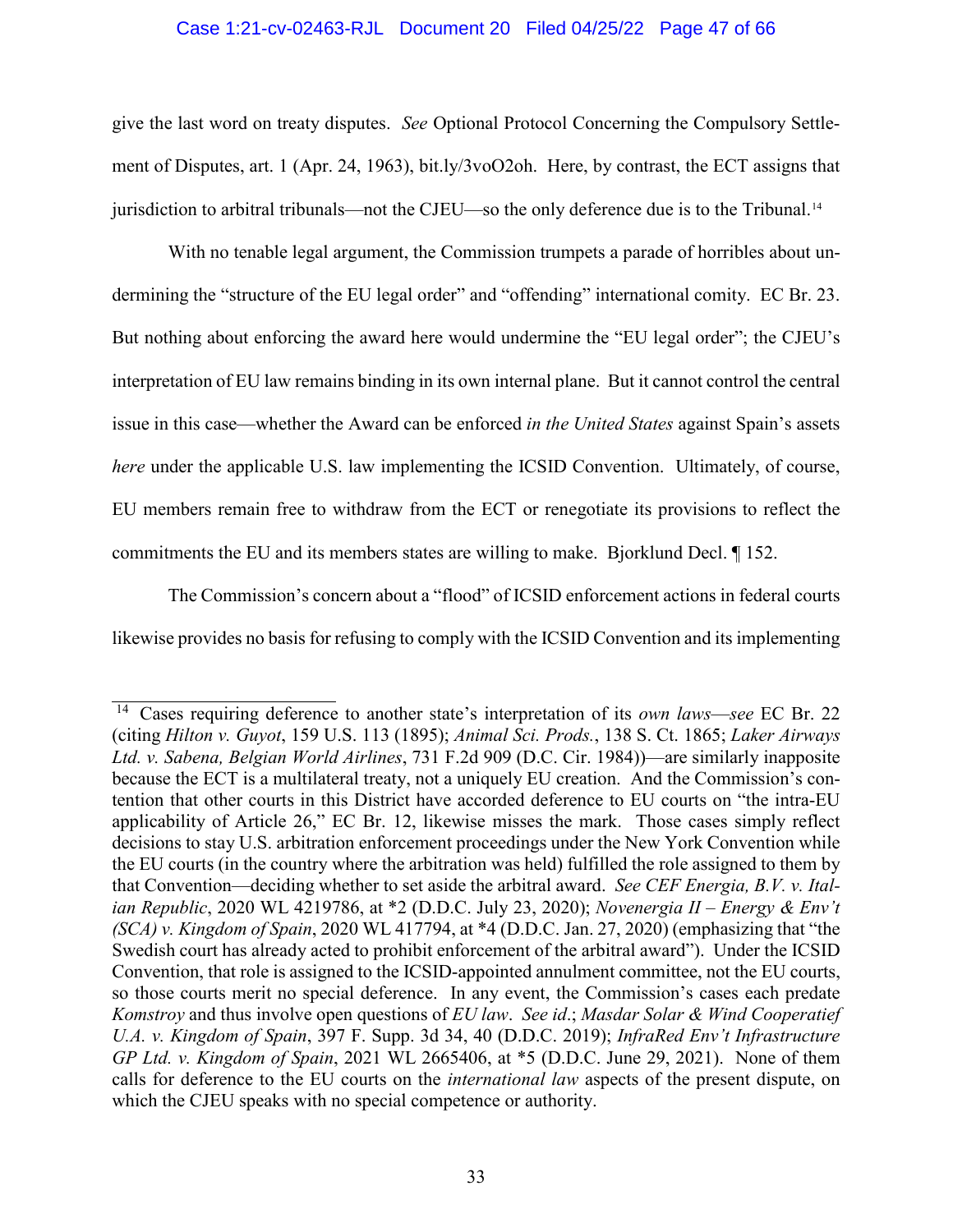## Case 1:21-cv-02463-RJL Document 20 Filed 04/25/22 Page 48 of 66

legislation. EC Br. 23. The Executive Branch (in joining the ICSID Convention) and Congress (in enacting Section 1650a) already made the decision to "open the doors of the federal courts" to enforcement of ICSID awards, EC Br. 23. Congress's clear mandate that ICSID awards "shall" be enforced, 22 U.S.C. § 1650a(a), leaves no room for discretionary abstention for enforcement of ICSID awards in the name of "comity," EC Br. 22, which cannot "override 'the emphatic federal policy in favor of arbitral dispute resolution,'" *Newco Ltd. v. Gov't of Belize*, 650 F. App'x 14, 16 (D.C. Cir. 2016); *see also* Bjorklund Decl. ¶¶ 4, 69.

The ECT's plain terms and bedrock principles of international law thus leave no doubt that Spain's agreement to arbitrate intra-EU disputes under Article 26 of the ECT is valid as a matter of international law, any purportedly contrary provisions of EU law notwithstanding.

## <span id="page-47-0"></span>**III. Spain's Purported Merits Defenses Are Meritless**

Spain also raises non-jurisdictional defenses for denying full faith and credit to the Award and refusing to enforce it. Spain Br. 23-29. The ICSID Convention leaves no room for such defenses. Spain arbitrated and lost, and the United States committed itself by treaty to enforcing the resulting award without providing "any appeal or . . . any other remedy except those provided for in [the ICSID] Convention." ICSID Convention, art. 53(1); *see also* Bjorklund Decl. ¶ 74. Once this Court finds jurisdiction, it "may do no more than examine the judgment's authenticity and enforce the obligations imposed by the award," without allowing any "substantive challenges to the award." *Mobil Cerro Negro*, 863 F.3d at 102, 118; *see supra*, at 9-10. Regardless, Spain's remaining arguments also lack merit.

## **A. Spain Cannot Use State Aid Law To Relitigate The Tribunal's Jurisdiction**

<span id="page-47-1"></span>Spain claims the Award is state aid and "not entitled to full faith and credit" because awarding state aid "exceeds [ICSID's] jurisdiction." Spain Br. 2, 25. But as explained *supra*, at 17-19, this Court "has no authority to relitigate" "ICSID's jurisdiction" where that issue was "'fully and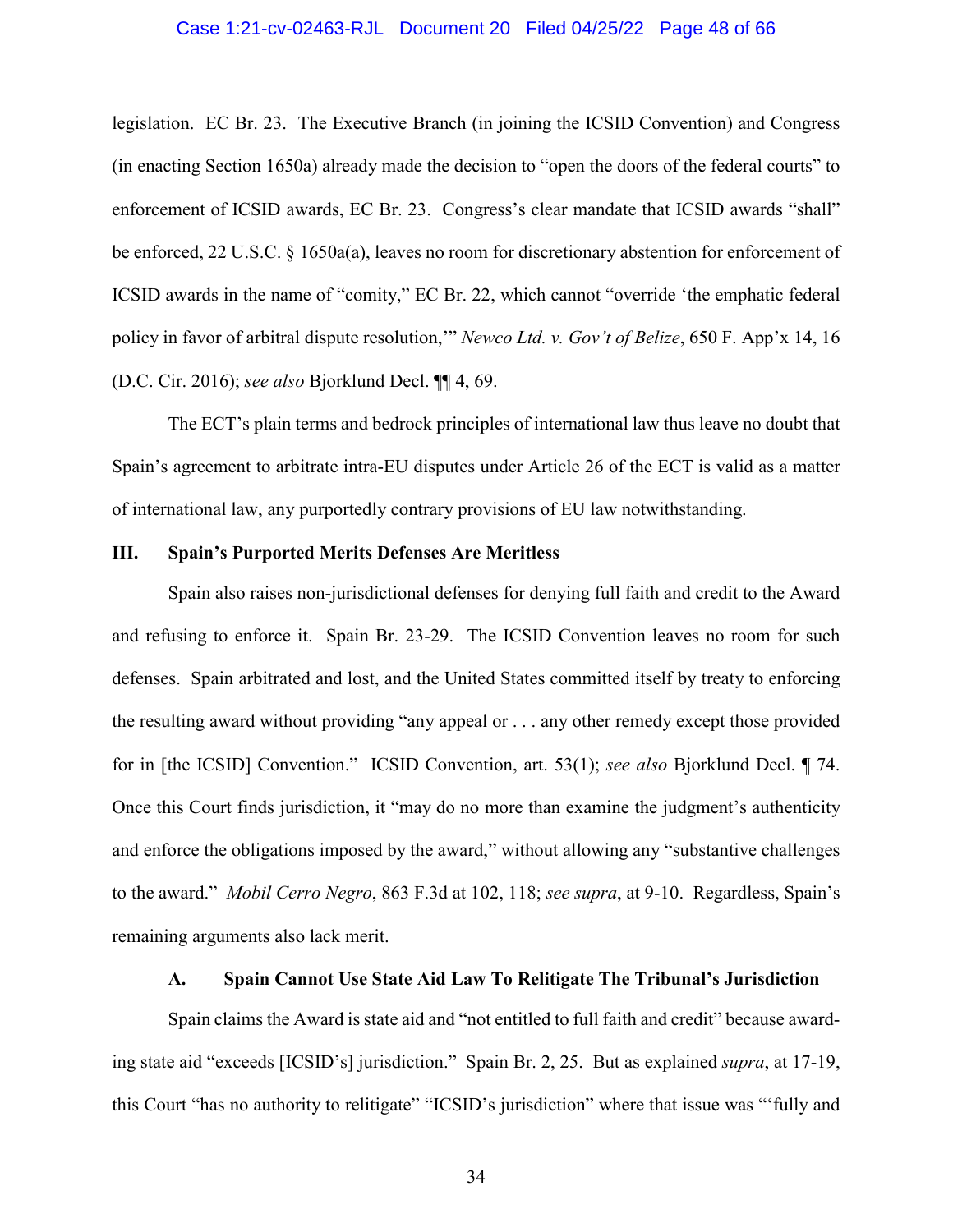### Case 1:21-cv-02463-RJL Document 20 Filed 04/25/22 Page 49 of 66

fairly litigated and finally decided'" in arbitration. *Tidewater*, 2018 WL 6605633, at \*6 n.4.

Here, the ICSID Convention required the Tribunal to determine whether it had jurisdiction. ICSID Convention, arts. 25, 41. Spain fully litigated that question, raising the same state aid argument that it raises here: It claimed that "any compensation which the Arbitral Tribunals were to grant would constitute in and of itself State aid" that "Arbitral Tribunals are not competent to authorise." Spain Rejoinder on the Merits and Reply on Jurisdiction (Ex. F to Rozen Decl.) ¶ 97 ("Rejoinder") (citation omitted); *see also id*. ¶¶ 79, 85-91, 92; Spain Counter-Memorial on the Merits and Memorial on Jurisdiction (Ex. G to Rozen Decl.) ¶¶ 93-98, 960-73 ("Counter-Memorial"). In support of these arguments, Spain cited Articles 107 and 108 of the TFEU, *see* Counter-Memorial ¶¶ 97, 965-68; Rejoinder ¶ 97—the same provisions it cites here, Spain Br. 25. And, referencing these provisions as interpreted by the European Commission's decisions, Spain claimed that the Tribunal lacked jurisdiction. Counter-Memorial ¶¶ 96-98. The Tribunal recognized but rejected these arguments in upholding its jurisdiction. Jx. Dec. ¶¶ 183, 193, 213, 502.

The Tribunal's rejection of Spain's state aid arguments is binding. Spain may not re-litigate it here. Indeed, even if Spain had not raised the precise arguments it raises here, it could not avoid issue preclusion by raising "'new arguments . . . to obtain a different determination'" of "'issue[s]'" already decided by the Tribunal. *Yamaha*, 961 F.2d at 254-55 (quoting Restatement (Second) of Judgments § 27 cmt. c (1982)). "[O]nce an *issue* is raised and determined, it is the entire *issue* that is precluded, not just the particular arguments raised in support of it in the first case." *Id.* at 254 (citing *Sec. Indus. Ass'n v. Bd. of Governors of Fed. Reserve Sys.*, 900 F.2d 360, 364-65 (D.C. Cir. 1990)). And as explained *supra*, at 19, when the issue is a "collateral attack" on the "subject-matter jurisdiction" of the issuing court, it is enough that the "party that has had an *opportunity* to litigate the question of subject-matter jurisdiction." *Ins. Corp. of Ireland*, 456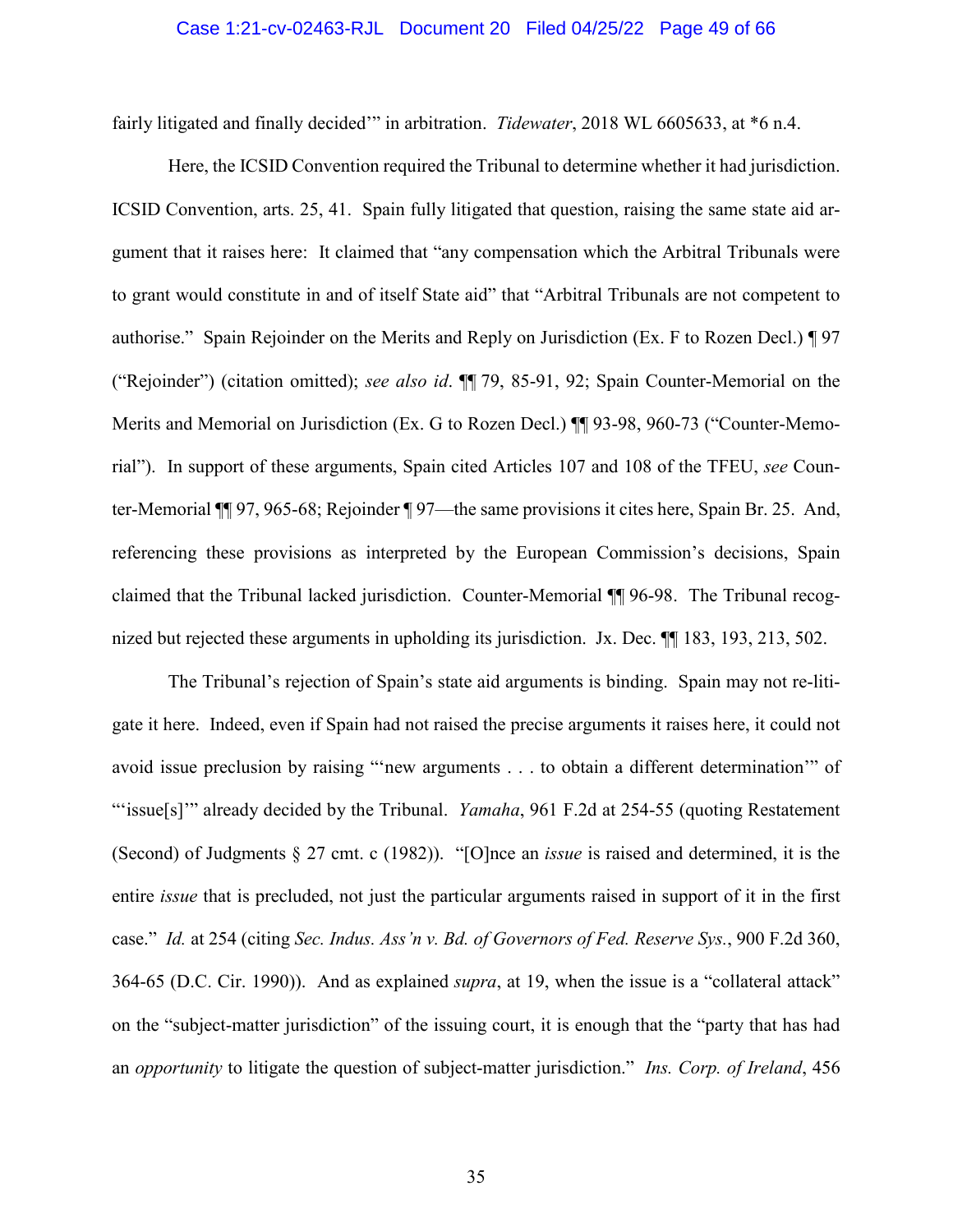## Case 1:21-cv-02463-RJL Document 20 Filed 04/25/22 Page 50 of 66

U.S. at 702 n.9 (emphasis added). It is thus too late for Spain to contest the Tribunal's jurisdiction.

Even if Spain *could* challenge the full faith and credit due to the Award by collaterally attacking the Tribunal's jurisdiction—and it cannot—EU state aid law would still be irrelevant because it *does not implicate the Tribunal's jurisdiction*. The ECT alone defines the Tribunal's jurisdiction, and nothing in it allows the EU to preempt arbitration by barring its member states from paying awards. On the contrary, Article 26(8) of the ECT provides that all Contracting Parties (including the EU and Spain) "shall carry out without delay any such award and shall make provision for the effective enforcement in its [territory] of such awards." And the provision Spain relies on (at 25) to argue that the Tribunal lacked jurisdiction to grant state aid—Article 26(6), which directs the Tribunal to decide disputes "in accordance with [the ECT] and applicable rules and principles of international law," ECT, art. 26(6)—does not even address the Tribunal's jurisdiction; it merely dictates the rules of decision for resolving *merits* disputes. *See* Bjorklund Decl. ¶ 145. Accordingly, whatever EU state aid law may say about arbitration awards, it does not implicate the Tribunal's jurisdiction or the full faith and credit due to the Award.

## **B. The Foreign Sovereign Compulsion Doctrine Does Not Apply**

<span id="page-49-0"></span>Spain's attempt to raise its state aid arguments by invoking the "foreign sovereign compulsion doctrine" is equally unavailing. Spain Br. 23-24; *see also* EC Br. 24-25. Spain's purported inability to lawfully pay a judgment in this case does not prevent this Court from complying with its statutory obligation—in fulfillment of the obligations of the United States under the ICSID Convention—to enforce the Award. Section 1650a is unequivocal that this Court "*shall* . . . enforc[e]" the Award and give it "the same full faith and credit" as a state court judgment. 22 U.S.C. § 1650a(a) (emphasis added). This categorical command ("shall") "militates against an implicit exception" where the judgment debtor's own laws or treaty commitments purport to prohibit it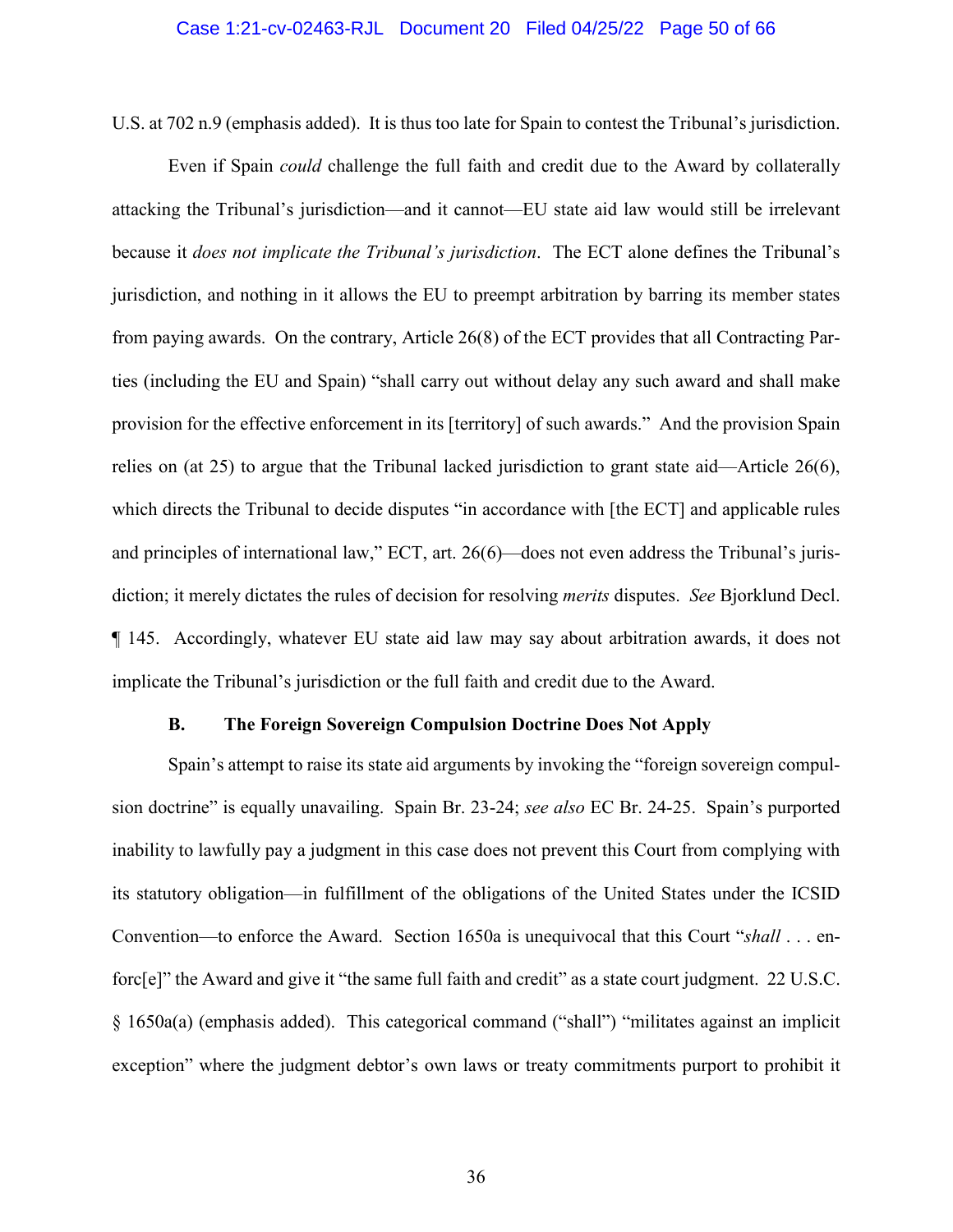## Case 1:21-cv-02463-RJL Document 20 Filed 04/25/22 Page 51 of 66

from abiding by a United States judgment. *Alabama v. Bozeman*, 533 U.S. 146, 153 (2001). Further, reading a "foreign compulsion doctrine" exception into Section 1650a would put that statute at odds with the ICSID Convention's prohibition on "any appeal" or "*any other remedy*" beyond the Convention itself, ICSID Convention, art. 53(1) (emphasis added). The statute must be harmonized with this treaty obligation of the United States. *See Owner-Operator Indep. Drivers Ass'n*, 724 F.3d at 233-34.

Nor does the doctrine even apply by its own terms. It provides that courts "may not require a person" to "do an act in another state that is prohibited by the law of that state." Restatement (Third) of Foreign Relations Law  $\S$  441(1)(a) (1987). For several reasons, that rule is inapposite.

*First*, the ICSID Convention already obligates Spain to pay ("comply with") the Award, ICSID Convention, art. 53(1), so converting the Award into a U.S. judgment would not "require" Spain to "do" anything new—let alone to do so "in another state," *i.e.*, outside of the United States, Restatement (Third) of Foreign Relations Law  $\S$  441(1)(a). The doctrine's "[m]ost important" feature is compulsion of a foreign person by an American court "to violate the laws of a different foreign sovereign on that sovereign's own territory." *In re Sealed Case*, 825 F.2d 494, 498 (D.C. Cir. 1987). But a judgment here would merely facilitate enforcement of Spain's existing obligations against its assets in the United States, which the United States has agreed by treaty to facilitate. Any voluntary payment by Spain also could be made outside of the EU using foreign assets.

*Second*, the doctrine applies to private parties, not governments. *E.g.*, *O.N.E. Shipping Ltd. v. Flota Mercante Grancolombiana, S.A.*, 830 F.2d 449, 453 (2d Cir. 1987). To apply it here where Spain's own *voluntary* commitments to the EU are the source of the purported compulsion it seeks to avoid—would grant foreign states *carte blanche* to defeat the jurisdiction of U.S. courts under the FSIA simply by enacting laws or entering into treaties that purport to prohibit satisfaction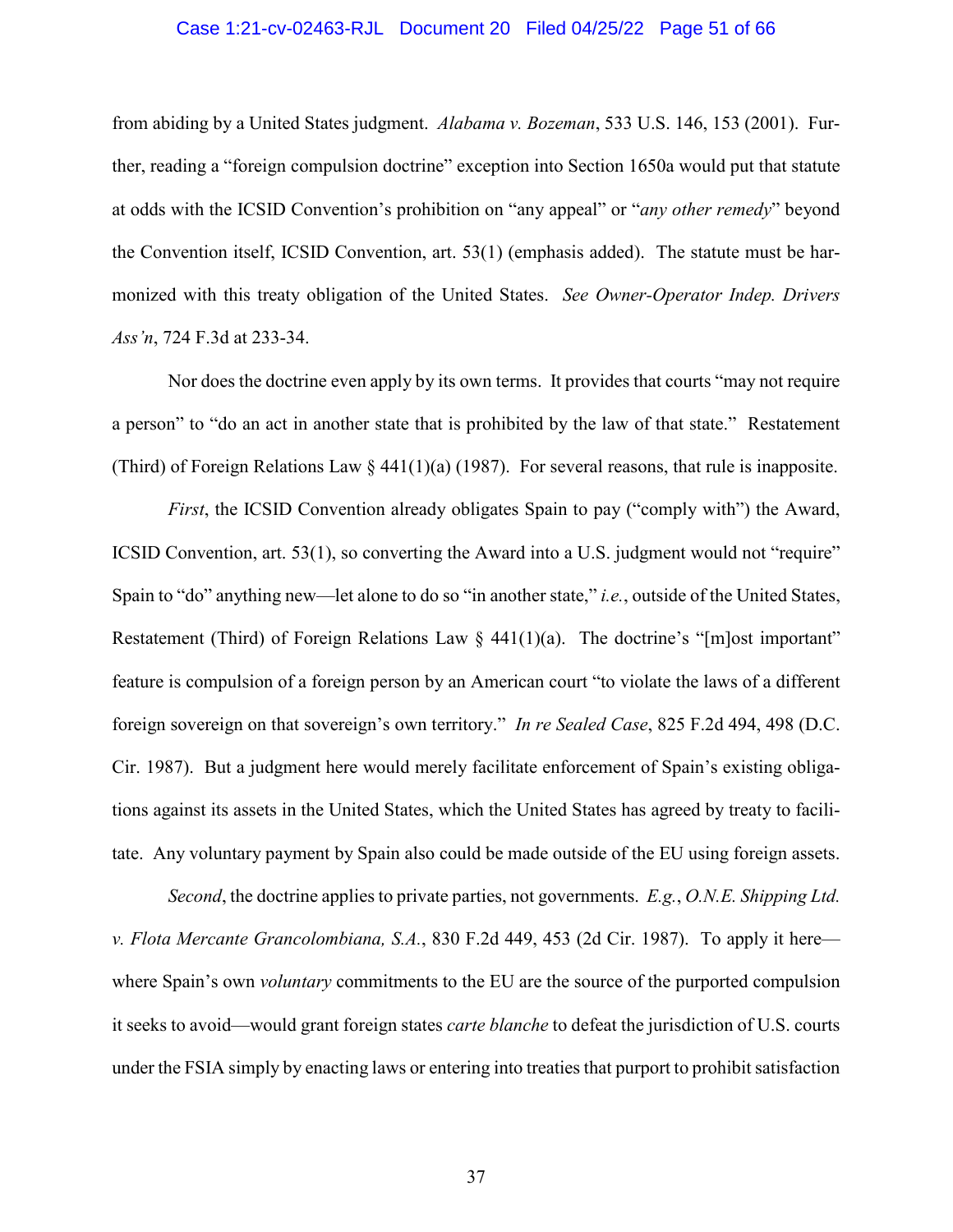## Case 1:21-cv-02463-RJL Document 20 Filed 04/25/22 Page 52 of 66

of U.S. court judgments. There is no room for such a dramatic expansion of foreign state immunity in U.S. court; the FSIA already dictates the "'comprehensive set of legal standards governing claims of immunity in every civil action against a foreign state.'" *NML Capital*, 573 U.S. at 141.

*Third*, foreign sovereign compulsion applies only where there is a "realistic possibility" that the foreign entity will face severe sanctions for complying with a U.S. court order. *United States v. Brodie*, 174 F. Supp. 2d 294, 301 (E.D. Pa. 2001). A "remote" and "speculative" risk of sanctions does not excuse compliance with U.S. law. *United States v. First Nat'l City Bank*, 396 F.2d 897, 905 (2d Cir. 1968). Here it is pure speculation that the Commission would seek sanctions against Spain for paying a U.S. judgment, and even if the CJEU found a violation, EU law merely provides that it "may"—not *must*—impose a sanction. TFEU, art. 258, 260(2). Given this "wide latitude in determining whether to award any damages even in the face of liability," the threat of a sanction is too low to justify denying relief. *First Nat'l City Bank*, 396 F.2d at 905.[15](#page-51-1)

## **C. Paying The Award Or A Judgment Would Not Violate EU State Aid Law**

<span id="page-51-0"></span>Because Spain's legal ability to pay the Award or a judgment enforcing it has no bearing on the Tribunal's jurisdiction and does not implicate the foreign sovereign compulsion doctrine, this Court need not address that issue. Should it nonetheless reach the issue, however, the Court should hold that EU law does not restrict such payments. EU state aid law protects competition within the EU by ensuring that member states do not unfairly advantage certain entities or industries. *See* TFEU, art. 107(1); Quigley Decl. ¶ 54. A measure is state aid if it: (1) confers a "selective economic advantage"; (2) "distort[s] or threaten[s] to distort competition"; (3) has the "potential" to affect trade between Member States; and (4) is "imputable to the [S]tate." European

<span id="page-51-1"></span><sup>&</sup>lt;sup>15</sup> For the same reasons, Spain's cursory reference to its meritless objection to intra-EU arbitration based on *Achmea*, Spain Br. 23-24, does not implicate the foreign sovereign compulsion doctrine. Indeed, Spain does not even attempt to explain how "recognizes and validat [ing] an arbitration that [it contends] contravenes EU law," *id.*, could lead it to face sanctions under EU law.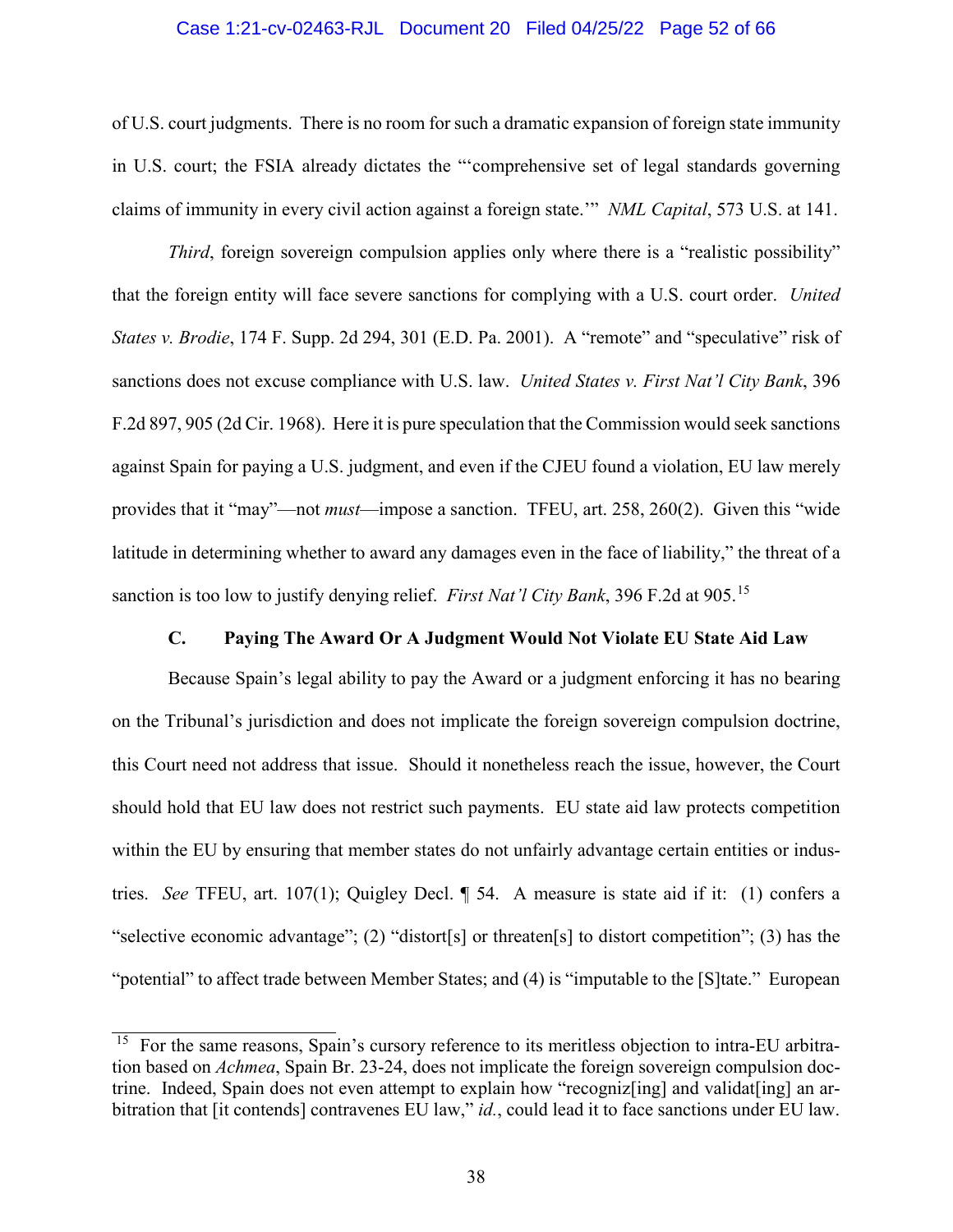### Case 1:21-cv-02463-RJL Document 20 Filed 04/25/22 Page 53 of 66

Commission, Decision on State Aid S.A. 38517 (2014/C) (ex 2014/NN), Arbitral Award, *Micula v. Romania*, 2015 O.J. L 232/43 ¶ 79 (Sept. 4, 2015), ECF No. 12-68; Quigley Decl. ¶ 55. If these conditions are met, the measure cannot go into effect before the Commission reviews it to determine whether the aid is "compatible" with the EU internal market. TFEU, art. 108(1), (2).

Spain's theory is that the renewable energy incentives at issue in the underlying arbitration are unlawful state aid, and therefore the Award is unlawful state aid too. Spain Br. 10-11. But each of Spain's premises is flawed. No authority has held that the incentives here were illegal state aid. *See* Quigley Decl. ¶ 33. Spain's own authority (at 10) suggests they were not. In its Decision on State Aid SA.40348 (2015/NN), *Spain*: *Support for electricity generation from renewable energy sources, cogeneration and waste*, 2017 O.J. (C442) (Nov. 10, 2017), ECF No. 12- 67, the Commission held that a separate Spanish regulatory regime—the one that replaced the incentives at issue here—was "compatible with the internal market" and therefore not illegal. *Id.*  at 34; *see also id*. ¶ 156; *id*. § 2.1; Quigley Decl. ¶ 27. This confirms that a renewable energy regime (and thus an Award enforcing it) may be lawful even if they are state aid.

The Award and a U.S. judgment enforcing it would be even farther from the definition of state aid. The Award does not give Petitioners an economic advantage; it *compensates* them for damages caused by Spain's violation of the ECT. Award ¶ 124; Quigley Decl. ¶ 61. Once compensated, Petitioners will be no better off than they would have been but for Spain's violation. The Award thus cannot distort competition or affect trade in the EU. Quigley Decl.  $\P$  64-66. Nor can paying an Award or judgment *mandated* by a tribunal or court be "imputed" to Spain. An externally imposed legal obligation is not voluntary state aid. *Id*. ¶ 68. As the CJEU has recognized, therefore, state aid is "fundamentally different . . . from damages" ordered by "competent national authorities" as "compensation" for injuries caused by the state. Joined Cases 106-120/87, *Asteris*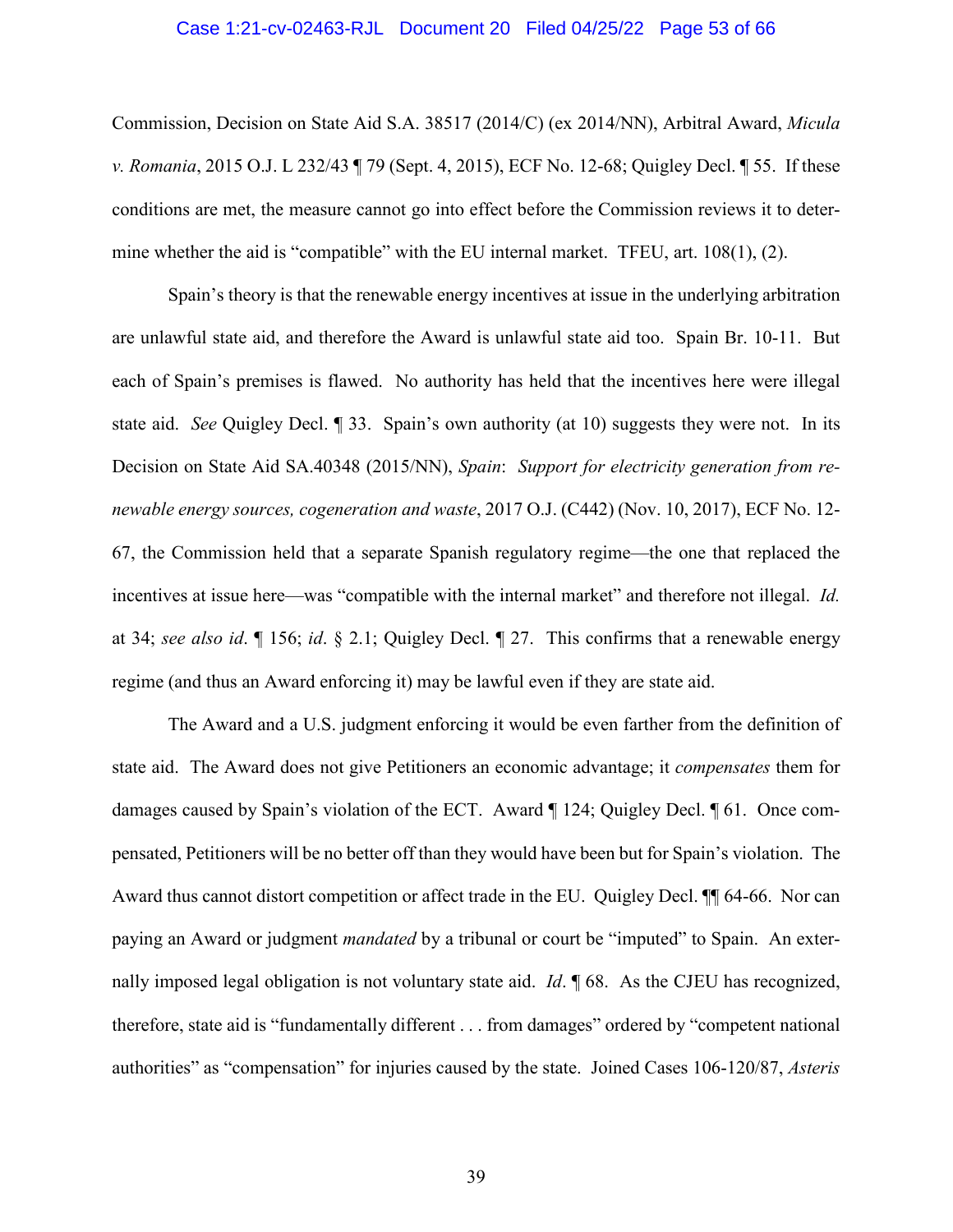*v. Greece*, 1988 E.C.R. 5531 (Sept. 27, 1988), ¶ 23, bit.ly/3uzgjt4; *see also id.* ¶ 24, *dispositif* 3.

Spain cites no authority for the startling proposition that it could be *unlawful* for an EU member to pay a U.S. court *judgment*. Nor has it shown that it would violate EU law for Spain to meet its treaty commitment under the ICSID Convention to "abide by" and "comply with" the Award. Spain merely cites the European Commission's views on the subject. Spain Br. 11-12; *see also* EC Br. 5, 24-25. But the Commission does not speak authoritatively on EU law—the CJEU does—and it has overturned the Commission's aid decisions a number of times. *See* Quigley Decl. ¶ 80. As an executive body, not a court, the Commission's views of EU law—much less its "litigating positions" as an *amicus*, *Bowen v. Georgetown Univ. Hosp.*, 488 U.S. 204, 212 (1988) lack "conclusive effect," *Animal Sci. Prods.*, 138 S. Ct. at 1869. And even if the Award or a judgment enforcing it were state aid, that would not mean Spain could never pay (or the Tribunal or this Court could not issue) the Award or a judgment enforcing it. It would merely require Spain to obtain Commission approval before paying. TFEU, art. 108. Spain cites nothing suggesting such approval would be denied. EU state aid law thus does not preclude payment of the Award.<sup>[16](#page-53-1)</sup>

## **D. Forum Non Conveniens Does Not Apply**

<span id="page-53-0"></span>Spain's final defense—*forum non conveniens*, Spain Br. 26-29—is squarely foreclosed in this Circuit. As the D.C. Circuit first held in *TMR Energy Ltd. v. State Property Fund of Ukraine*, 411 F.3d 296 (D.C. Cir. 2005)—and has recently and repeatedly reaffirmed—"'*forum non conveniens* is not available in proceedings to confirm a foreign arbitral award.'" *Tatneft v. Ukraine*, 21 F.4th 829, 840 (D.C. Cir. 2021) ("*Tatneft II*"); *Stileks*, 985 F.3d at 876 n.1; *accord BCB Holdings Ltd. v. Gov't of Belize*, 650 F. App'x 17, 19 (D.C. Cir. 2016); *Newco*, 650 F. App'x at 16;

<span id="page-53-1"></span><sup>&</sup>lt;sup>16</sup> If anything, the European Commission's assertion that it may *later* "decide whether or not payment of the award is compatible with the [EU] internal market," EC Br. 25, only further confirms that the threat of sanctions is at best too "speculative" to trigger the foreign sovereign compulsion doctrine, *First Nat'l City Bank*, 396 F.2d at 905.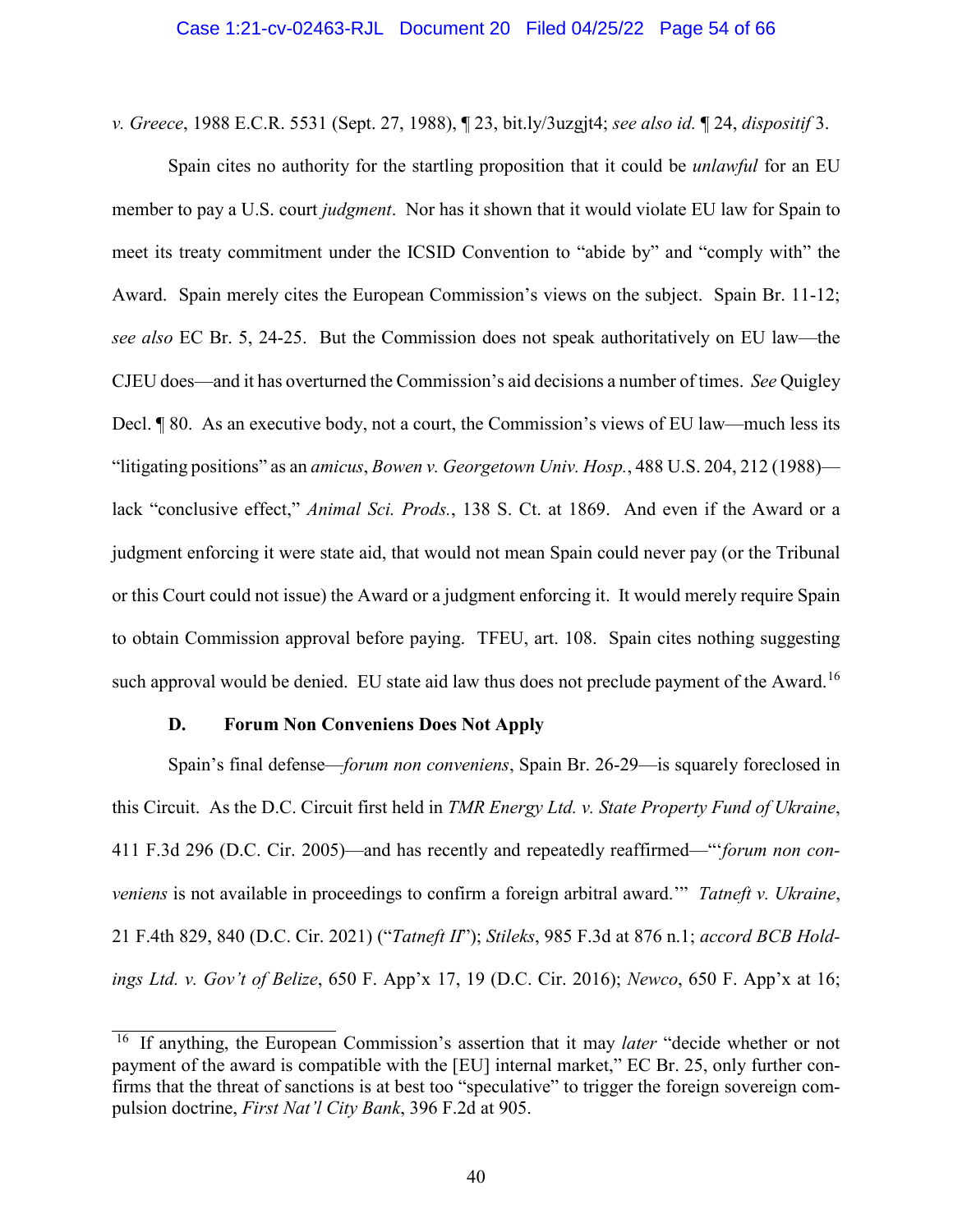*TMR*, 411 F.3d at 303-04.<sup>17</sup> Spain may prefer out-of-circuit authorities that expressly "disagree[d]" with *TMR*, *see Figueiredo Ferraz e Engenharia de Projeto Ltda. v. Republic of Peru*, 665 F.3d 384, 391 (2d Cir. 2011); Spain Br. 27, but *TMR* and the many D.C. Circuit decisions reaffirming it are binding on this Court.

*Forum non conveniens* allows dismissal only where "an adequate alternative forum for the dispute is available." *Agudas Chasidei Chabad of U.S. v. Russian Fed'n*, 528 F.3d 934, 950 (D.C. Cir. 2008). But a foreign court is no substitute for "enforc[ing] [an] arbitration award" against a foreign state in U.S. court because "no other forum . . . c[an] reach [a foreign state's] property . . . in the United States." *TMR*, 411 F.3d at 303-04. "[O]nly a court in the United States" can grant that relief, *id*., so *forum non conveniens* simply "does not apply to actions in the United States to enforce arbitral awards against foreign nations," *BCB Holdings* 650 F. App'x at 19.

Far from establishing a "limited restriction," Spain Br. 28, these decisions categorically bar a foreign state from "*ever* obtaining dismissal of a petition to enforce an arbitration award . . . based on *forum non conveniens*" in this Court, *Entes Indus. Plants, Constr. & Erection Contracting Co. v. Kyrgyz Republic*, 2019 WL 5268900, at \*5 (D.D.C. Oct. 17, 2019) (emphasis added). That rule applies not just in "execut[ing] a judgment," Spain Br. 29, but also "in proceedings to *confirm* a foreign arbitral award," *Tatneft II*, 21 F.4th at 840 (emphasis added), including where the right to a judgment is disputed, *e.g.*, *id.*; *Stileks*, 985 F.3d at 876 n.1; *BCB Holdings*, 650 F. App'x at 19; *Newco*, 650 F. App'x at 16; *TMR*, 411 F.3d at 303-04.

Spain claims this case is different because it presents a "threshold" question of this Court's "jurisdiction" that purportedly turns on the "interpretation of EU law." Spain Br. 27, 29. But

<span id="page-54-0"></span><sup>17</sup> *See also Balkan Energy Ltd. v. Republic of Ghana*, 302 F. Supp. 3d 144, 155 (D.D.C. 2018) (denying motion to dismiss); *Belize Soc. Dev. Ltd. v. Gov't of Belize*, 5 F. Supp. 3d 25, 34 (D.D.C. 2013) (same); *Cont'l Transfert Technique Ltd. v. Fed. Gov't of Nigeria*, 697 F. Supp. 2d 46, 57 (D.D.C. 2010) (same).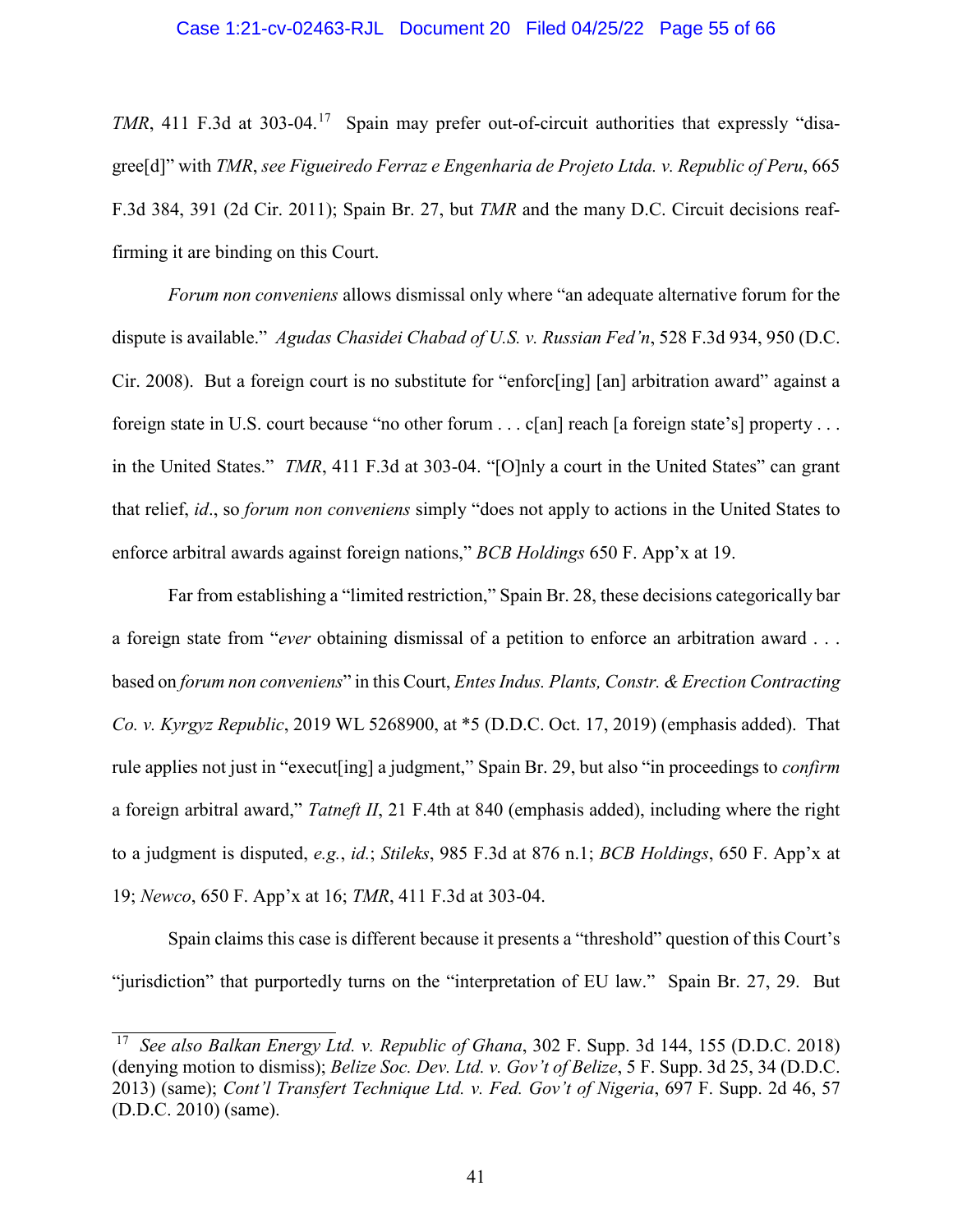## Case 1:21-cv-02463-RJL Document 20 Filed 04/25/22 Page 56 of 66

Petitioners brought this action to enforce the Award against Spain's U.S. assets, not to resolve issues of EU law. This Court's jurisdiction turns exclusively on the FSIA and international law not EU law—and this Court can find jurisdiction, reject Spain's "merits" defenses, and enforce the Award without deciding *any* question of EU law. *See supra*, at 11-34. Further, Spain's attempt to raise EU law obliquely—as an issue of this Court's jurisdiction under the FSIA—does not *strengthen* Spain's *forum non conveniens* defense. It undercuts that defense. The EU is not a more convenient forum to decide whether a *U.S. court* has jurisdiction under *U.S. law*. And even if it was, a foreign action would not substitute for enforcement *in the U.S.* against Spain's *U.S. assets*.

It is irrelevant, moreover, that Spain may have property in other forums. That was true in *Tatneft II* too. *See* 21 F.4th at 840. If *forum non conveniens* applied simply because "the ordinary place to find Spanish assets is in Spain," Spain Br. 26, no ICSID award could ever be enforced in this country. That is not the choice the political branches made in signing and implementing the ICSID Convention. Indeed, the ICSID Convention's entire purpose is to protect investors like Petitioners from having to pursue their claims and enforce any resulting awards against a foreign state in that state's home forum. Bjorklund Decl. ¶¶ 48-49. The Convention thus guarantees Petitioners the right to enforce the Award in "[e]ach Contracting State." ICSID Convention, art. 54(1). And Congress implemented the Convention in mandatory terms: ICSID awards "shall" be enforced in U.S. court. 22 U.S.C. § 1650a(a); *cf. Alabama*, 533 U.S. at 153 (use of "shall" "militates against an implicit exception"). In doing so, Congress necessarily recognized this country's interest in fulfilling its binding treaty commitment to enforce ICSID awards in U.S. court. *Forum non conveniens* is "not a principle of universal applicability," and cannot be used to overcome this "right of choice" of a U.S. forum guaranteed by Congress. *United States v. Nat'l City Lines, Inc.*, 334 U.S. 573, 596-97 (1948).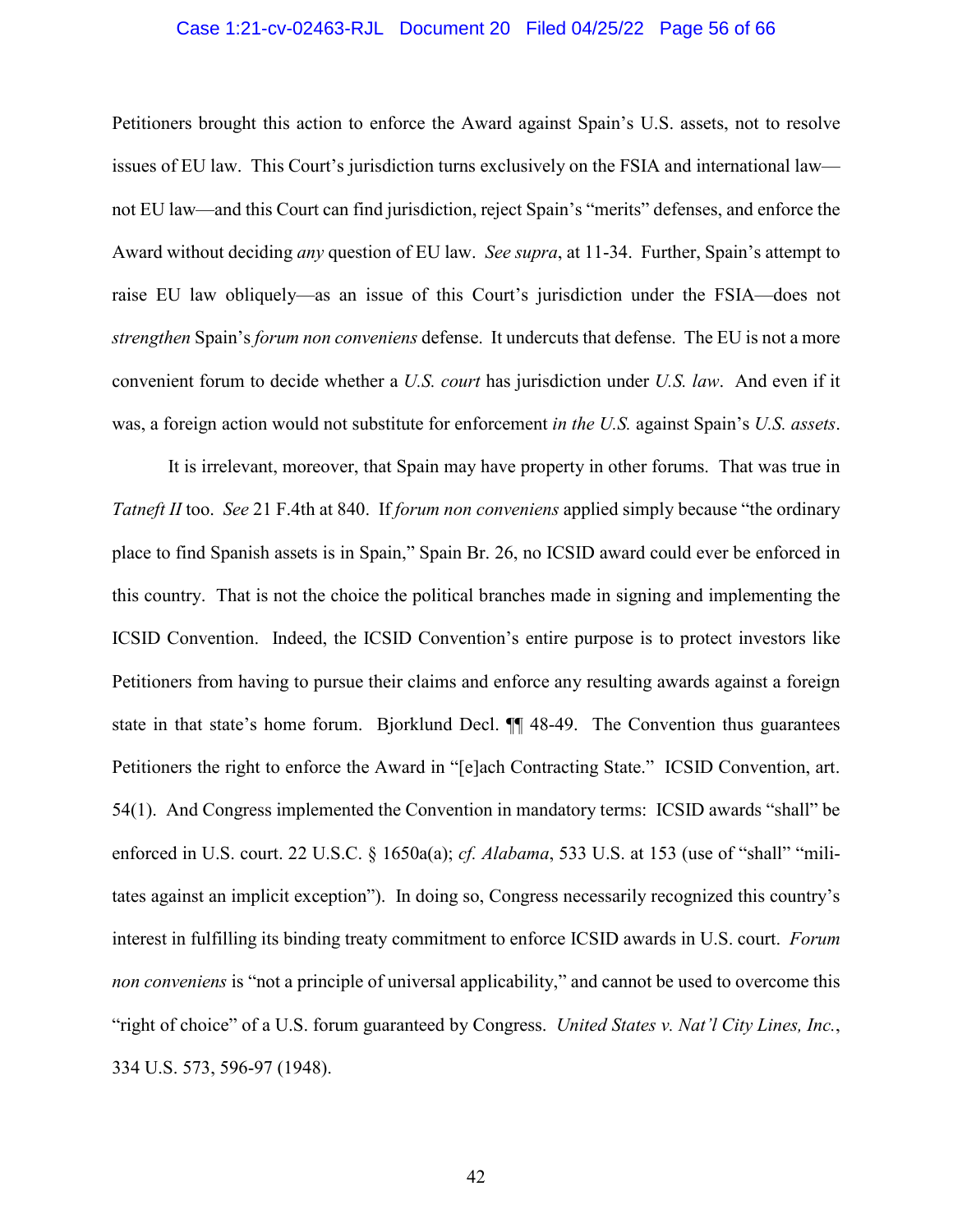## <span id="page-56-1"></span><span id="page-56-0"></span>**IV. The Court Should Deny Spain's Alternative Motion For A Stay**

## **A. The ICSID Convention Provides For Enforcement Of The ICSID Award Absent An ICSID-Imposed Stay Of Enforcement**

Spain's alternative request for a stay should also be denied. In light of the Committee's decision denying a stay, issuing a judicial stay would undermine the streamlined enforcement procedures that are critical to the ICSID Convention's comprehensive scheme. *See* ICSID Convention, art. 53(1). ICSID awards are final by design. *Supra*, at 5-6; ICSID Convention, arts. 53(1), 54(1). While either party to an award may apply to ICSID to "request annulment of the award" on limited grounds, ICSID Convention, art. 52(1), the submission of an annulment application does not stay enforcement of the award pending a final decision unless the committee constituted to decide the annulment application determines that "the circumstances so require," *id.*, art. 52(5). Unless enforcement is "stayed *pursuant to* . . . *th*[*e*] *Convention*," the parties must "abide by and comply with the terms of the award," *id.*, art. 53(1) (emphasis added), and the Contracting States to the ICSID Convention (including the United States) must "enforce the pecuniary obligations imposed by that award" without allowing "any other remedy except those provided for in th[e] Convention," *id.*, arts. 53(1), 54(1).

The ICSID Convention thus contemplates that ICSID awards will be immediately enforceable in absent a stay, and that the annulment committee—not a court—will be responsible for determining whether a stay of enforcement is appropriate. "[A]nnulment proceedings that are not accompanied by a stay of enforcement . . . are neither a justification for non-compliance with the award nor a basis for domestic courts to withhold recognition or refuse enforcement." C. Schreuer, *The ICSID Convention: A Commentary*, art. 52 ¶ 581 (2nd ed., CUP: 2009). "The fact alone that annulment proceedings are pending has no suspensive effect." *Id.* Instead, "if the [annulment] committee . . . declines to continue or to grant a stay, the award is fully binding and enforceable."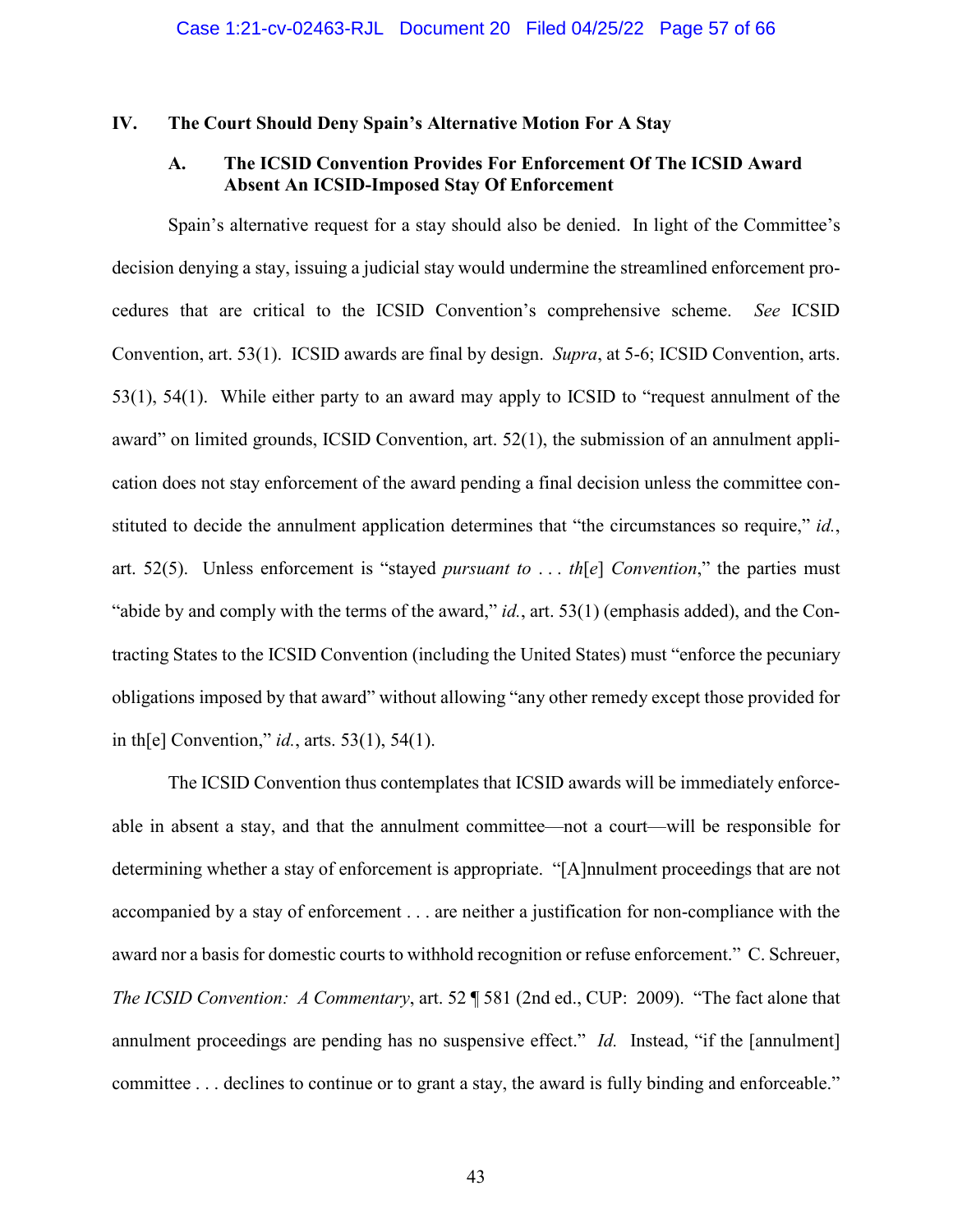### Case 1:21-cv-02463-RJL Document 20 Filed 04/25/22 Page 58 of 66

*Id.*; *see also TECO Guat. Holdings, LLC v. Republic of Guatemala*, 414 F. Supp. 3d 94, 108 (D.D.C. 2019) (explaining that respondent "should have applied to [the ICSID] tribunal for a stay," and "[a]bsent such a stay, Guatemala must 'abide by and comply with the terms of the award'").

Congress incorporated these principles when it implemented the United States' treaty obligations under the ICSID Convention in Section 1650a. Beyond directing courts to treat ICSID awards as "final judgment[s]" entitled to "the same full faith and credit as" the judgments of a state court, Section 1650a specifies that the FAA's grounds for vacating or refusing confirmation of other arbitration awards do not apply to the enforcement of ICSID awards.

The "perfunctory role" that Section 1650a thus envisions "for federal district courts," *Tidewater*, 2018 WL 6605633, at \*6, is inconsistent with imposing a stay on enforcement where the ICSID annulment committee has refused to do so. Indeed, Section 1650a omits the equivalent provisions of the FAA that allow courts to stay enforcement of a foreign commercial arbitration award issued pursuant to the New York Convention. Unlike the New York Convention—which allows courts to decide whether to stay enforcement pending proceedings to "se[t] aside" an award, N.Y. Convention, art. VI—the ICSID Convention unequivocally assigns that task to the committee overseeing the annulment proceedings. *See* ICSID Convention, art. 52. And unlike the FAA provision implementing the New York Convention—which allows a district court to "defe[r] . . . recognition or enforcement of [an] award" under the grounds specified in that convention, 9 U.S.C. § 207, federal law implementing the ICSID Convention does not provide for a judicial stay, *see* 22 U.S.C. § 1650a. Both the ICSID Convention and Section 1650a(a) thus require this Court to expeditiously enforce an ICSID award in the absence of an ICSID-imposed stay.

Spain's retort misses the point. That courts have "inherent" power to control their dockets, Spain Br. 30, is not a reason to *exercise* that power without regard to the mandate that two branches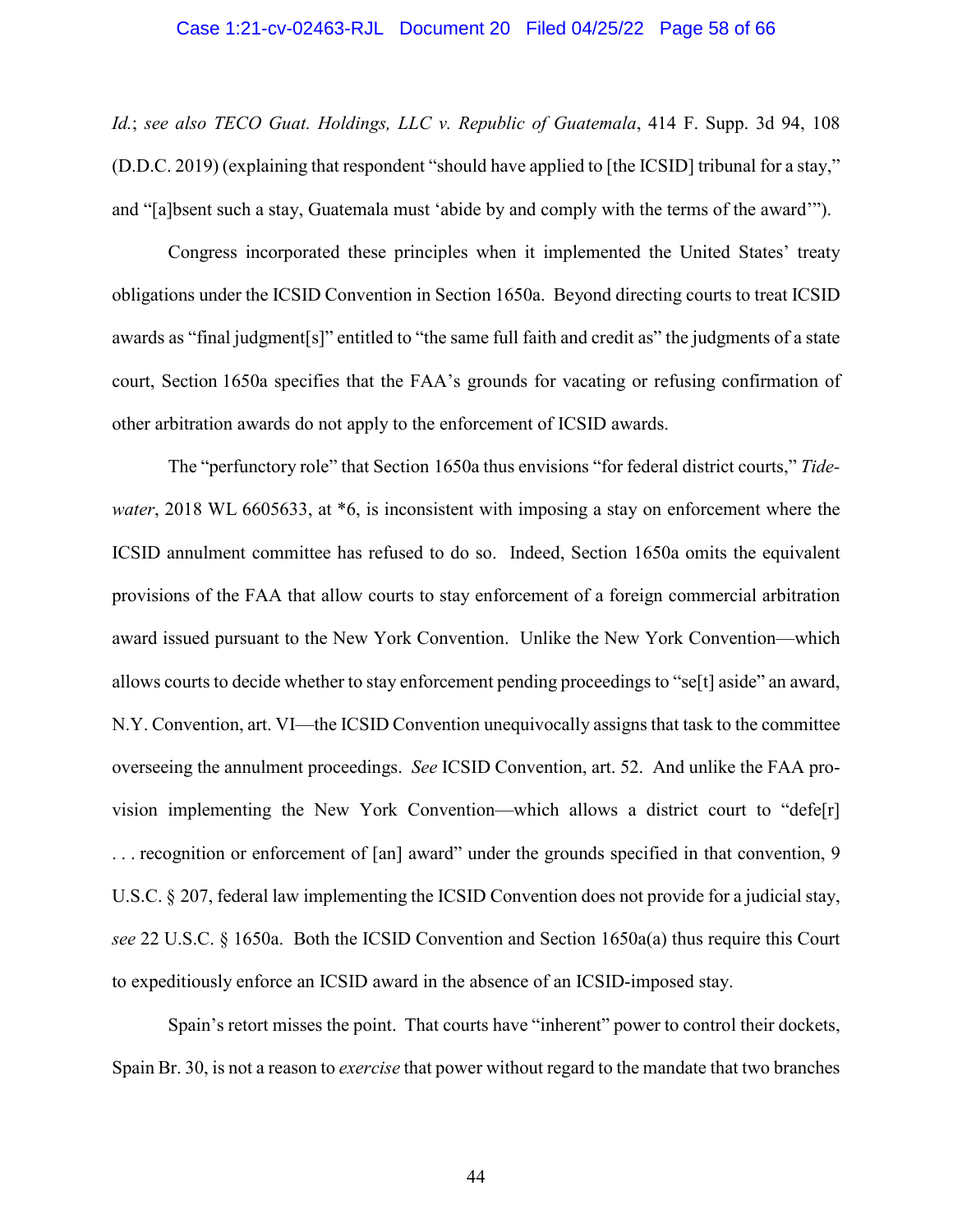## Case 1:21-cv-02463-RJL Document 20 Filed 04/25/22 Page 59 of 66

of our government endorsed by joining and implementing the ICSID Convention. Decisions that likewise miss this nuance—and give no weight to treaty principles in granting a stay, *e.g.*, *Unión Fenosa Gas, S.A. v. Arab Republic of Egypt*, 2020 WL 2996085, at \*4 (D.D.C. June 4, 2020); *NextEra Energy Glob. Holdings B.V. v. Kingdom of Spain,* 2020 WL 5816238, at \*3 (D.D.C. Sept. 30, 2020); *9REN Holding S.A.R.L. v. Kingdom of Spain*, 2020 WL 5816012, at \*2 (D.D.C. Sept. 30, 2020)—thus lack persuasive value. Indeed, many of the stay orders Spain cites are unreasoned minute orders that fail to even engage with these principles. Spain Br. 30-31.

Whatever power a court may generally have to stay its proceedings to await the outcome of other litigation, that power is not properly exercised where a treaty provides for unobstructed enforcement of foreign arbitral awards. Even in the more permissive context of the New York Convention, where the courts have a role in reviewing awards on the limited grounds set out in that Convention, the D.C. Circuit has made clear that a "carefully structured scheme for the enforcement of foreign arbitral awards" leaves no room for an open-ended stay request. *Belize Soc. Dev. Ltd. v. Gov't of Belize*, 668 F.3d 724, 733 (D.C. Cir. 2012). In *Belize*, the D.C. Circuit issued a writ of mandamus to compel a district court to proceed with enforcement of a New York Convention award, holding that the district court exceeded its authority by staying enforcement outside of the narrow circumstances provided by the Convention and its implementing legislation. *Id.* at 731-33. Emphasizing the federal courts' "'virtually unflagging obligation'" to "'exercise the jurisdiction given them,'" the court explained that the FAA alone "defined the district court's task: . . . to confirm the Final Award absent a finding that an enumerated exception to enforcement specified in the New York Convention applied." *Id*. The mandatory language of Section 1650a providing without *any* exception that an ICSID award "shall be enforced," 22 U.S.C. § 1650a makes this Court's duty to proceed with enforcement of Petitioners' ICSID Award even clearer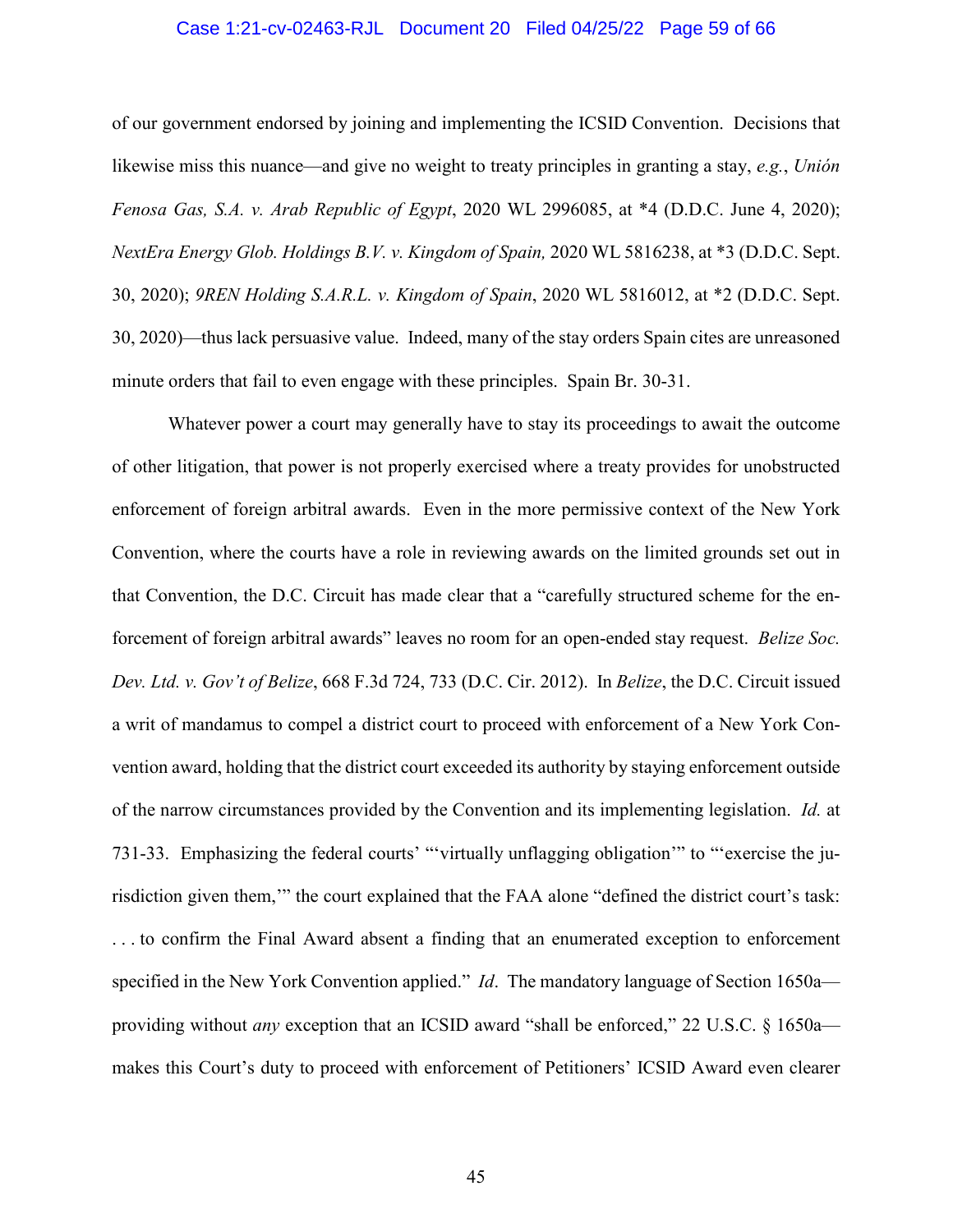### Case 1:21-cv-02463-RJL Document 20 Filed 04/25/22 Page 60 of 66

than the obligation that the D.C. Circuit enforced by writ of mandamus in *Belize*.

The case against a stay is even clearer under the ICSID Convention than under the New York Convention, because unlike the New York Convention, the ICSID Convention assigns the question of a stay of enforcement to an annulment committee, not to the courts. *See* ICSID Convention, art. 52(5). While Spain suggests that proceeding in this Court would interfere with the Committee's role, in fact the opposite is true: Staying proceedings in this Court would interfere with the Committee's authority to decide if enforcement should be stayed pending annulment proceedings. *See id.* There is no reason for this Court to stay enforcement proceedings given that the Committee itself failed to see a reason to stay enforcement pending its own determination on the merits. Petitioners ask nothing more than the right to proceed to enforcement now that the Committee has determined that such enforcement is proper.

## **B. Spain Fails To Demonstrate Its Entitlement To A Stay**

<span id="page-59-0"></span>Even if the ICSID Convention left room for a judicial stay of enforcement, Spain has not met its heavy "burden"—as movant—"of showing that the stay is needed and warranted." Mem. Op. & Order at 6, *Infrastructure Servs. Luxembourg S.A.R.L. v. Kingdom of Spain*, No. 1:18-cv-1753 (D.D.C. Aug. 28, 2019), ECF No. 36 (citing *Landis v. N. Am. Co.*, 299 U.S. 248, 255 (1936)). The Committee already considered Spain's arguments for a stay and, in a comprehensively reasoned 38-page decision, determined that a stay was unwarranted. Spain effectively asks this Court to ignore the Committee's decision. There is no reason to do so.

No harm will befall Spain if this Court proceeds to expeditiously resolve Spain's objections to the entry of judgment. This action seeks only the conversion of the Award into an enforceable judgment. Execution of that judgment against Spain can only begin after this Court determines, upon a separate motion pursuant to 28 U.S.C.  $\S$  1610(c), that a reasonable time has elapsed but Spain has not voluntarily satisfied the Court's judgment. Moreover, as directed by the Committee,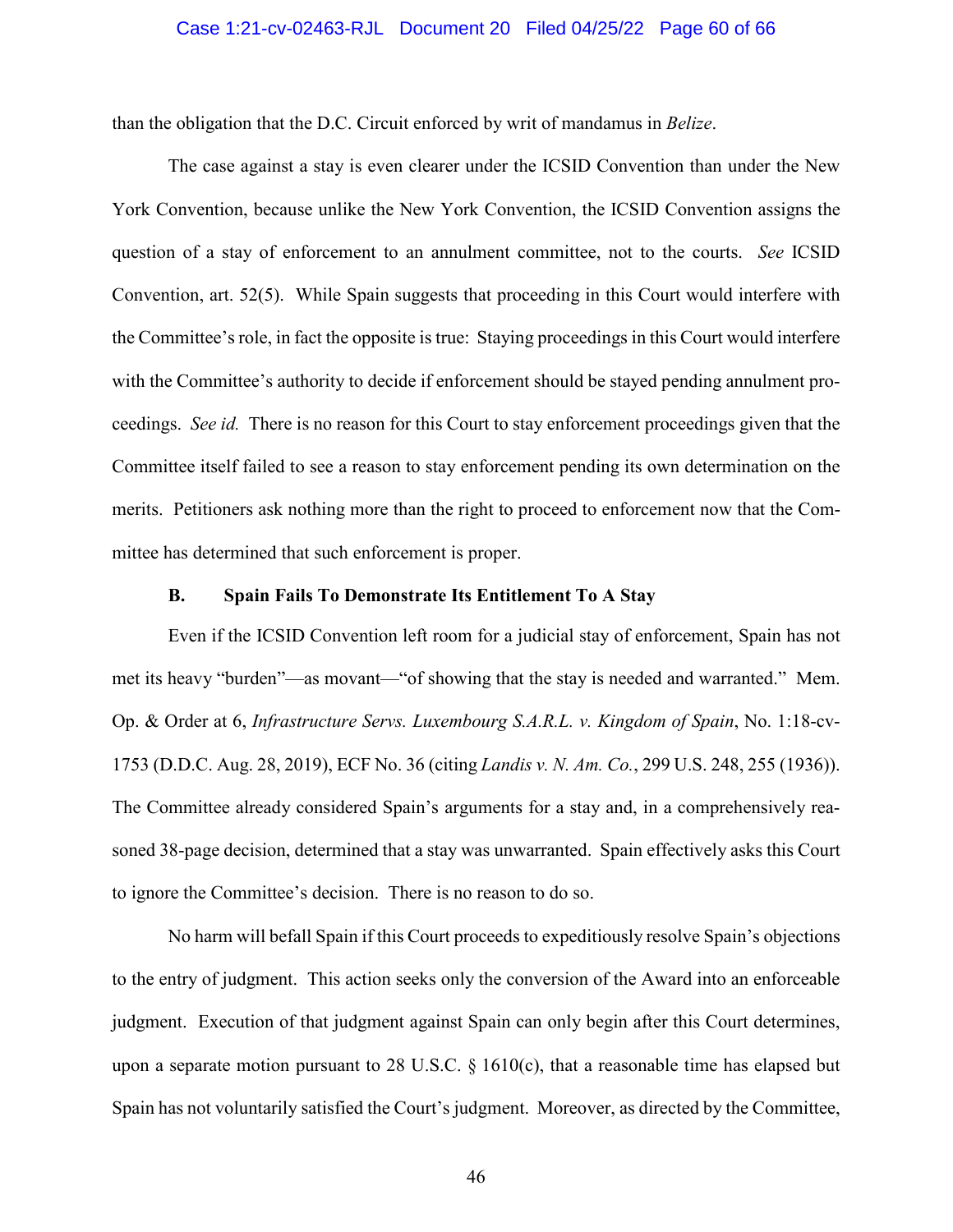## Case 1:21-cv-02463-RJL Document 20 Filed 04/25/22 Page 61 of 66

Petitioners have provided a written undertaking (to the Committee's satisfaction) to ensure that any actions it may take in aid of execution are readily reversible, by placing any execution proceeds into escrow (under the Committee's control) until the Committee decides Spain's annulment application. Stay Denial, ¶ 90. As the Committee recognized, this carefully crafted directive from the Committee distinguishes this case from past cases granting stays, none of which involved the imposition of protective conditions even approaching those at issue here. These protections are meant to safeguard Petitioners from any attempts by Spain to delay Petitioners from recovering, while also protecting Spain by preserving any execution proceeds until the annulment petition is denied. Spain has offered no basis for this Court to disregard the Committee's decision. To nonetheless provide Spain the benefit of a stay of U.S. enforcement proceedings would contravene the Committee's decision and further reduce Petitioners' likelihood of recovery.

## **1. An Indefinite Stay Will Not Materially Advance The Interests Of The Court Or Conserve The Parties' Resources**

<span id="page-60-0"></span>Contrary to Spain's assertion, a stay will not advance the Court's interest in judicial economy. Spain Br. 30. ICSID annulment applications are rarely granted, in no small part because the grounds for annulment are narrow. The ICSID annulment proceeding is not an appeal. Spain's argument that there is a likelihood of conflicting results asks this Court to ignore ICSID's very purpose and structure. Article 53(1) of the ICSID Convention enshrines the finality of an ICSID award. The Convention provides narrow, limited remedies once an award is issued—full or partial annulment (either of which allows for the recommencement of proceedings)—but expressly forbids any appeal of the merits of the parties' dispute. *See* ICSID Convention, arts. 52, 53(1). As one ICSID annulment committee noted, an annulment proceeding "in no way consists of a means of appealing or otherwise revising the merits of the decision subject to supplementation or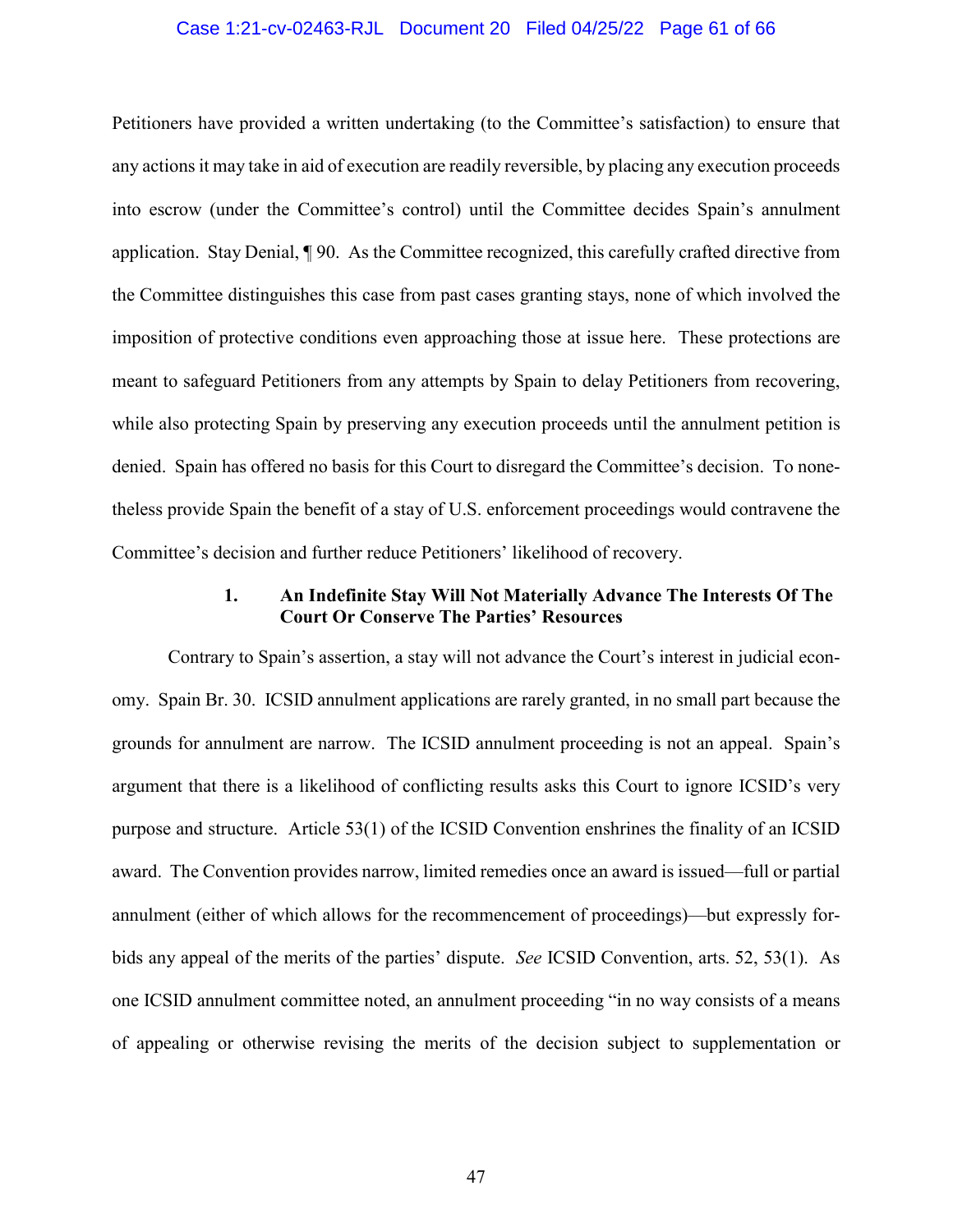## Case 1:21-cv-02463-RJL Document 20 Filed 04/25/22 Page 62 of 66

rectification. Those sorts of proceedings are *simply not provided for in the ICSID system*." *Compañía de Aguas del Aconquija S.A. v. Argentine Republic*, ICSID Case No. ARB/97/3, Decision of the *Ad Hoc* Committee on the Request for Supplementation and Rectification of Its Decision Concerning Annulment of the Award, ¶ 11 (May 28, 2003), bit.ly/3rdKowd (emphasis added, footnote omitted). As ICSID itself reports, of the 228 ICSID awards rendered between 1966 and 2016, 90 annulments were sought, only 15 annulments were granted, and only 5 of those were granted in full.[18](#page-61-0) "Annulment" is therefore "unlikely," and as this Court recently recognized in denying a stay pending annulment proceedings in *Tethyan*, "a stay would not benefit judicial economy." 2022 WL 715215, at \*4-5. In all likelihood, annulment proceedings only postpone the inevitable.

Spain also vastly overstates the risk of "duplicative litigation in multiple fora." Spain Br. 30. While Spain endeavors to complicate this action by raising issues decided in the arbitration, the ICSID Convention and its implementing legislation make clear that these issues are not properly before this Court, and under the correct interpretation of those statutes and the FSIA, this Court need not and should not decide any issue raised by Spain's annulment application. *See supra*, at 11-23. There is thus no "possibility of conflicting results." Spain Br. 30. For that reason, decisions that stay ICSID enforcement because of the risk that foreign states will "hav[e] to attack the validity of [an] arbitral award in two forums," *Masdar Solar & Wind Cooperatief U.A. v. Kingdom of Spain*, 397 F. Supp. 3d 34, 40 (D.D.C. 2019), misunderstand the ICSID Convention, and merit no weight. Besides, any potential burden from briefing these purportedly overlapping issues is a sunk cost. The issues will be fully briefed once Spain files its reply brief before this Court.

<span id="page-61-0"></span><sup>18</sup> ICSID Updated Background Paper on Annulment for the Administrative Counsel of ICSID (May 5, 2016), ¶ 31, bit.ly/3DRKWwY. "The rate of annulment for 2011–present is 3 percent, . . . for 1971–2000 was 13 percent and for 2001–2010 was 8 percent." *Id.* ¶ 32.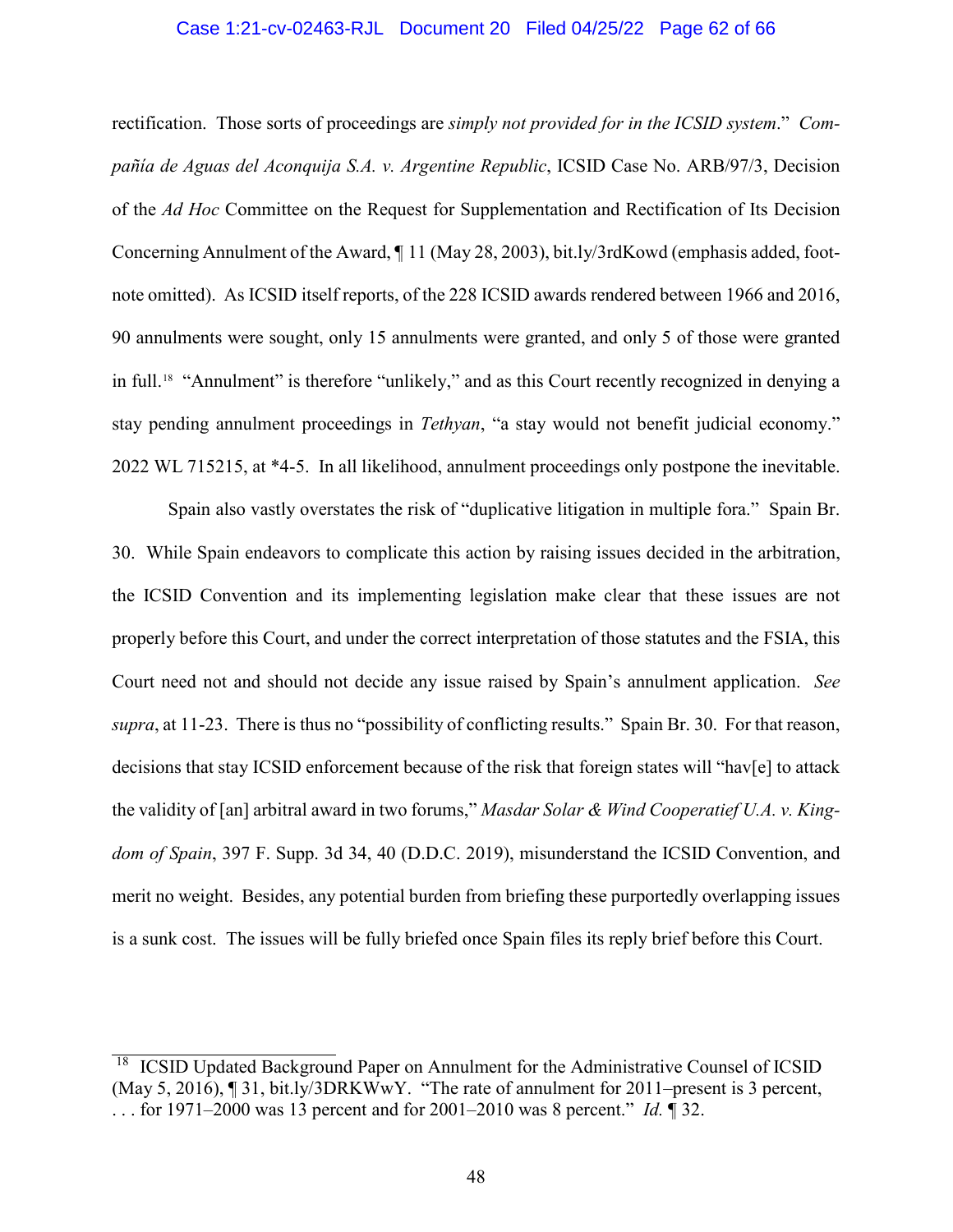## **2. A Stay Would Unduly Prejudice Petitioners' Right To Recover For Spain's Misconduct**

<span id="page-62-0"></span>Spain downplays the delay in compensating Petitioners for Spain's bad acts in arguing that "[n]o injury will result to Petitioners." Spain Br. 30. But the Committee has already squarely rejected this assertion, finding that Petitioners would suffer adverse economic consequences from a stay because the value of an Award is "measured by its enforceability," which a stay will "inevitably" affect. Stay Denial ¶ 96. Spain is in ongoing breach of its obligation under the ICSID Convention to pay the Award. "A stay only prolongs justice denied" by denying Petitioners the relief they are due. *Tethyan*, 2022 WL 715215, at \*5.

Spain has made no payment on the Award, has made no indication that it intends to honor the Award voluntarily, and has offered no guarantee that its U.S. assets will be preserved while the annulment proceedings continue. Indeed, the Committee underscored the "14 outstanding arbitral awards" against Spain and the "real risk" that granting a stay would push Petitioners "to the back of a long line of award-creditors." Stay Denial ¶ 99. In U.S. courts alone, claimants are now seeking enforcement of ten separate awards against Spain. *See* Rozen Decl. ¶ 11. It is black-letter law that "the first in time is the first in right," and thus "'a prior lien gives a prior claim, which is entitled to prior satisfaction out of the subject it binds.'" *United States v. City of New Britain*, 347 U.S. 81, 85 (1954). That similar actions before this district court are stayed, *see* Spain Br. 30- 31, counsels for, not against, denying a stay. Any delay in the entry of judgment jeopardizes Petitioners' ability to obtain priority liens on Spain's assets that are available for execution and prejudices Petitioners' hard-fought right to recover damages for Spain's misconduct.

Under these circumstances, the mere accrual of prejudgment interest is not sufficient to protect Petitioners unless that interest is readily recoverable. *Contra* Spain Br. 30. And even if recoverable, "once compensatory post-award interest has become payable, the award creditor has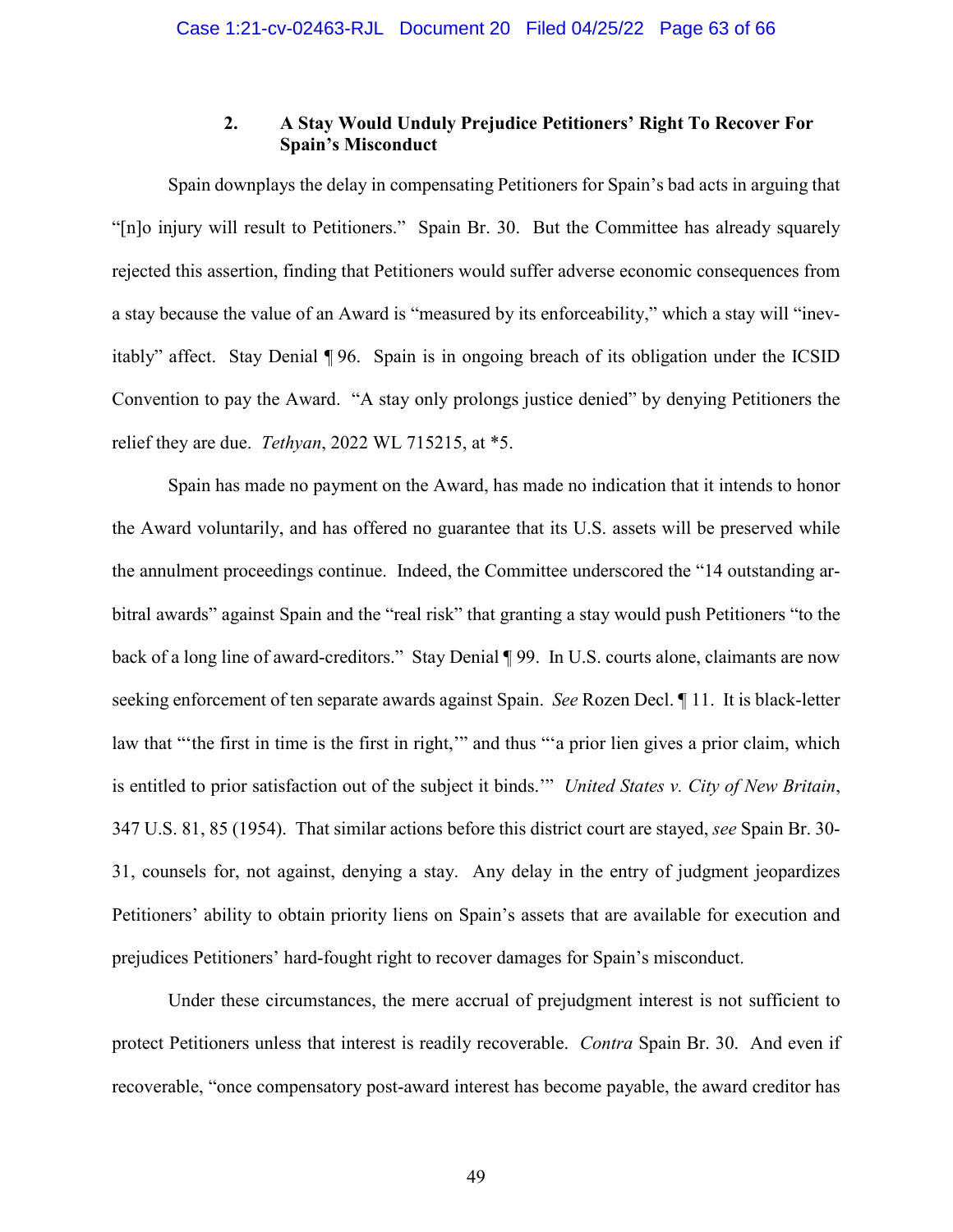### Case 1:21-cv-02463-RJL Document 20 Filed 04/25/22 Page 64 of 66

already suffered adverse consequences as a result of delayed recovery." Stay Denial ¶ 96. As the Committee explained, interest provides some compensation for the time value of money, but it "would not remedy [Petitioners'] inability to choose how to apply those monies in their own discretion." *Id*. Petitioners would thus plainly suffer hardship from a stay.

## **3. Spain Offers No Argument That The Recognition Of The ICSID Award Will Cause It Any True Hardship**

<span id="page-63-0"></span>Finally, Spain offers no serious argument that it will suffer hardship in the absence of a stay, suggesting only that "granting relief under the Petition . . . would compel Spain to violate EU law." Spain Br. 30. That repackaged merits argument is question-begging: It "puts into issue the substantive grounds in its Annulment Application in the application for a stay of enforcement." Stay Denial ¶ 114. And as explained above, Spain's arguments are wrong on their own terms.

But even if there were a conflict between Spain's obligations under the ECT and EU law (there is not), "it would be the underlying Award that potentially gave rise to any conflict," and not the directive to *enforce* the Award. Stay Denial ¶ 117. The alleged conflict is the very ground on which Spain seeks to have *the Award* itself annulled before the Committee. Thus, as the Committee correctly explained, a stay of enforcement proceedings "would not resolve the ill that concerns . . . Spain," which "ultimately" stems from the Award itself. *Id.* ¶ 118. Spain would suffer no cognizable hardship from the denial of a stay.

## **CONCLUSION**

<span id="page-63-1"></span>The Court should deny Spain's Motion to Dismiss and alternative Motion to Stay and enter judgment on the Award in Petitioners' favor in the amount and currency specified in the Award.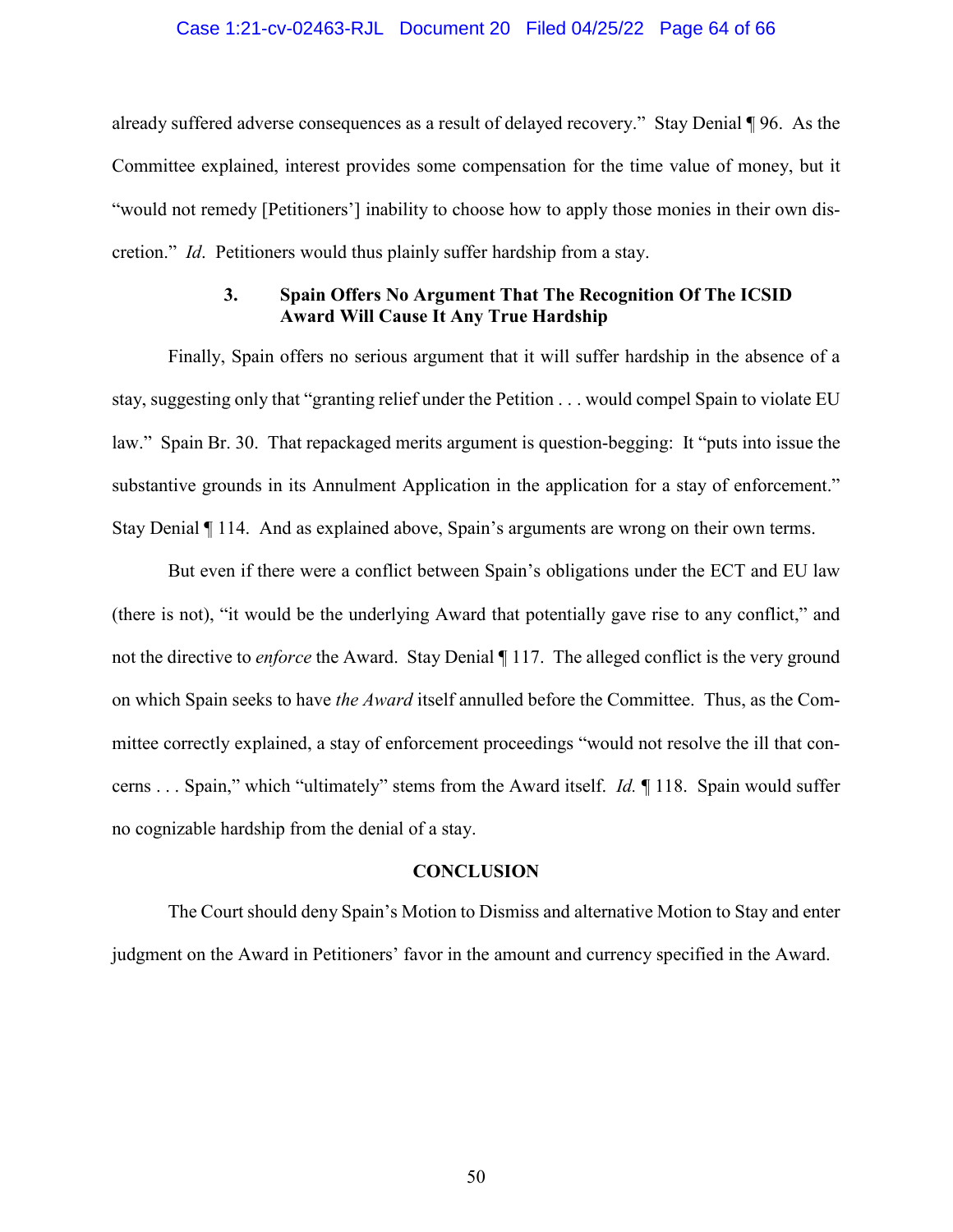Dated: April 25, 2022 Respectfully submitted,

/s/ Matthew McGill

Matthew McGill, D.C. Bar #481430 mmcgill@gibsondunn.com Matthew S. Rozen, D.C. Bar #1023209 mrozen@gibsondunn.com Ankita Ritwik, D.C. Bar #1024801 aritwik@gibsondunn.com Luke Zaro, D.C. Bar #1670941 lzaro@gibsondunn.com GIBSON, DUNN & CRUTCHER LLP 1050 Connecticut Avenue, N.W. Washington, DC 20036 Telephone: 202.955.8500 Facsimile: 202.467.0539

*Attorneys for Hydro Energy 1, S.à.r.l., and Hydroxana Sweden AB*